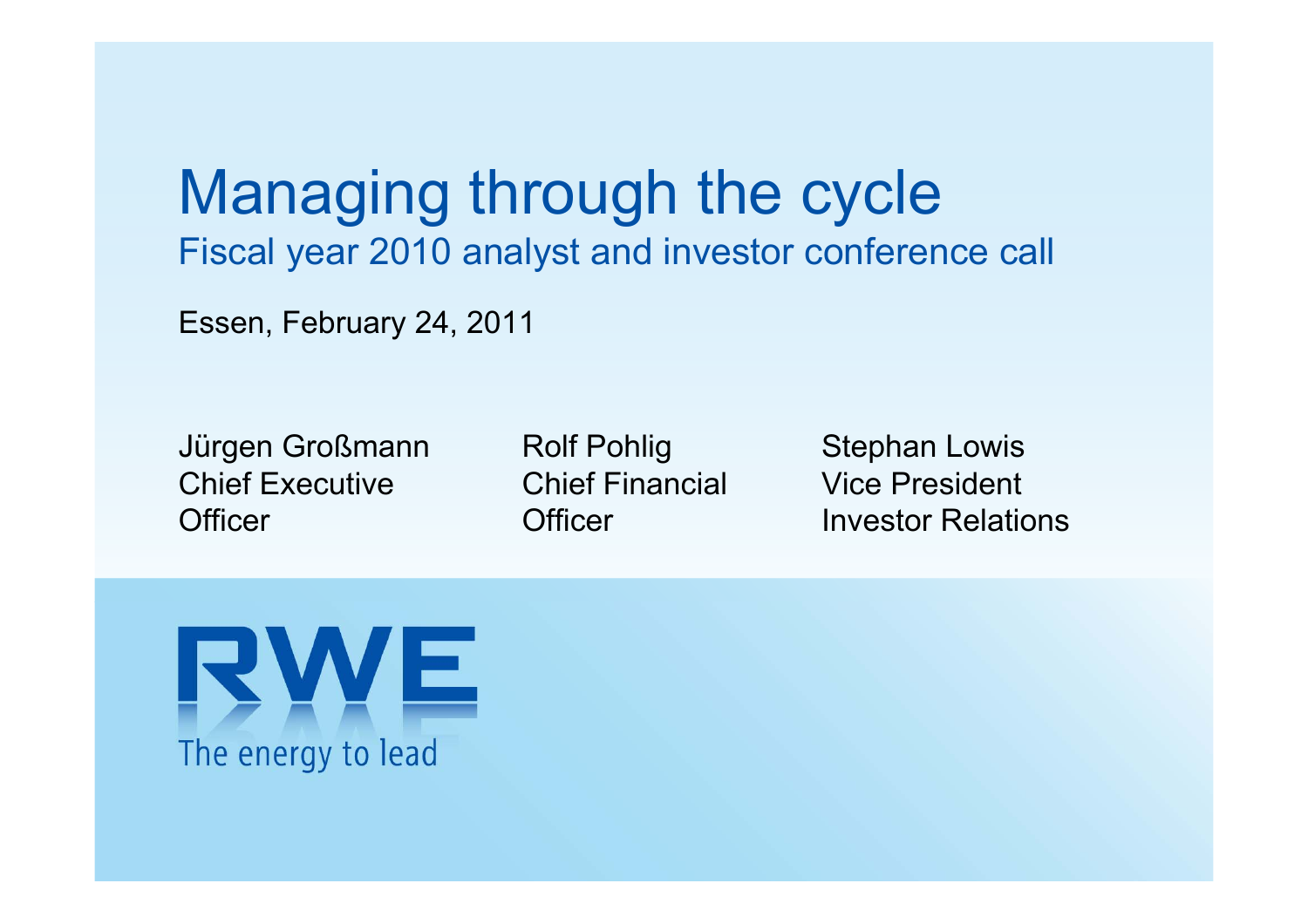### Forward Looking Statement

This presentation contains certain forward-looking statements within the meaning of the US federal securities laws. Especially all of the following statements:

- Projections of revenues, income, earnings per share, capital expenditures, dividends, capital structure or other financial items;
- **Statements of plans or objectives for future operations or of future competitive position**;
- **Expectations of future economic performance; and**
- **Statements of assumptions underlying several of the foregoing types of statements**

are forward-looking statements. Also words such as "anticipate", "believe", "estimate", "intend", "may", "will", "expect", "plan", "project" "should" and similar expressions are intended to identify forward-looking statements. The forward-looking statements reflect the judgement of RWE's management based on factors currently known to it. No assurances can be given that these forward-looking statements will prove accurate and correct, or that anticipated, projected future results will be achieved. All forward-looking statements are subject to various risks and uncertainties that could cause actual results to differ materially from expectations. Such risks and uncertainties include, but are not limited to, changes in general economic and social environment, business, political and legal conditions, fluctuating currency exchange rates and interest rates, price and sales risks associated with a market environment in the throes of deregulation and subject to intense competition, changes in the price and availability of raw materials, risks associated with energy trading (e.g. risks of loss in the case of unexpected, extreme market price fluctuations and credit risks resulting in the event that trading partners do not meet their contractual obligations), actions by competitors, application of new or changed accounting standards or other government agency regulations, changes in, or the failure to comply with, laws or regulations, particularly those affecting the environment and water quality (e.g. introduction of a price regulation system for the use of power grid, creating a regulation agency for electricity and gas or introduction of trading in greenhouse gas emissions), changing governmental policies and regulatory actions with respect to the acquisition, disposal, depreciation and amortisation of assets and facilities, operation and construction of plant facilities, production disruption or interruption due to accidents or other unforeseen events, delays in the construction of facilities, the inability to obtain or to obtain on acceptable terms necessary regulatory approvals regarding future transactions, the inability to integrate successfully new companies within the RWE Group to realise synergies from such integration and finally potential liability for remedial actions under existing or future environmental regulations and potential liability resulting from pending or future litigation. Any forwardlooking statement speaks only as of the date on which it is made. RWE neither intends to nor assumes any obligation to update these forward-looking statements. For additional information regarding risks, investors are referred to RWE's latest annual report and to other most recent reports filed with Frankfurt Stock Exchange and to all additional information published on RWE's Internet Web site.

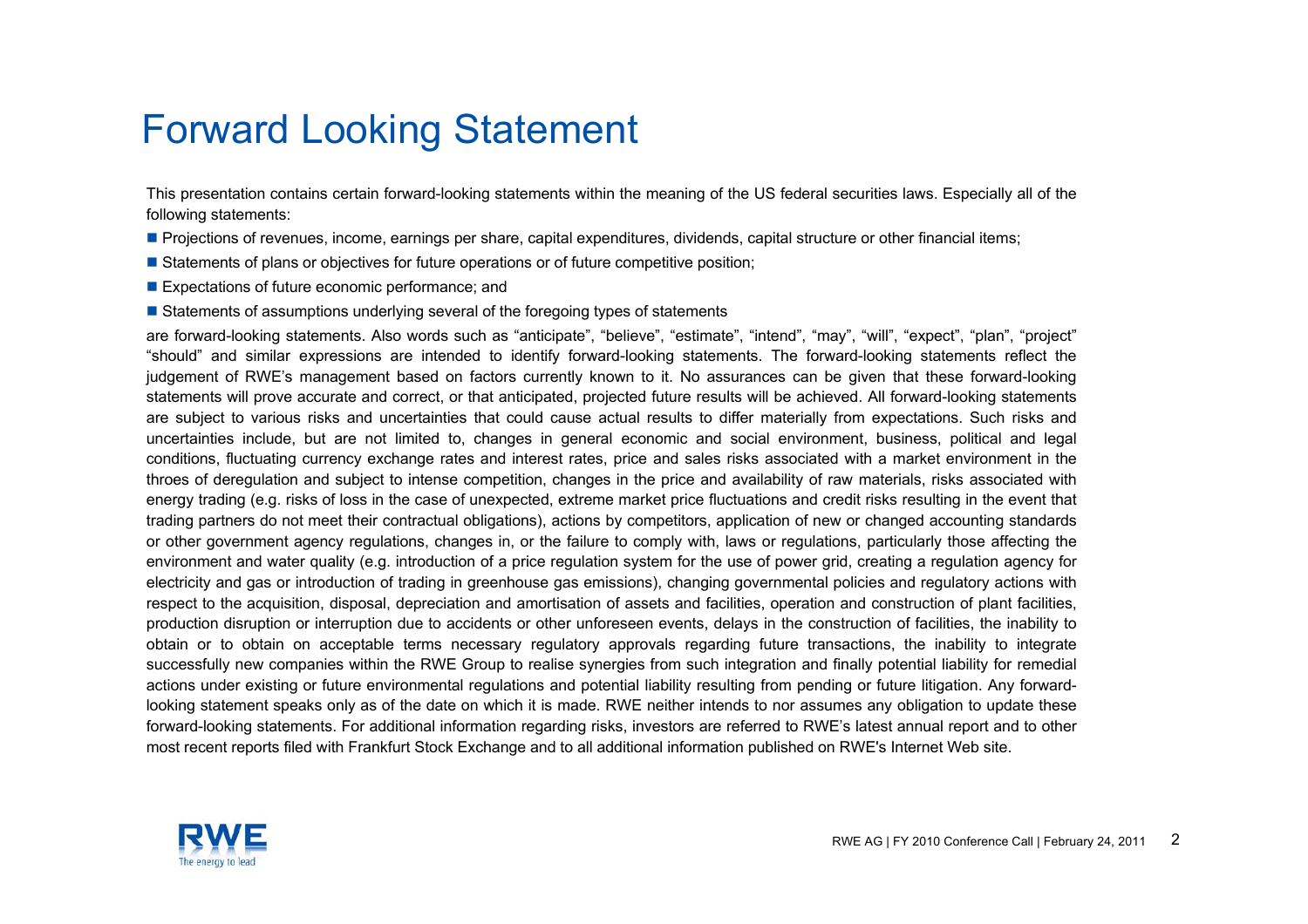## Today's Agenda

### **Jürgen Großmann** FY 2010 highlights & strategy update

Rolf Pohlig FY 2010 group results and divisional performance & outlook

**C**

**A**

**B**

Jürgen Großmann **Outlook** 

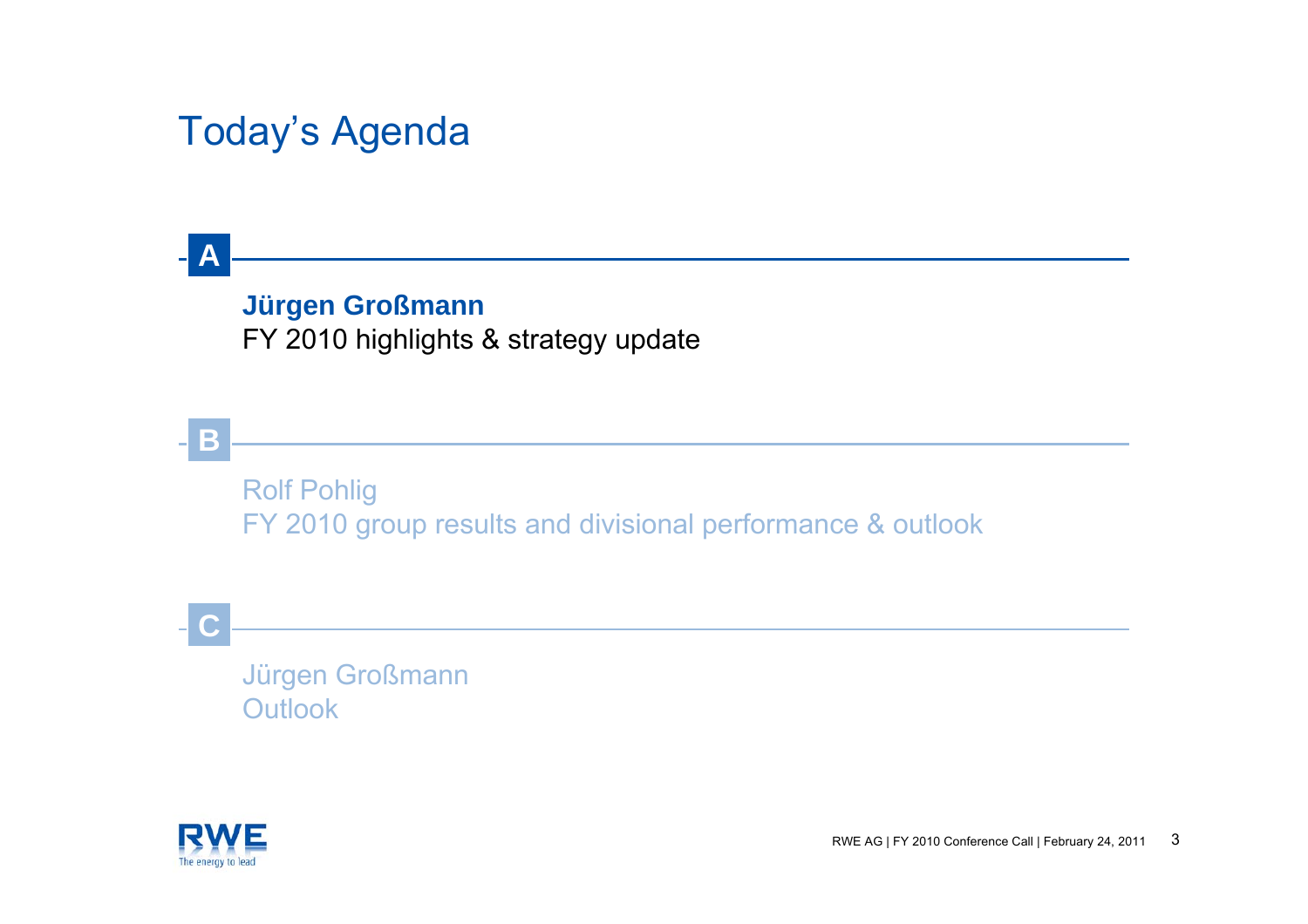### Successful fiscal year 2010

Strong operating performance: EBITDA +12%, operating result +8%, recurrent net income +6%

- All divisions except Trading / Gas Midstream with at least double-digit earnings growth
- Integration of Essent concluded and further streamlining of RWE's organisational structure



Good progress in our investment programme



Outlook for 2011: Record earnings cannot be repeated

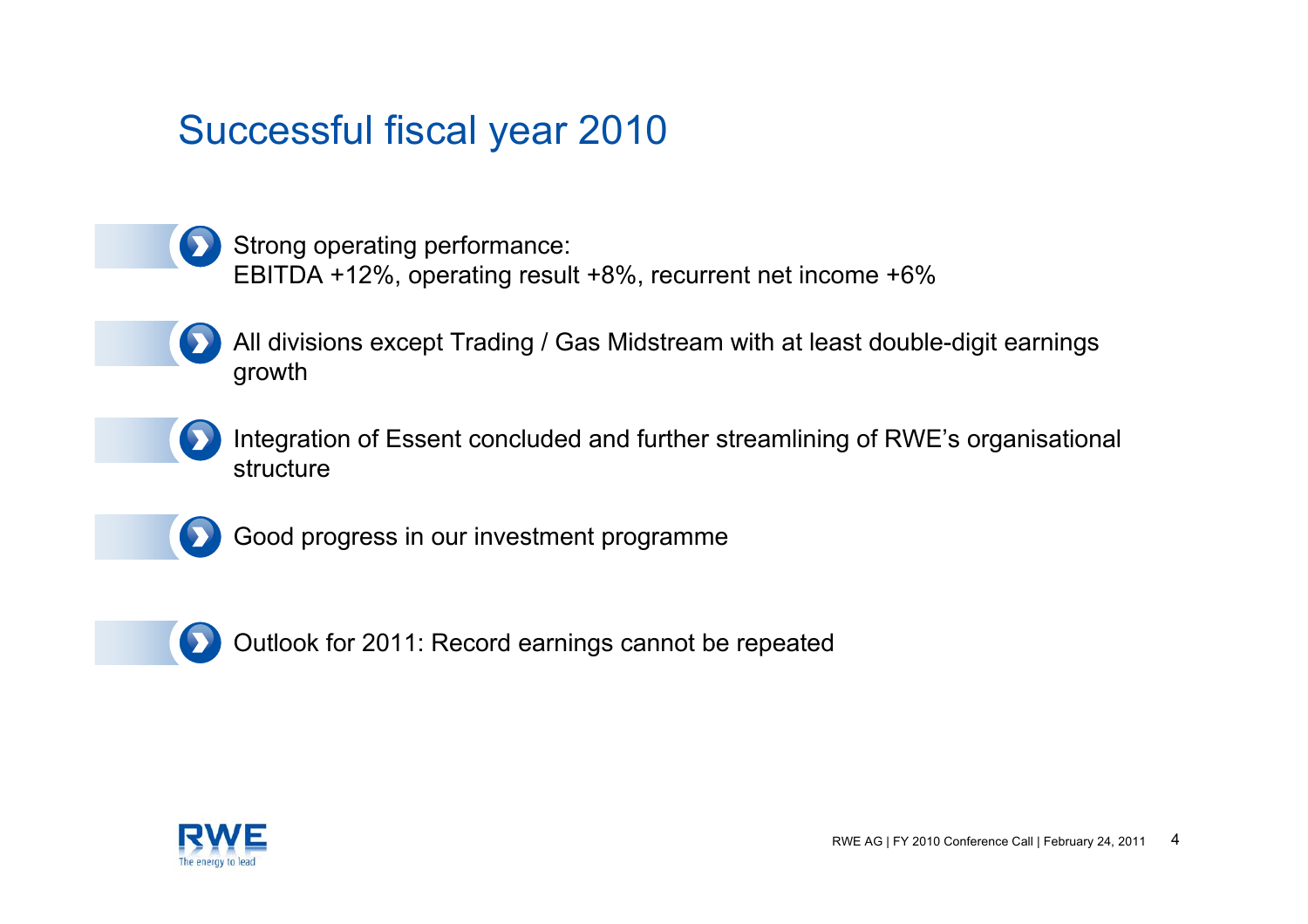## Utilities are facing four major challenges

Low electricity prices and pressure on generation spreads, inter alia due to unexpected strong growth of renewable energies



German nuclear fuel tax 2011 – 2016



Negative gas-to-oil-spread due to decoupling of oil and gas prices



Tighter  $CO<sub>2</sub>$ -regime from 2013 onwards

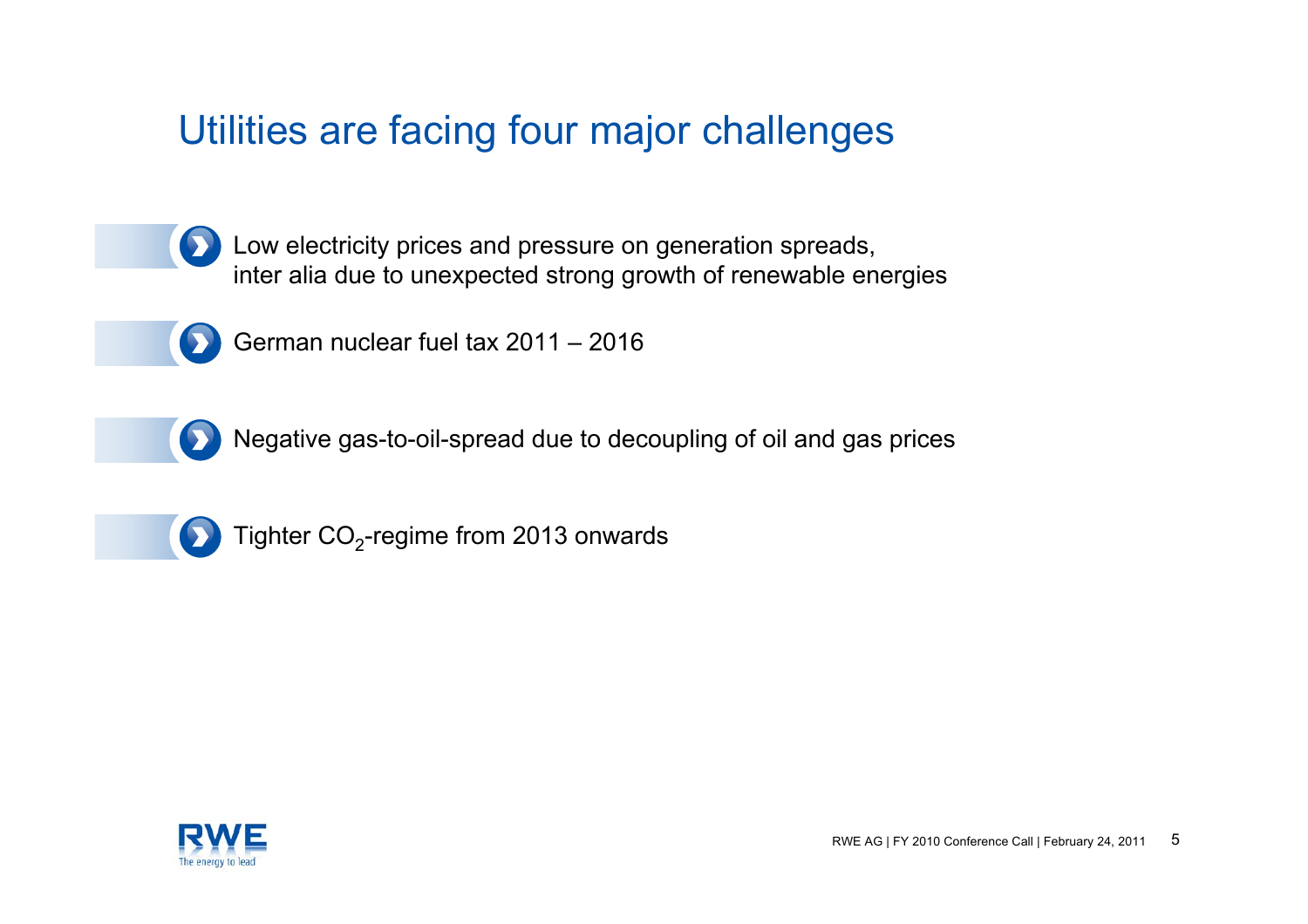## Our response to steady the course and safeguard future growth

| Continued<br>strategic<br>focus          | > Maintain strategic and regional focus<br>$>$ Continue to reduce RWE's CO <sub>2</sub> intensity to market average by<br>2020<br>> Pursue organic growth, especially in renewables and upstream                                        |
|------------------------------------------|-----------------------------------------------------------------------------------------------------------------------------------------------------------------------------------------------------------------------------------------|
| combined<br>with operational<br>measures | > Reduce capex level 2011 – 2013 by c. € 3 bn<br>Step up efficiency improvements by $\epsilon$ 200 million by 2012<br>> Adapt asset portfolio to new market environment<br>(revisit generation fleet; renegotiate gas supply contracts) |
| and balanced<br>financial targets        | > Undertake asset disposals of up to $∈$ 8 bn by 2013<br>> Align dividends by maintaining pay-out ratio of 50% to 60%<br>of recurrent net income<br>> Keep leverage factor below 3.0x mid-term to support solid<br>"A" rating           |

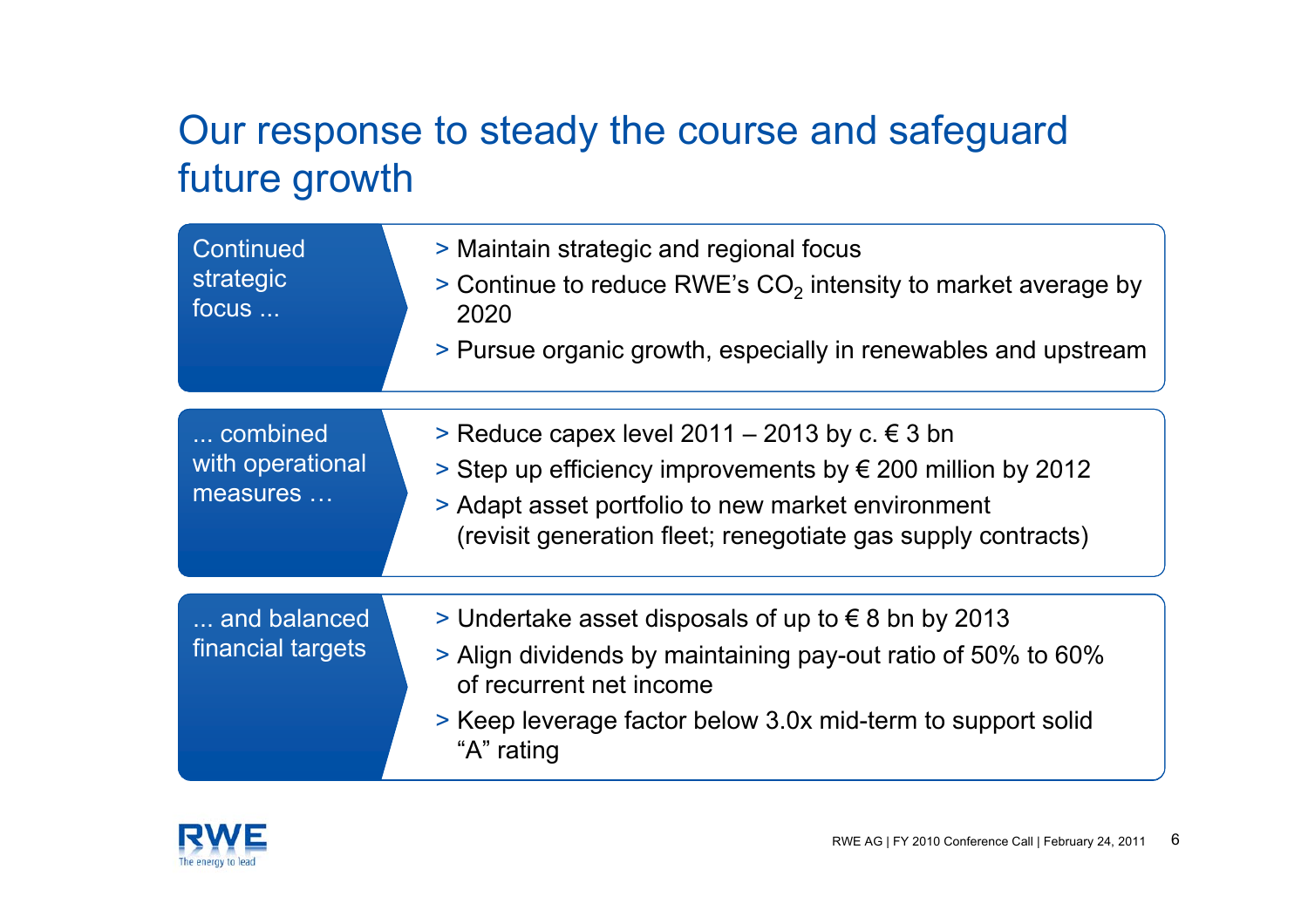### Europe remains our core market

- **D** RWE's core business remains electricity and gas along the entire value chain
- **D** We build on our leading positions in our core markets to look for further growth
- **Regional growth markets mainly** CEE/SEE, especially Turkey
- Grow our renewables business inand around our traditional core markets
- Grow our upstream gas & oil position mainly in Europe, Caspian region, Africa and Trinidad & Tobago

RWE core markets with established market positions Growth markets under observation

Additional markets for upstream gas & oil Additional markets especially for renewables business



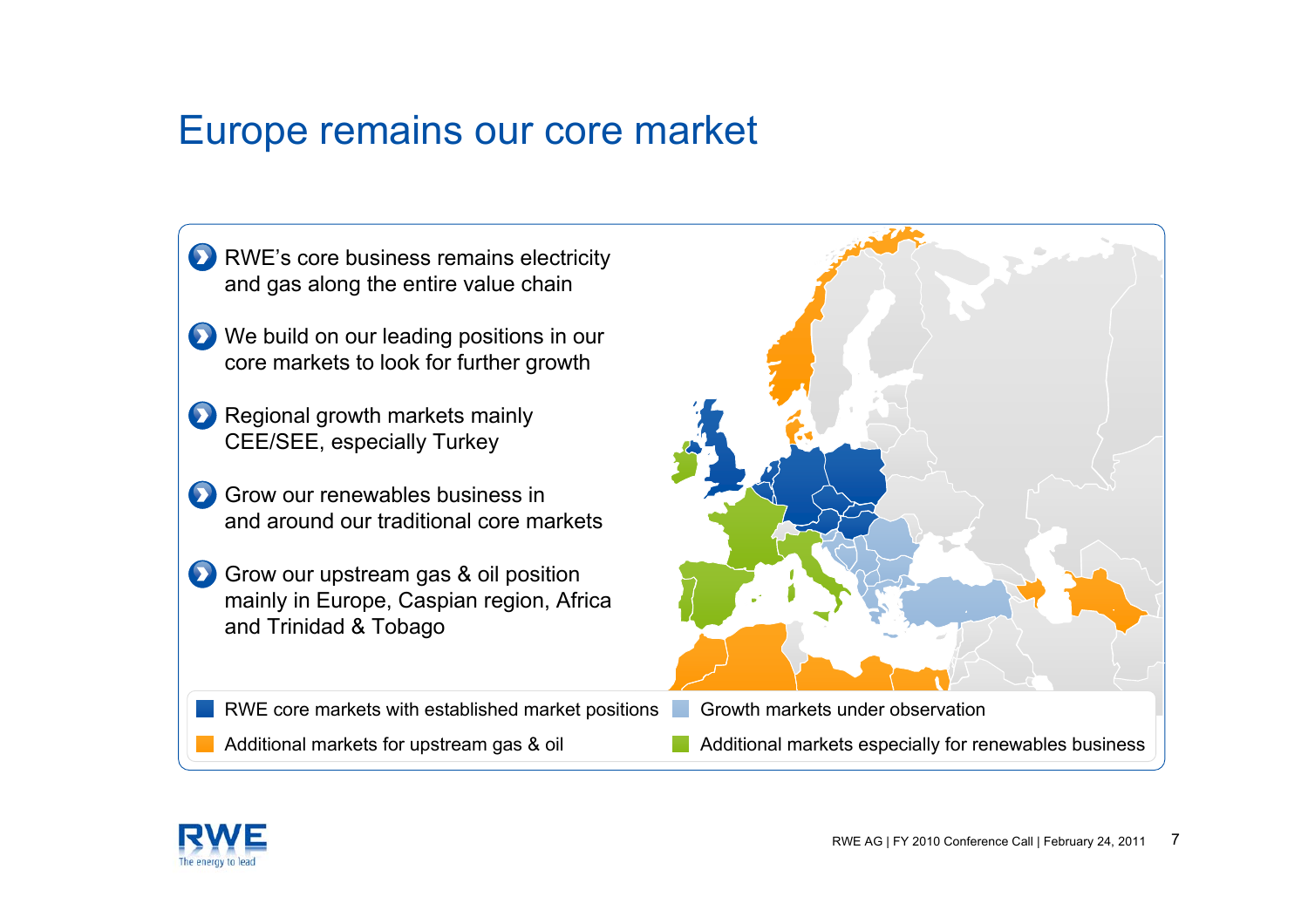# Our strategy to reduce the financial impact of CO<sub>2</sub>

### **Certificates to be purchased Mitigating factors**



### Organic growth

- > Commissioning of new build projects (bulk before or in 2013)
- > Increase in profits from renewable energies
- > Increase in profits from upstream gas & oil
- > Stable contribution from retail and grid business
- > Lifetime extension of German nuclear

CO $_{\rm 2}$  reduction, CDM/JI

Portfolio measures like asset swaps or long-term electricity generation products

Increased efficiency programme 2012

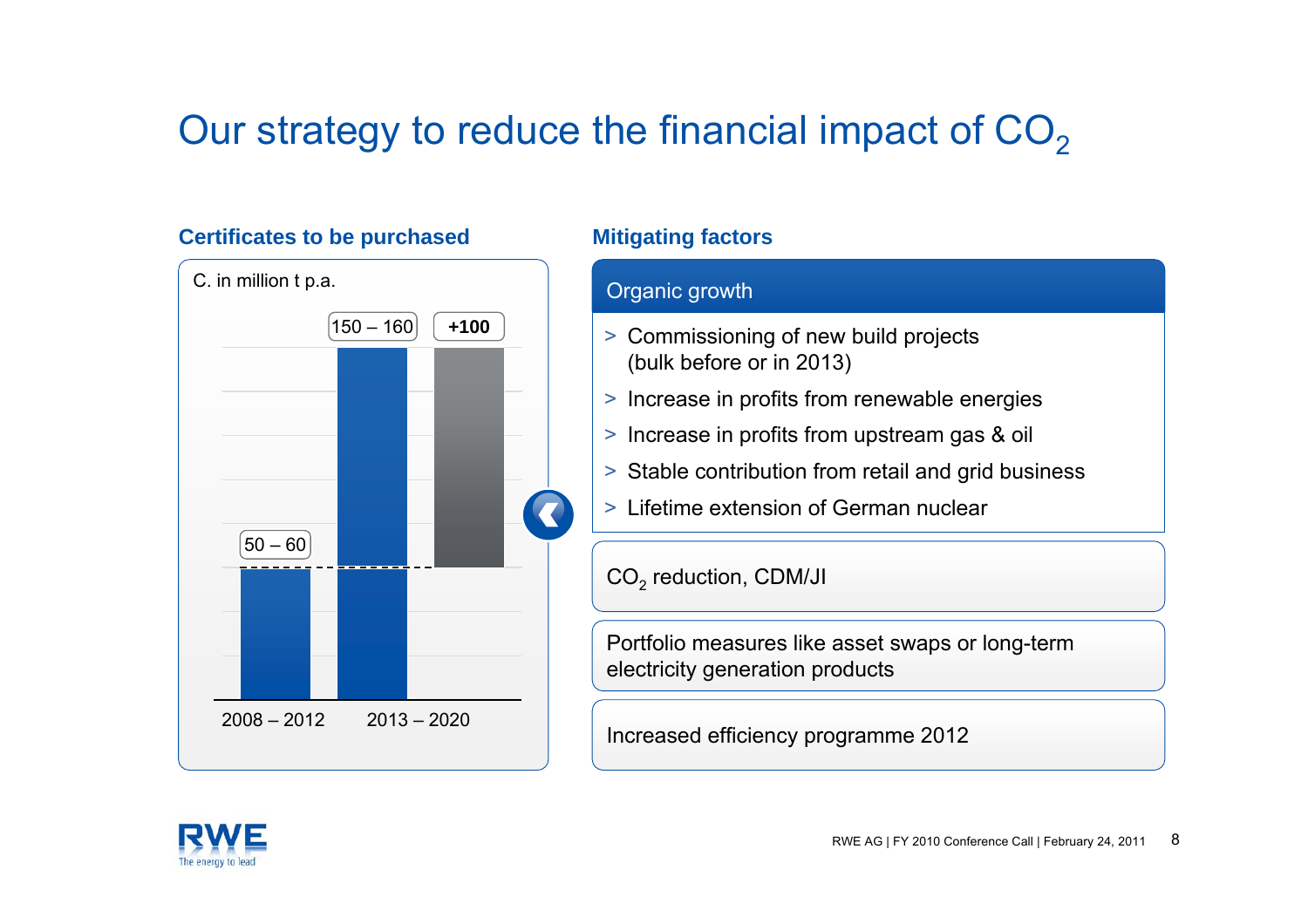## Surpassing the peak of our investment cycle – RWE's capex programme 2011 to 2013

Capex programme 2011 – 2013 cut by approx.  $\epsilon$  3 bn compared to previous programme



<sup>1</sup> Reduced capex as a result of portfolio divestments of up to € 8 bn

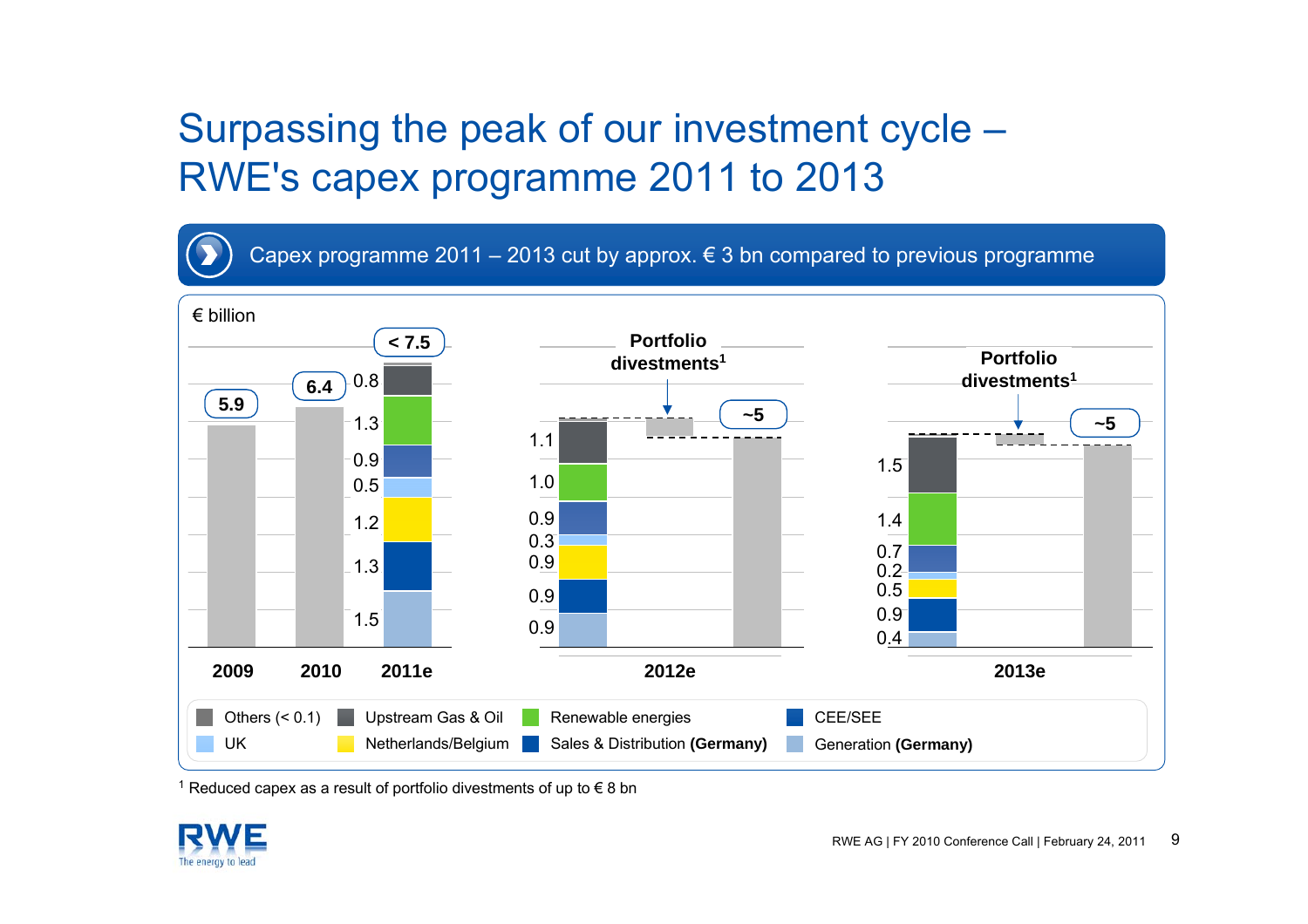## Set the stage for international growth



**2011 – 2013**

- > More than 50% of our capex will be spent on growing our business and improving efficiency
- > More than 60% of our capex will be spent in our international business
- > Committed capex: 2011 2012 2013 ca. 90% 90% 70%
- > Hurdle rates for new investment projects increased, despite lower WACC
- > Growth and efficiency enhancements will result in additional € 1.2 bn in FBITDA and € 0.9 bn in operating result, once the projects are finished2

<sup>1</sup> After portfolio measures

2 See back-up slide 38 for more details

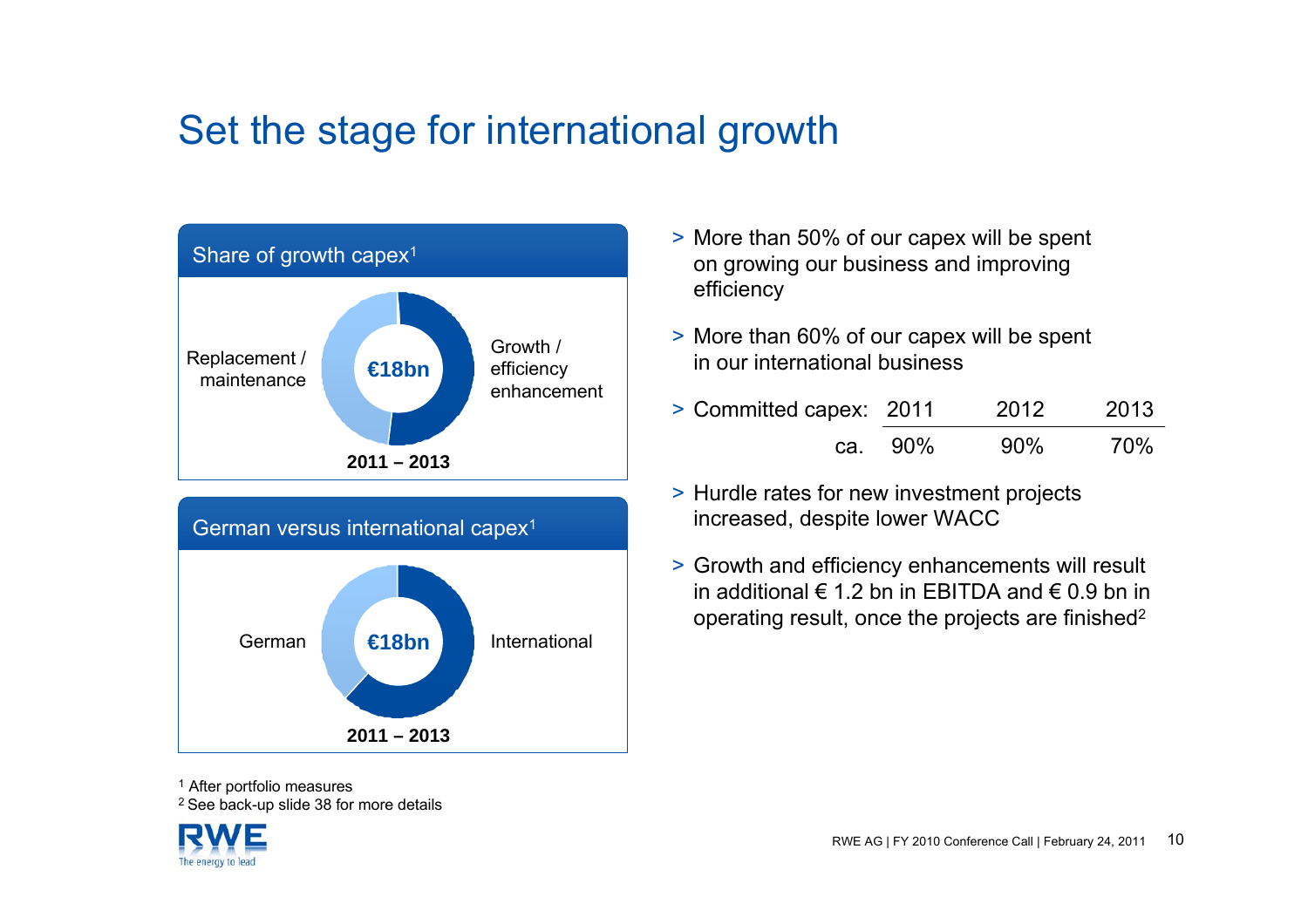# Building up  $CO<sub>2</sub>$ -free generation – RWE Innogy continues with its ambitious investment programme





<sup>1</sup> Consolidated capacity in operation or under construction

- > Clear commitment to grow our renewable business
- > Focused capex programme 2011 2013 leads to adjustment of targets. We expect to achieve our 4.5 GW target in 2014. This will be in line with an operational result of approx. € 500 million
- > Earnings development is back-end loaded due to concentration on large-scale offshore wind projects and upfront costs for project pipeline
- > Operating assets expected to cover their cost of capital already in 2011
- > Divisional ROCE/WACC break even (including work in progress) is expected for 2016

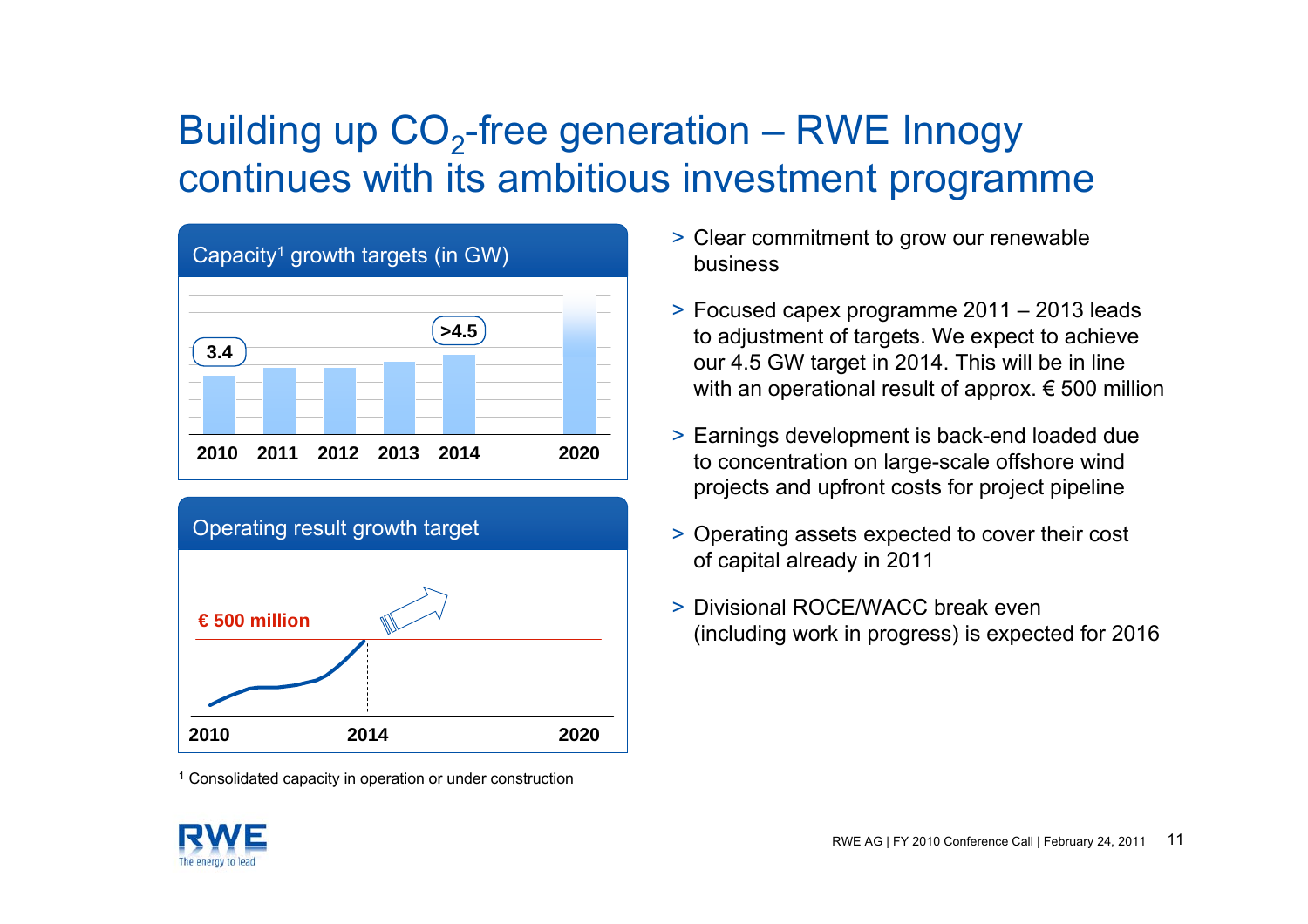## RWE Dea: Significant earnings growth based on own field developments





- > Clear commitment to grow upstream gas and oil position
- > Production development of RWE Dea until 2016 is mainly driven by seven major field developments
- > Shift in capex programme and project optimisation leads to slight postponement of production and earnings targets.
- > 70 mm boe/a will be achieved in 2016. Indication for further production growth to up to 90 mm boe/a (2020)
- > Operating result of € 1 bn expected for 2016 with further growth potential thereafter

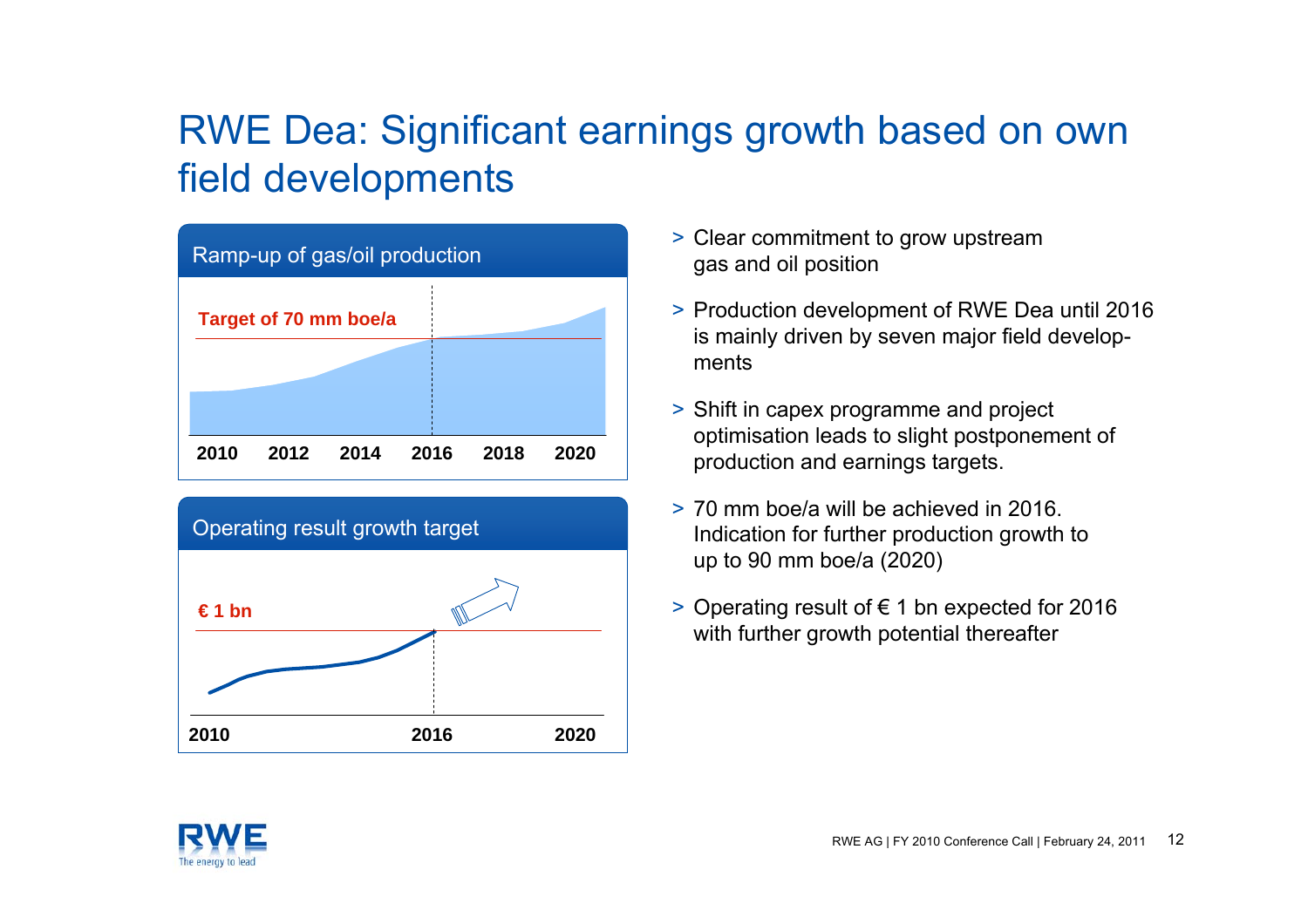## The need for flexible power generation capacity





- > Strong increase in renewable capacity leads to increased volatility between demand and supply of electricity
- > Current swing capacity2 is more than 30 GW, which is currently covered
- > Demand for swing capacity is expected to grow to up to 50 GW and more which will not be covered by conventional generation capacity
- > Tightness of flexible generation capacity can be expected

<sup>1</sup> DLR, Fraunhofer, IfnE, Long-term scenario for the development of renewable energies on the basis of the "Leitszenario 2010", June 2010  $2$  "Swing capacity" = capacity which needs to be provided by conventional power plants to cover changes in renewable feed-in and/or demand volatility over a period of 12 hours. See back-up slide 41 for more details

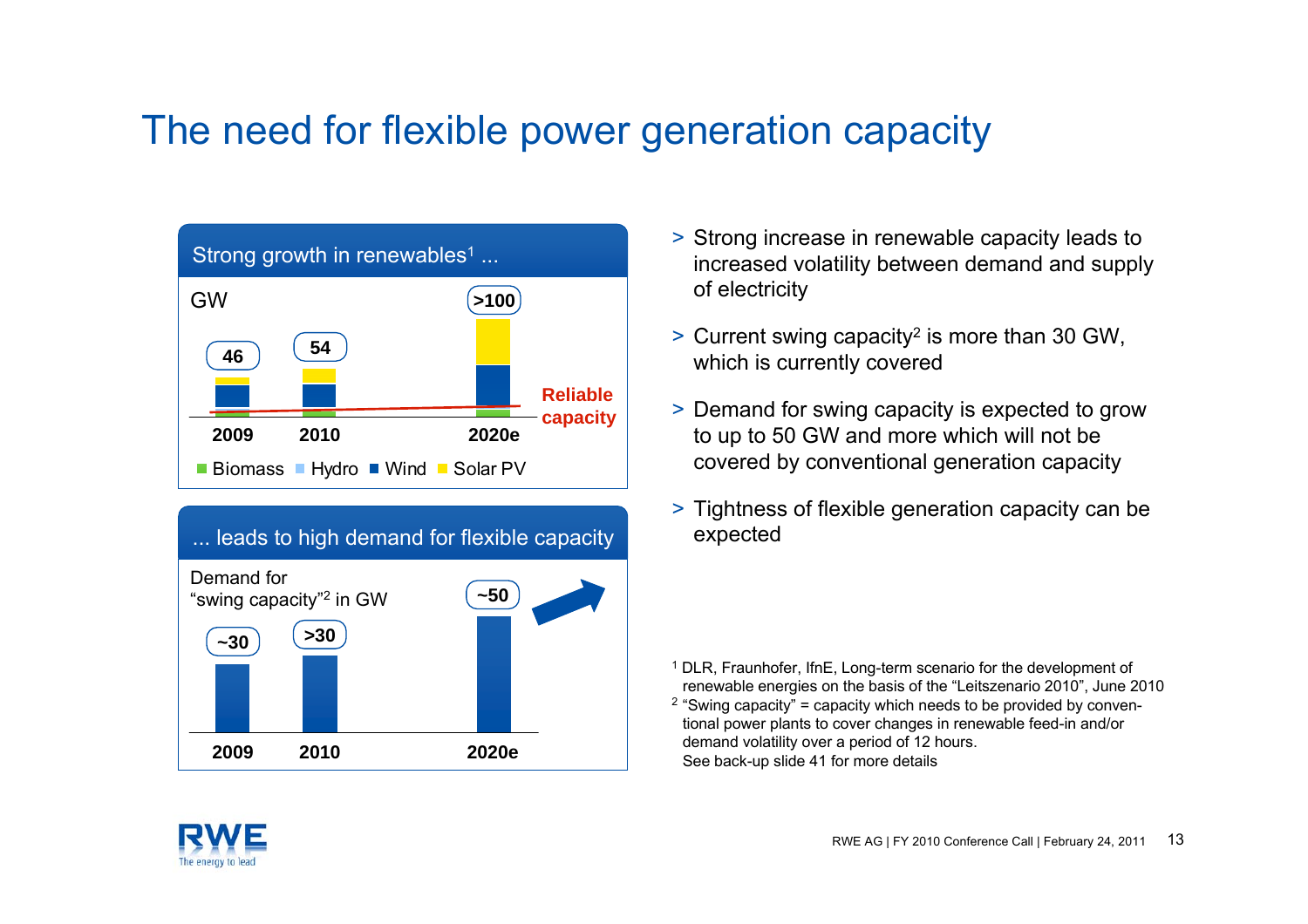## German electricity generation market – Development of reliable wholesale capacity





- > 13.5 GW conventional new build projects will go online between 2010 and 2013/14
- > A lot of these projects are replacement plants. In 2009 and 2010 approx. 0.9 GW of old lignite and hard coal capacity was shut down
- > Further 3.3 GW of old lignite and hard coal capacity will close between 2011 and 2013
- > There is presumably approx. 8 GW of old inflexible hard coal capacity that might leave the system medium-term at current market conditions
- > RWE terminates 1.4 GW long-term supply contracts with Steag

Source: RWE market model

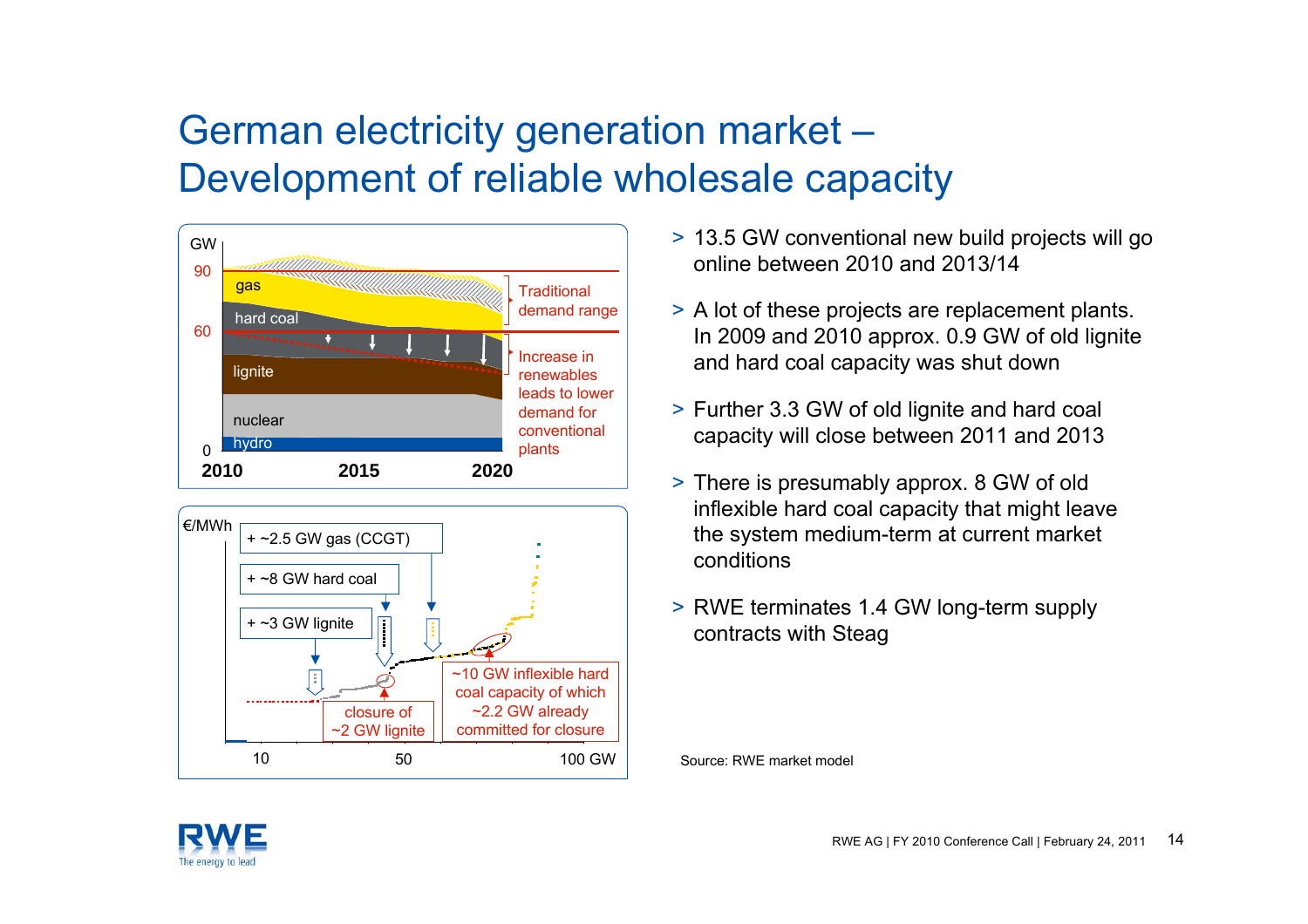## Efficiency programme well on track



- > Efficiency programme of € 1.2 bn 2006 to 2012 stepped up by another € 200 million to a total of  $\epsilon$  1.4 bn
- > Additional efficiency measures by optimising cost for services and materials in our overhead functions and project costs. Introduction of new IT systems in UK
- > Fully accretive to operating result (i.e. post cost inflation and one-off cost of programme)

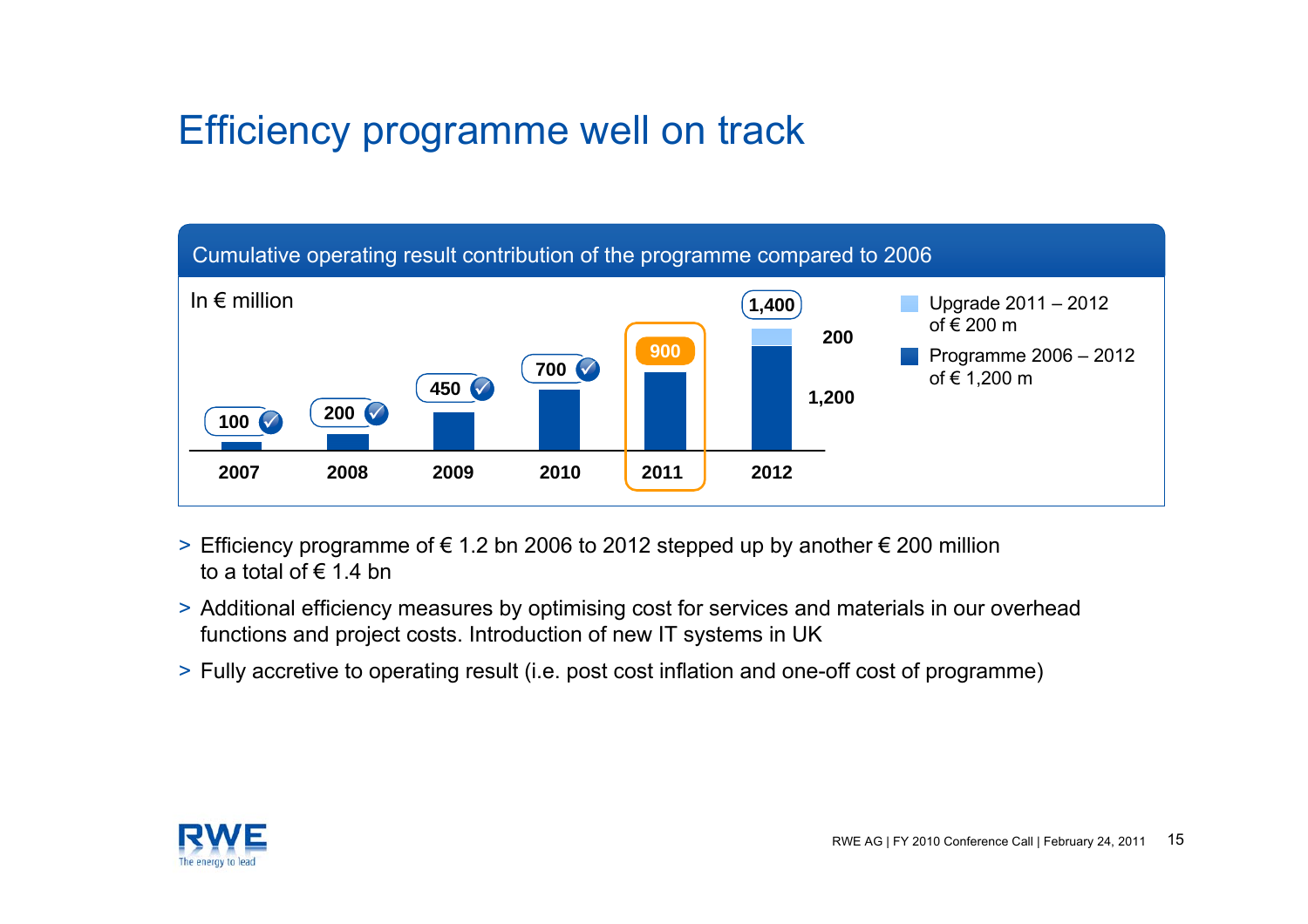## Today's Agenda

### Jürgen Großmann FY 2010 highlights & strategy update

### **B**

**A**

### **Rolf Pohlig**

FY 2010 group results and divisional performance & outlook

### **C**

Jürgen Großmann **Outlook** 

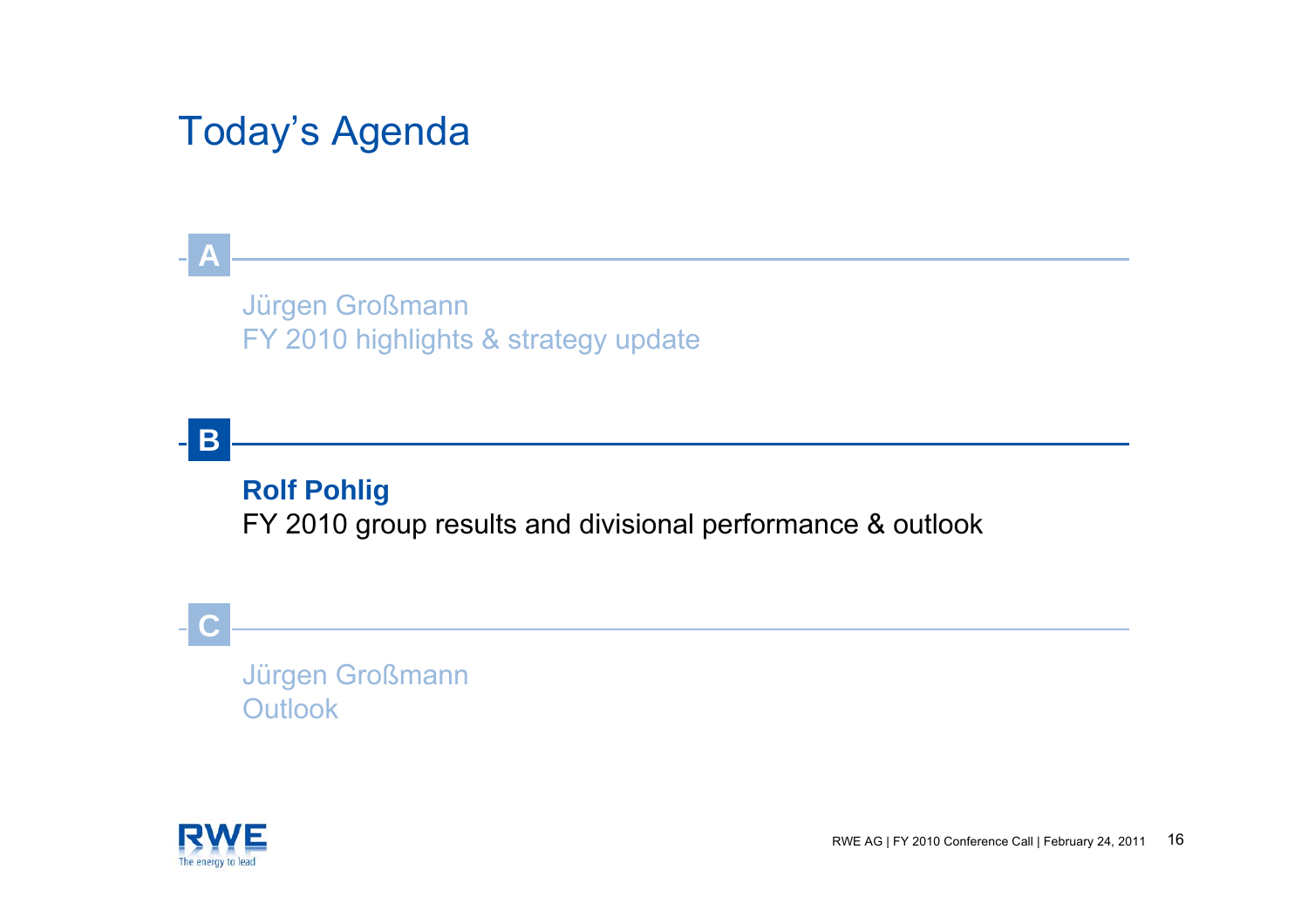## RWE Group key performance indicators

| <b>January - December</b>            |              |          |          | <b>Change</b> |
|--------------------------------------|--------------|----------|----------|---------------|
| $\epsilon$ million                   |              | 2010     | 2009     | in %          |
| <b>External revenue</b>              | 53,320       | 47,741   | 11.7     |               |
| Cash flows from operating activities |              | 5,500    | 5,299    | 3.8           |
| <b>EBITDA</b>                        |              | 10,256   | 9,165    | 11.9          |
| <b>Operating result</b>              |              | 7,681    | 7,090    | 8.3           |
| Non-operating result                 |              | $-767$   | 498      |               |
| <b>Financial result</b>              |              | $-1,936$ | $-1,990$ | 2.7           |
| Taxes on income                      |              | $-1,376$ | $-1,858$ | 25.9          |
| <b>Minorities</b>                    |              | 279      | 260      | 7.3           |
| Net income                           |              | 3,308    | 3,571    | $-7.4$        |
| Recurrent net income                 |              | 3,752    | 3,532    | 6.2           |
| Average number of shares             | (thousand)   | 533,559  | 533,132  | 0.1           |
| Earnings per share (EPS)             | $(\epsilon)$ | 6.20     | 6.70     | $-7.5$        |
| <b>Recurrent EPS</b>                 | $(\epsilon)$ | 7.03     | 6.63     | 6.0           |

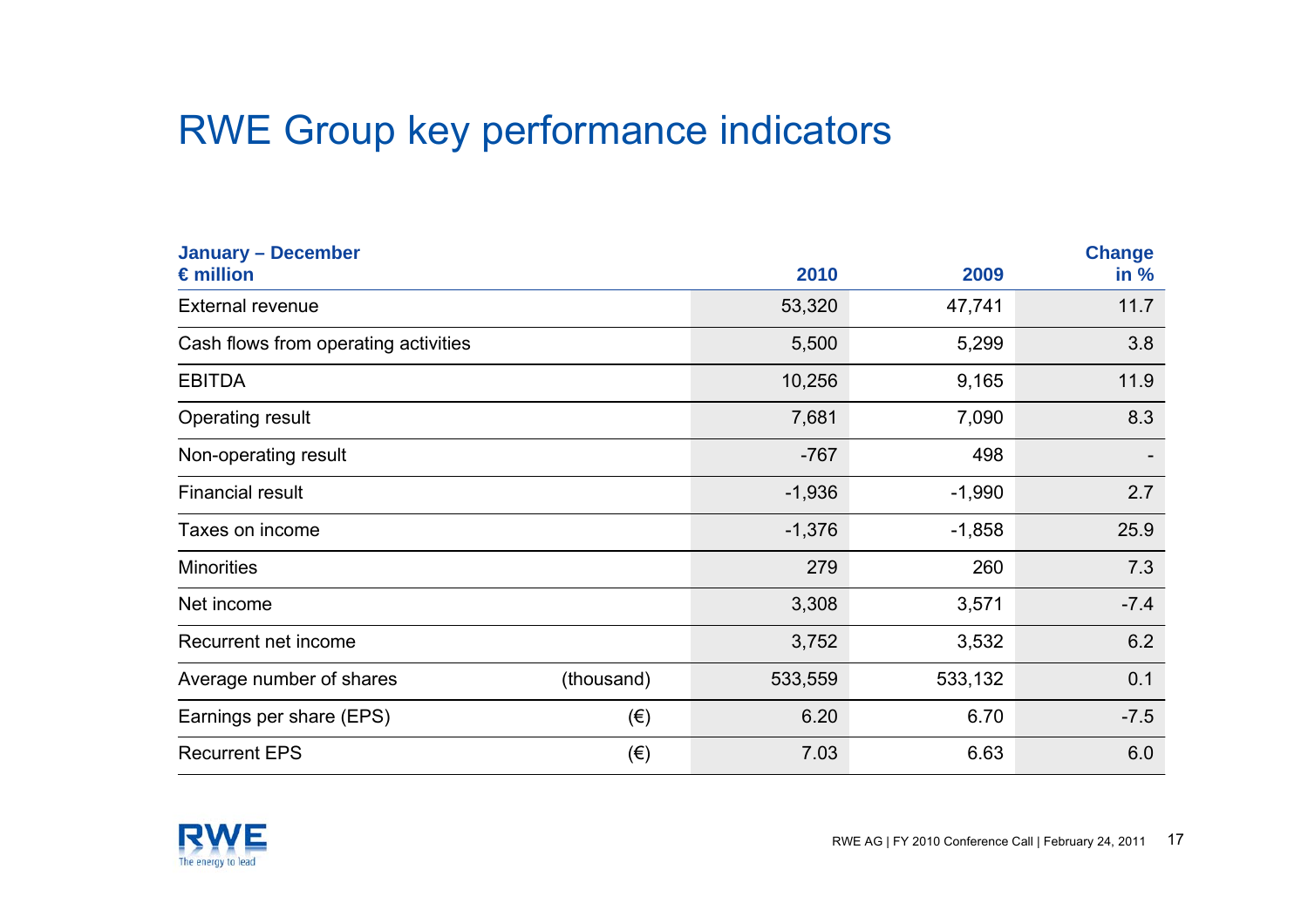## Performance of the Germany Division (I) Power Generation Business Area (RWE Power)

#### January – December: operating result: +16.7%



#### Guidance for 2011: significantly below previous year



- Lower realised electricity prices
- Nuclear fuel tax

+

- Lower availability and retrofit costs at Biblis nuclear power plant
- Impact from change in nuclear and mining provisions (mainly absence of costs incurred in 2010)

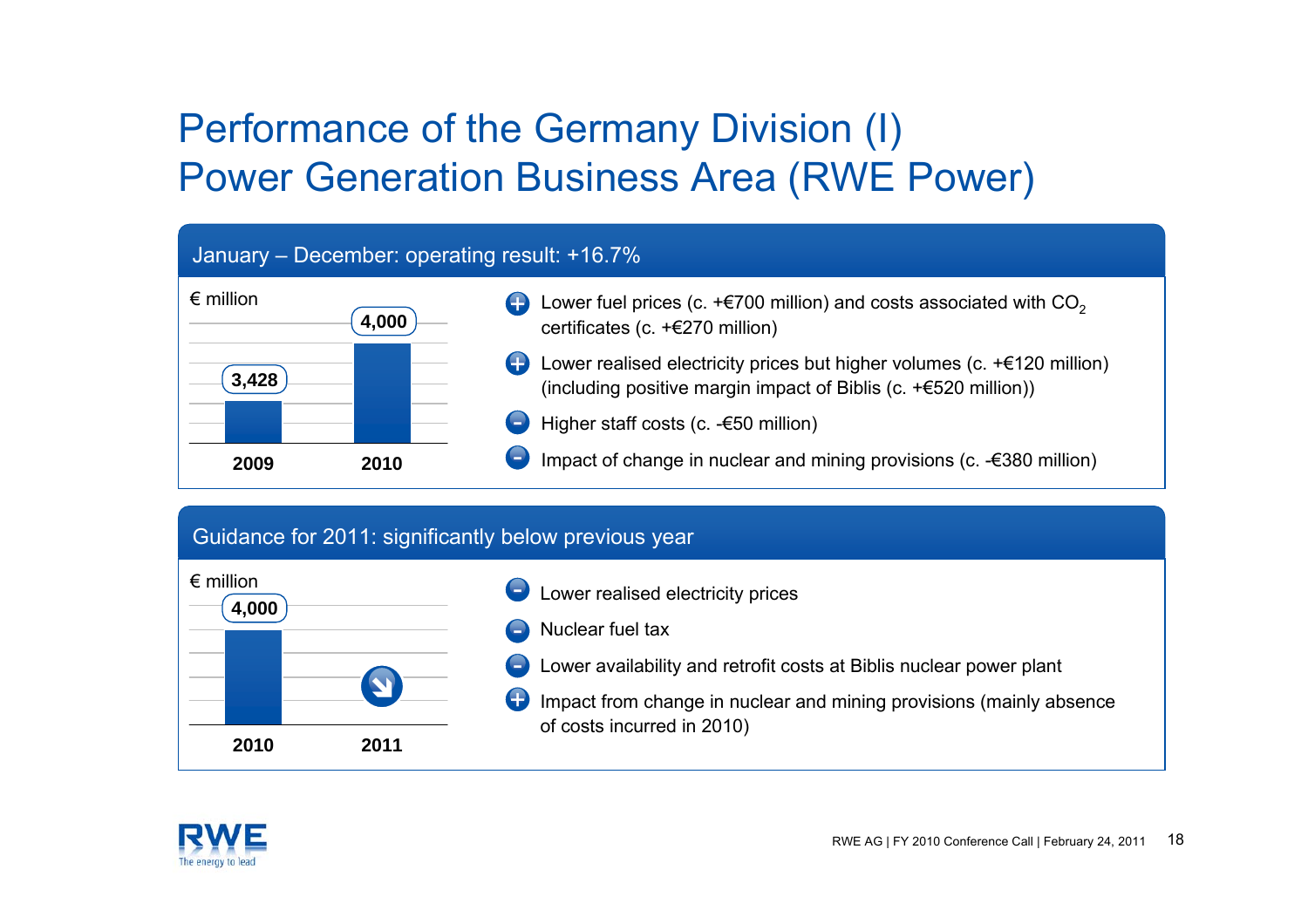# Forward selling<sup>1</sup> by RWE Power in the German market



(Base-load & peak-load forwards in €/MWh)

Average realised price for 2010 forward: €67/MWh)

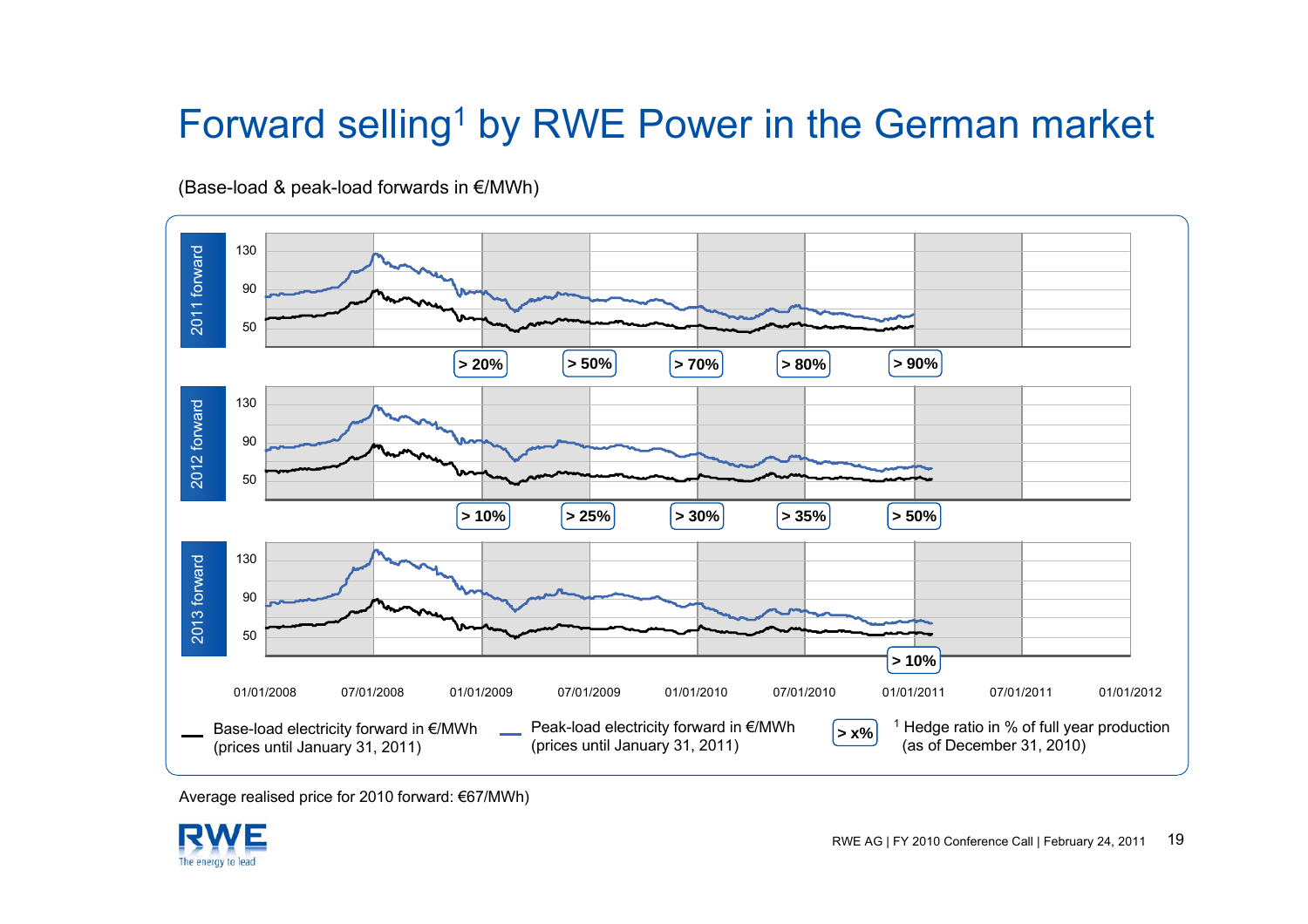## Performance of the Germany Division (II) Sales and Distribution Networks Business Area

### January – December: operating result: +16.5%



#### Guidance for 2011: below previous year



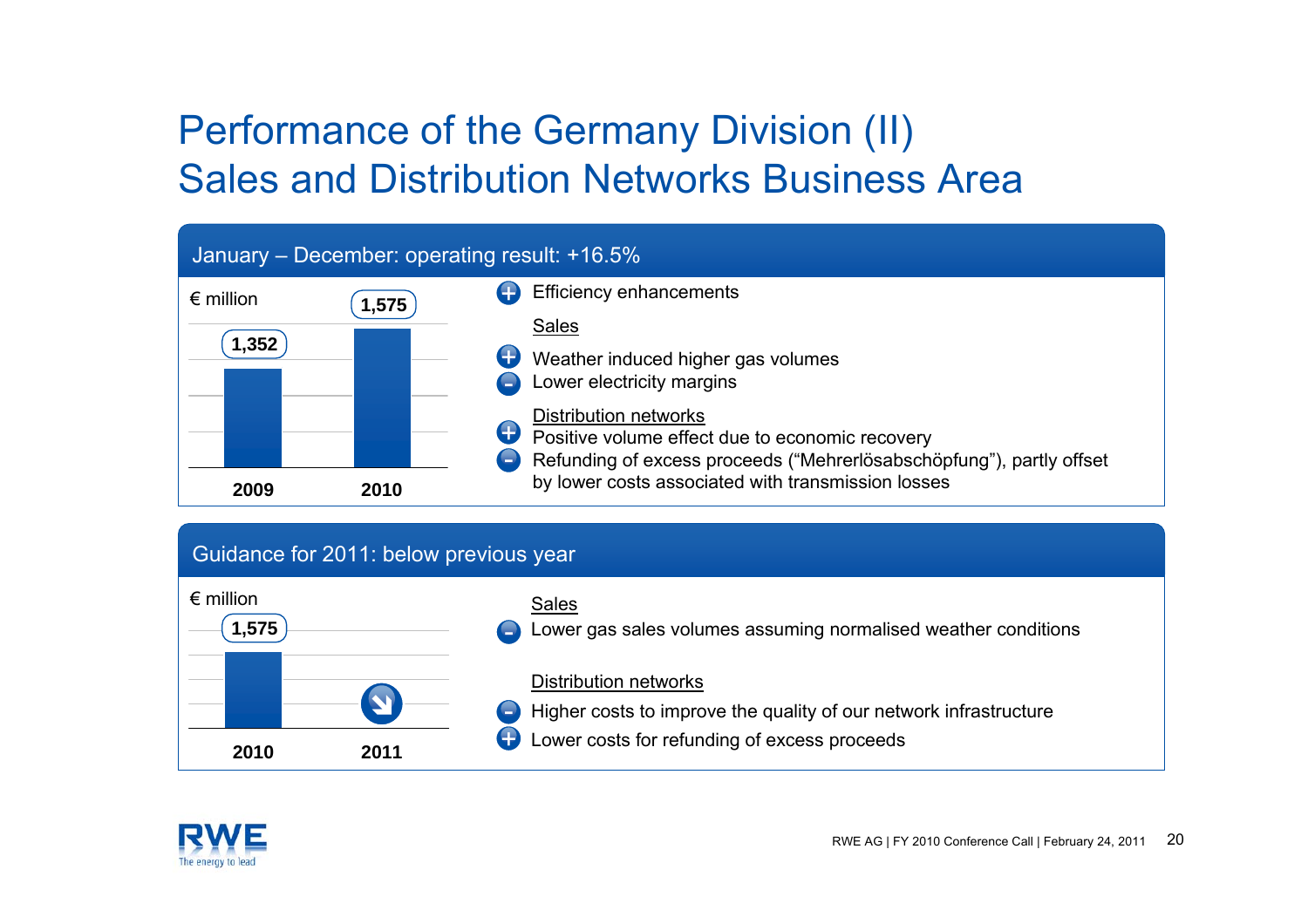# Performance of the Netherlands/Belgium Division (Essent)

### January – December: operating result: +117.2%



#### Guidance for 2011: significantly below previous year



- Transfer of gas midstream business to Trading/Gas Midstream -
- Lower electricity generation spreads
- Efficiency improvements and synergies +

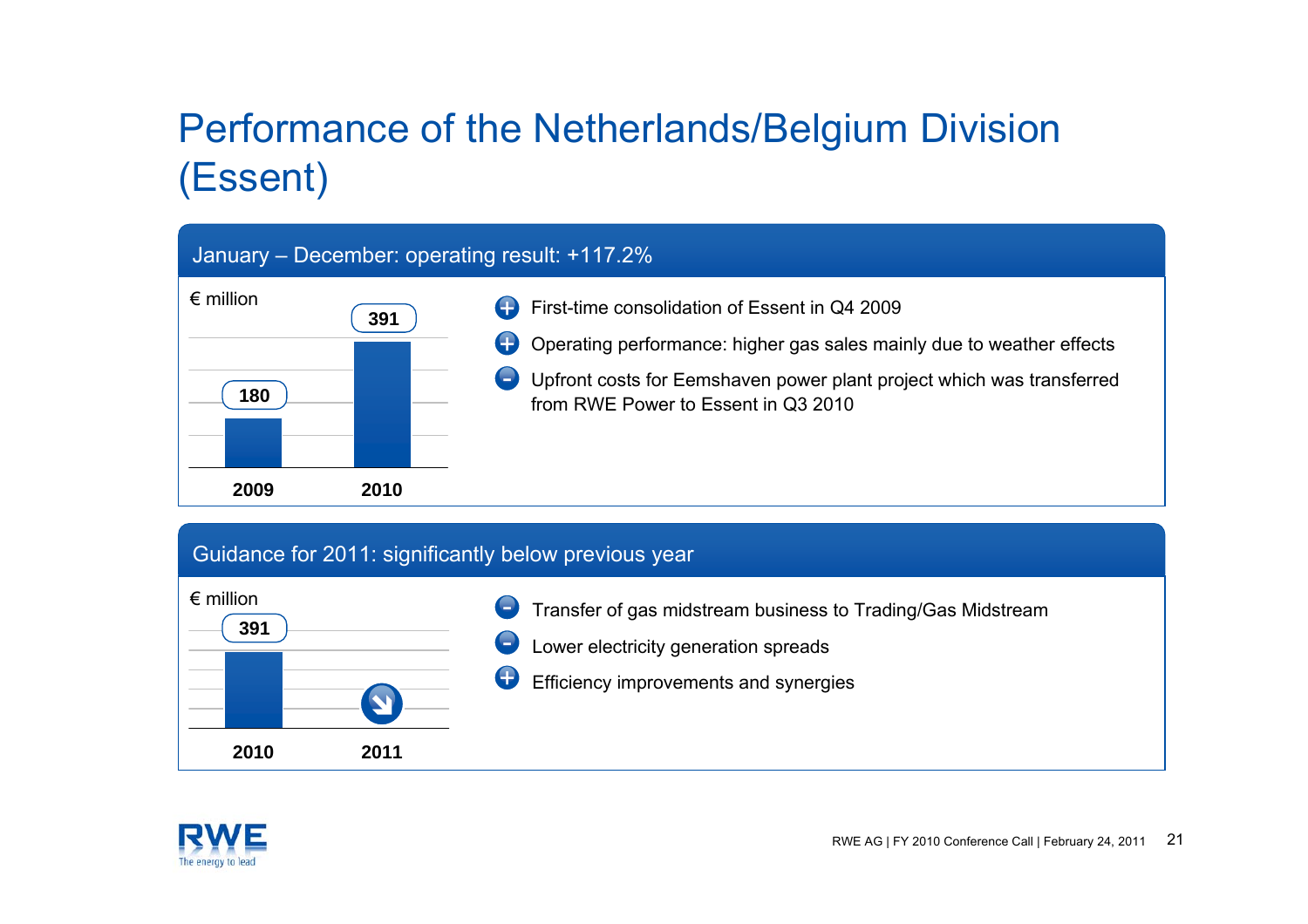# Performance of the United Kingdom Division (RWE npower)

### January – December: operating result: +10.1%



#### Guidance for 2011: above previous year



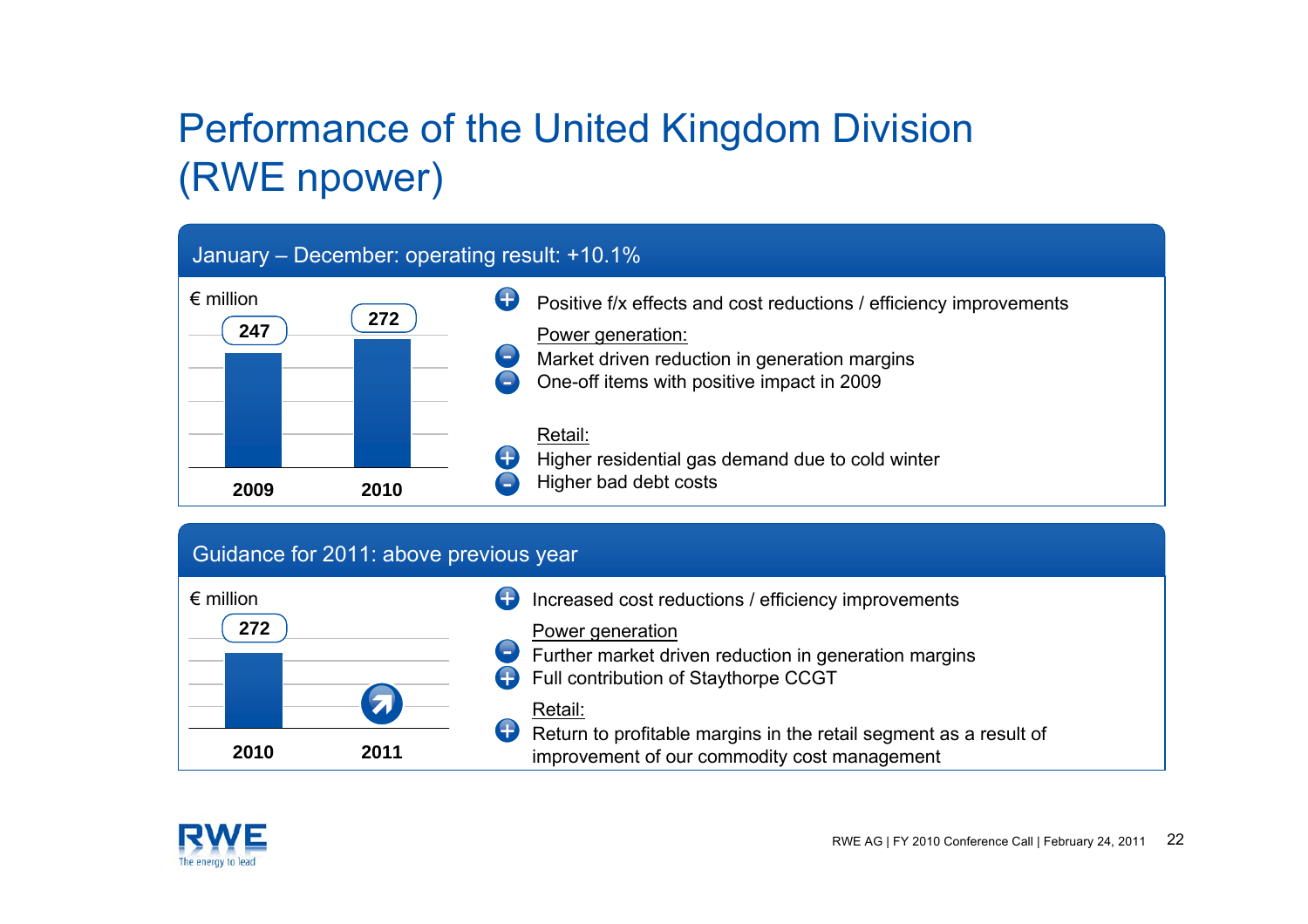## Performance of the Central Eastern and South Eastern Europe Division

#### January – December: operating result: +11.2%

| $\epsilon$ million |       |   | Positive f/x effects                                                                                                                                           |
|--------------------|-------|---|----------------------------------------------------------------------------------------------------------------------------------------------------------------|
| 1,055              | 1,173 | O | Czech Republic: Improved gas network and sales business but lower<br>gas sales volumes to distributors                                                         |
|                    |       |   | Hungary: Improved electricity network margins more than offset by<br>declining earnings in electricity generation (Matra) and introduction of a<br>special tax |
| 2009               | 2010  |   | Poland: Efficiency improvements                                                                                                                                |

### Guidance for 2011: significantly below previous year



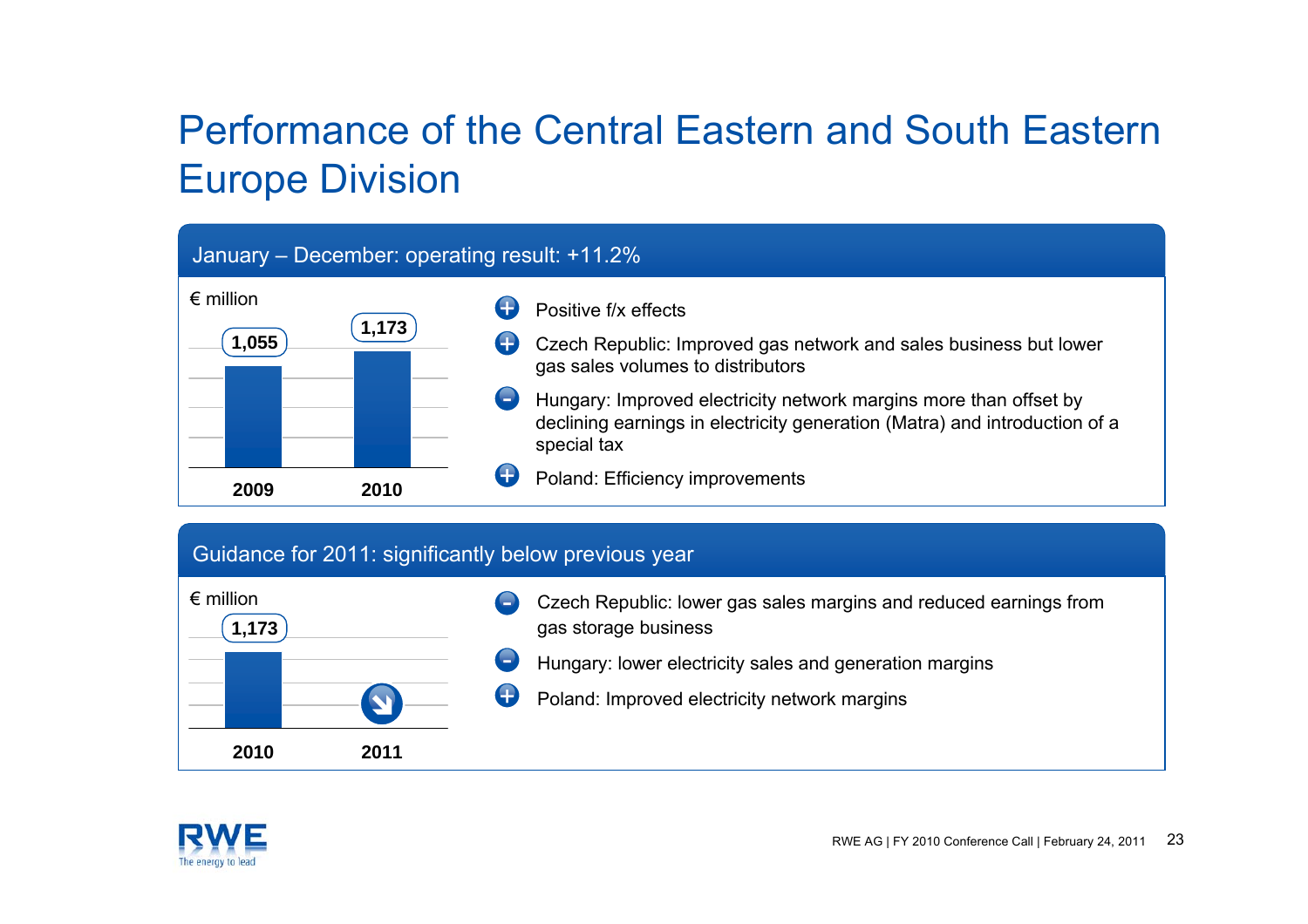## Performance of the Renewables Division (RWE Innogy)

#### January – December: operating result: +28.6%



### Guidance for 2011: significantly above previous year



- Further results from growth investment programme +
- Normalised wind conditions assumed+
- Upfront costs of large investment programme including higher staff costs

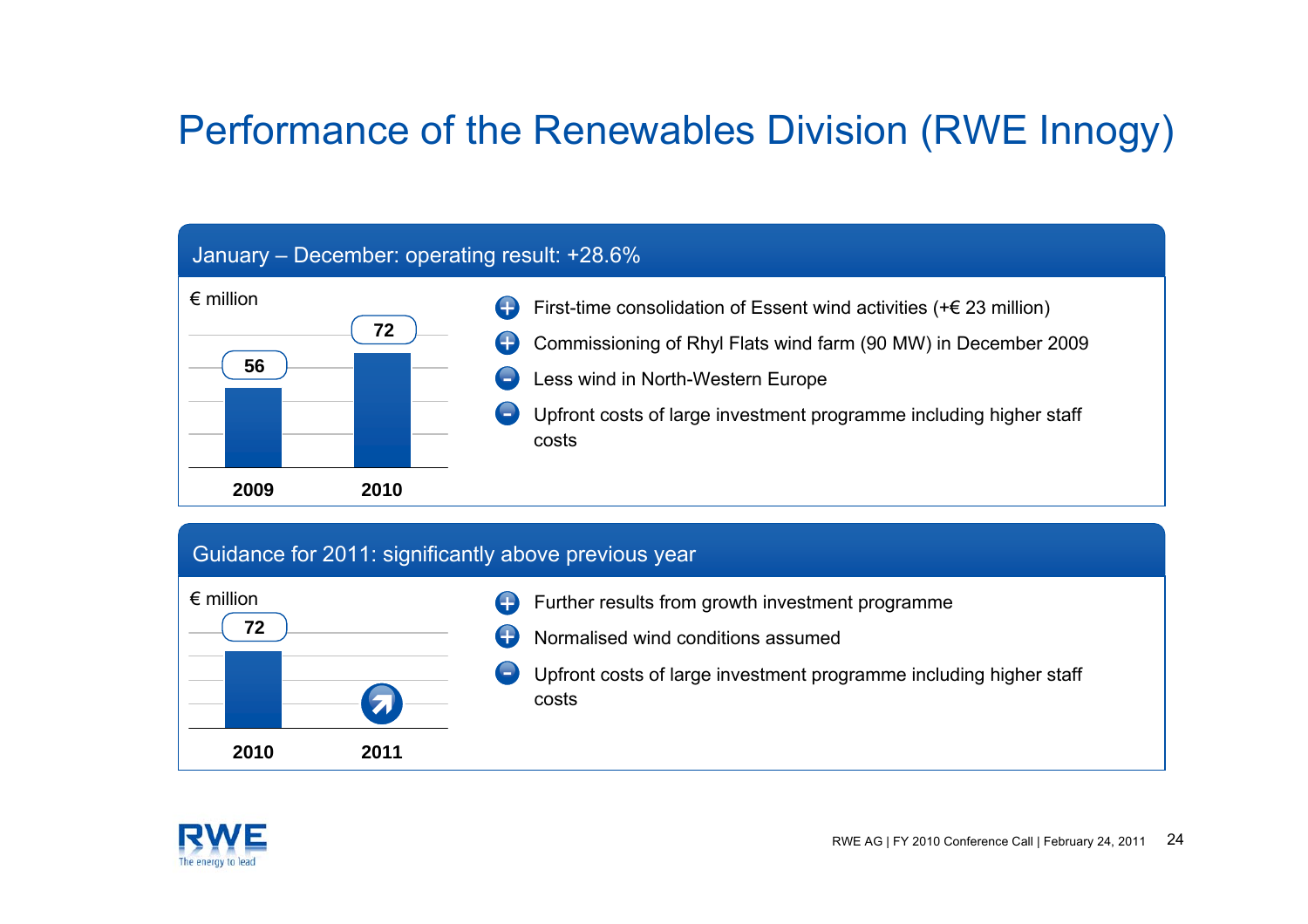## Performance of the Upstream Gas & Oil Division (RWE Dea)

#### January – December: operating result: +50.2%



#### Guidance for 2011: significantly above previous year



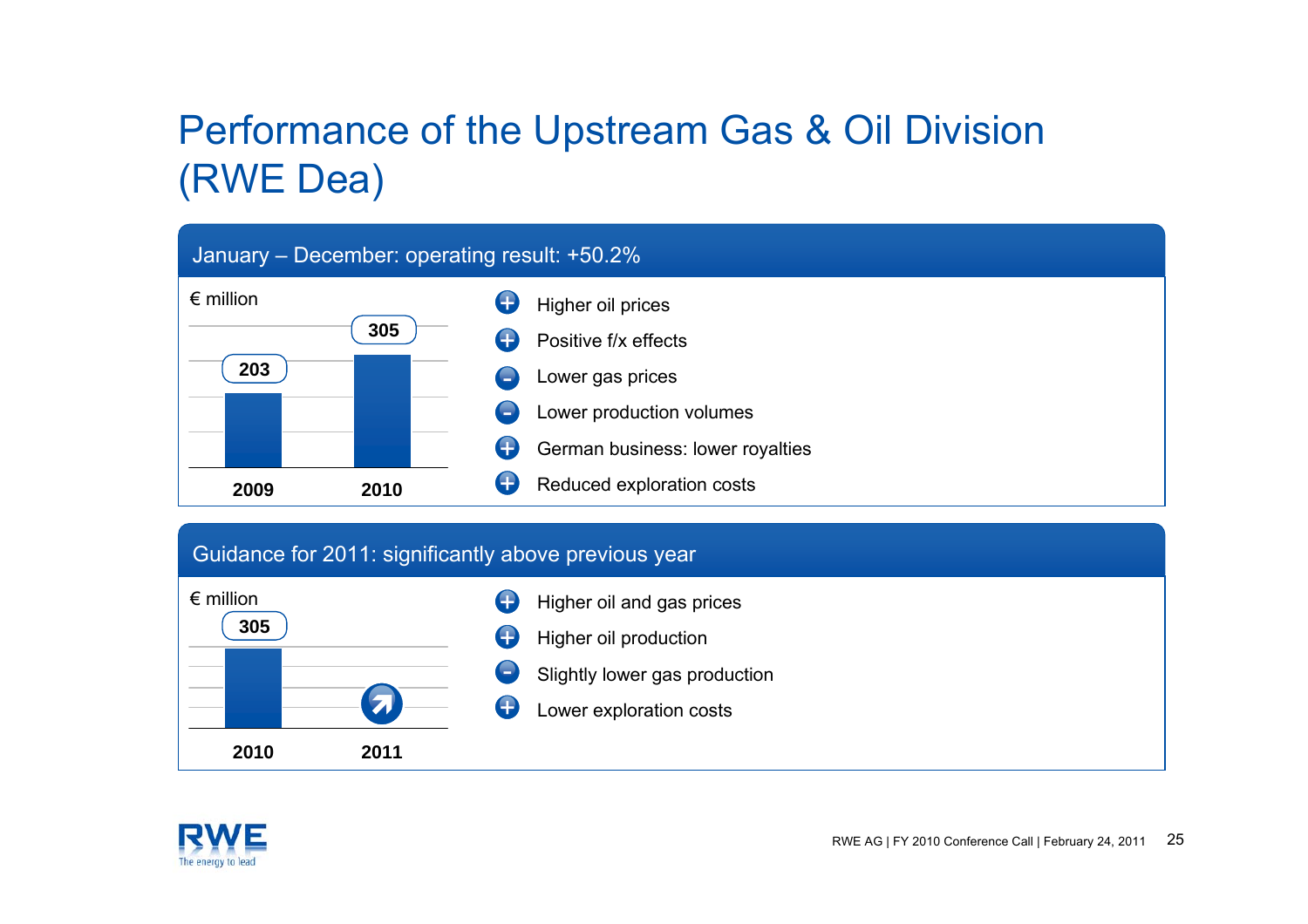# Performance of the Trading/Gas Midstream Division (RWE Supply & Trading)

#### January – December: operating result: -102.1%



#### Guidance for 2011: significantly below previous year



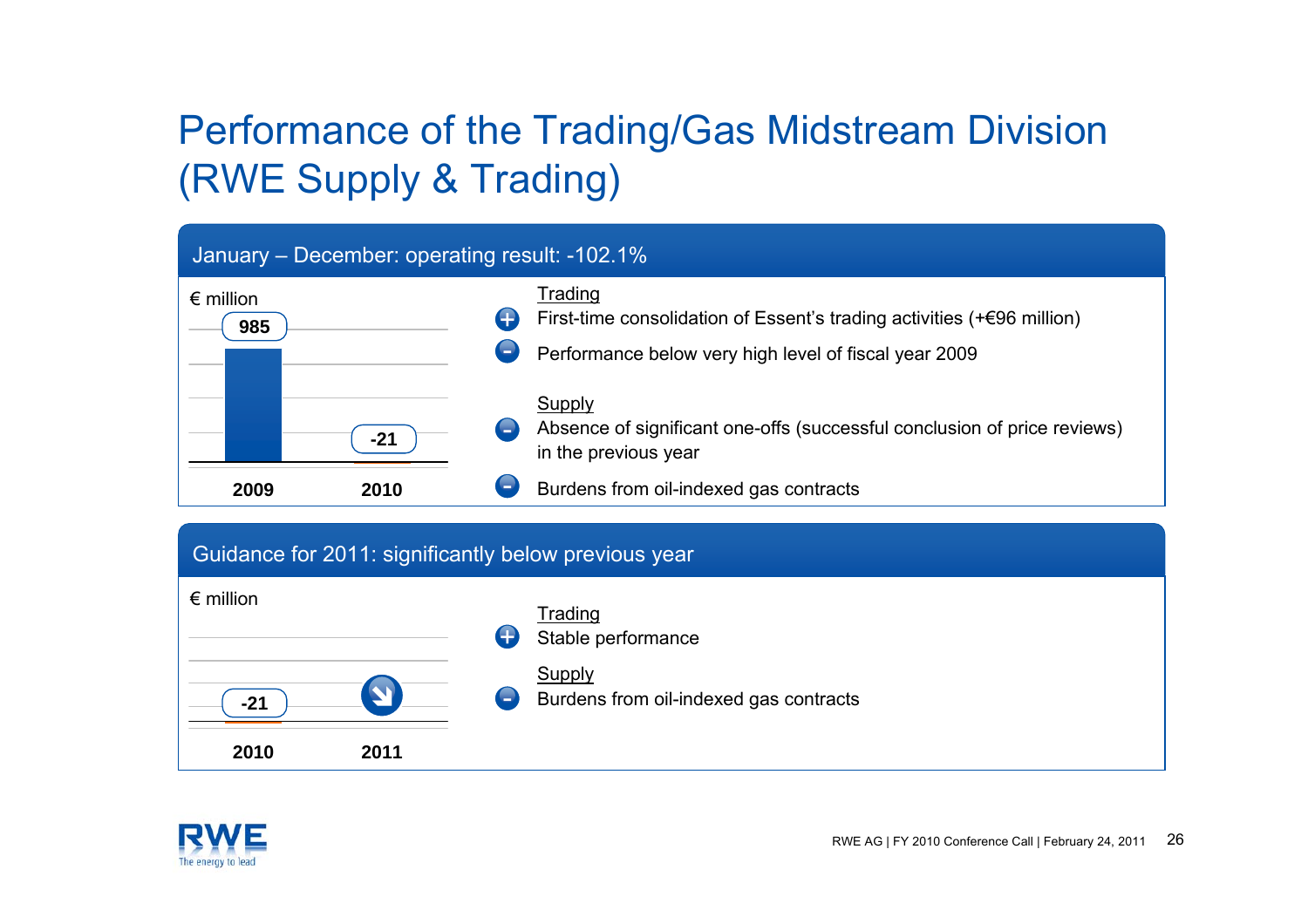# RWE's gas procurement portfolio

(As of 2011)

Long-term oil-indexed purchase contracts (take-or-pay)



- > Our gas procurement portfolio is solely managed by RWE Supply & Trading
- > ~50% or 24 bcm p.a. of overall gas procurement based on long-term oil-indexed purchase contracts
	- of which ~20 bcm p.a. have a gas-to-oil spread exposure as of 2011

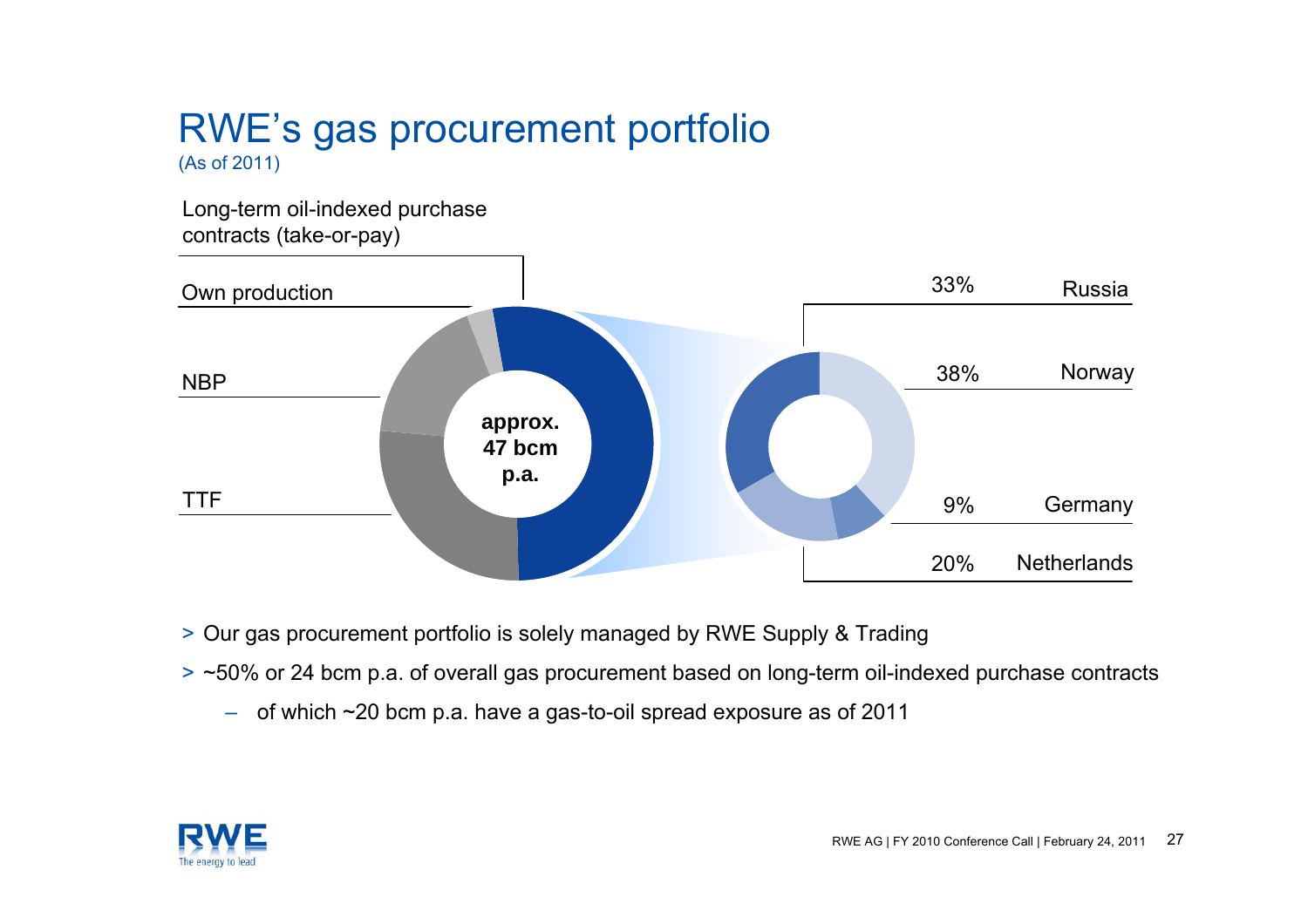## RWE's long-term oil-indexed gas purchase portfolio



- >Some 50% of the volumes of our long-term oil-indexed gas purchase contracts will expire by 2017
- > RWE was one of the first in 2009 and 2010 who have initiated contract revisions - also by using so-called "joker" price revisions - for more than 2/3 of our current oil-indexed purchase portfolio volumes. This is referring to 13 individual contracts out of 19
- > As of February 2011 we are in the re-negotiation process for approx. 17 bcm p.a. of our contracts, many of which have meanwhile reached the official arbitration stage

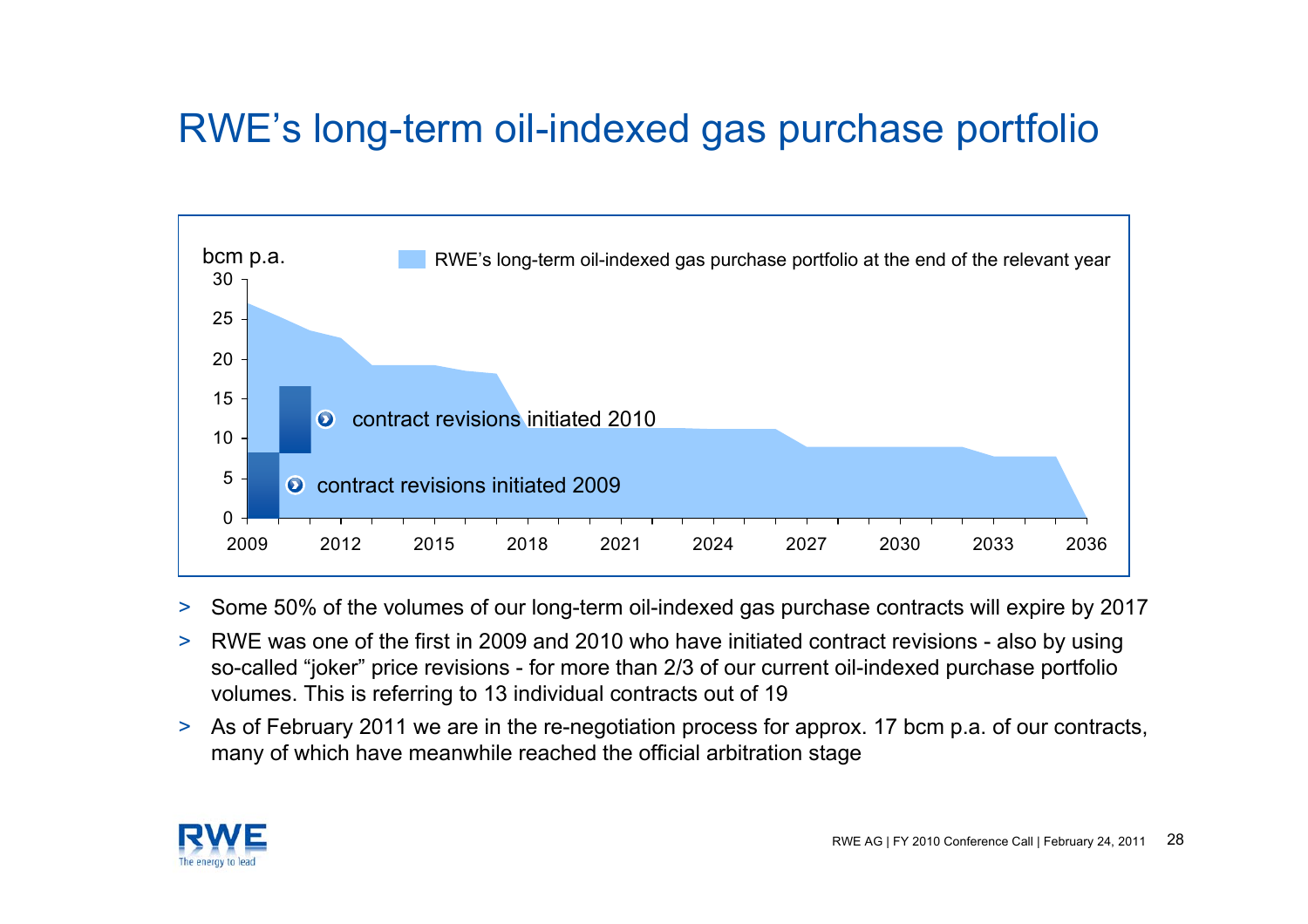### Non-operating result

| <b>January - December</b><br>$\epsilon$ million | 2010   | 2009   | <b>Change</b><br>(absolute) |
|-------------------------------------------------|--------|--------|-----------------------------|
| Capital gains                                   | 68     | 35     | 33                          |
| Impact of commodity derivatives on earnings     | $-337$ | 720    | $-1,057$                    |
| Restructuring, other                            | $-498$ | $-257$ | $-241$                      |
| <b>Total</b>                                    | $-767$ | 498    | $-1,265$                    |



**Capital gains:** No major capital gains in 2009 and 2010

#### **Impact of commodity derivatives on earnings (timing differences)**

Mainly related to derivatives to hedge our gas forward sales in our Trading/Gas Midstream Division. In fiscal year 2010 also related to the first-time marked-to-market valuation of our German gas purchase portfolio

#### **Restructuring, other**

- > Amortisation of RWE npower's customer accounts (-€ 262 million; 2009: -€ 252 million)
- > Impairment of npower's hard coal and oil fired power plants (-€ 296 million)
- > In 2009 we recognised an impairment loss of -€ 179 million for our at-equity investment in Excelerate
- > In 2009 we recognised +€ 411 million from the change in nuclear and mining provision. Since 2010 these changes are accounted for in the operating result

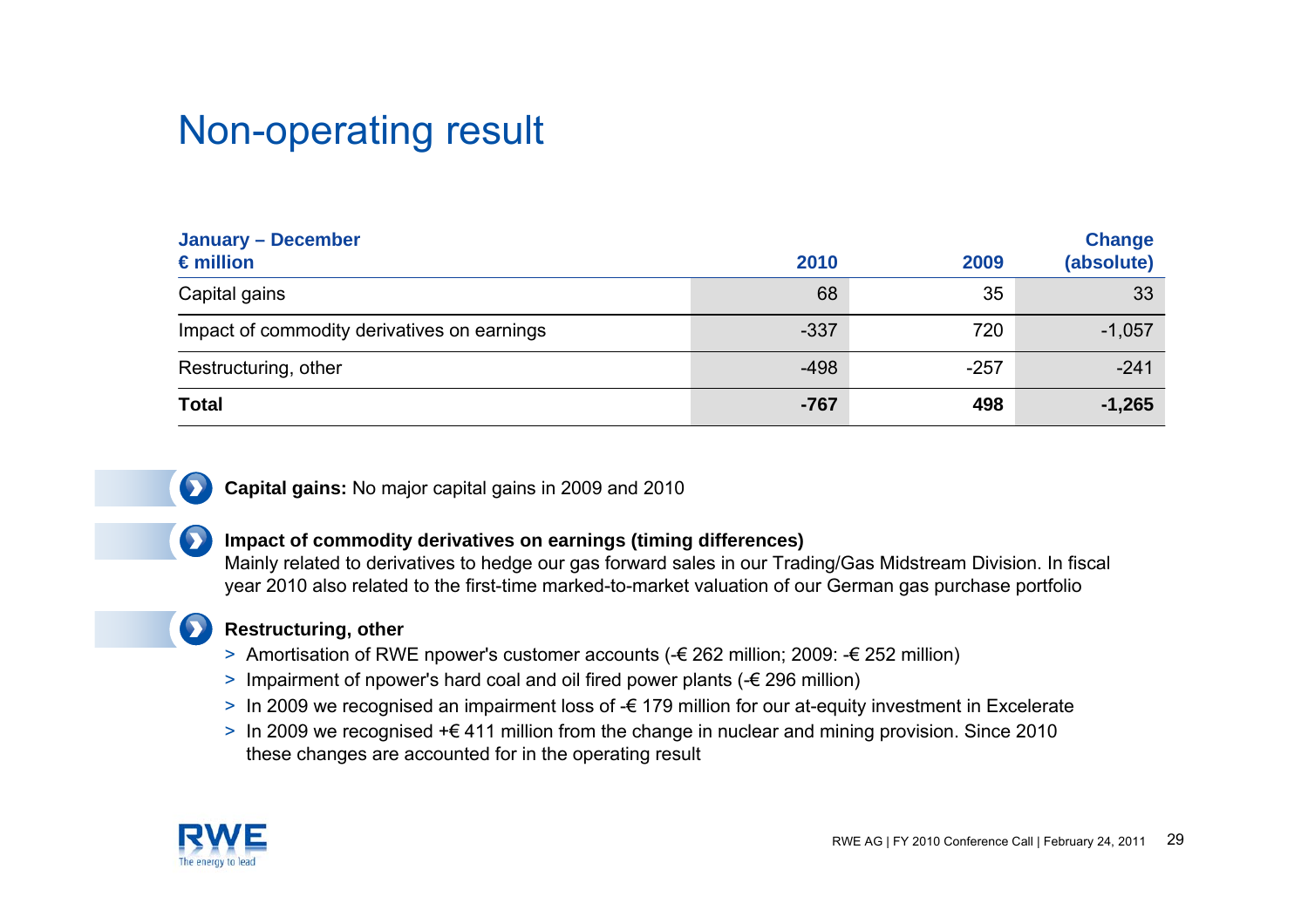### Financial result

| <b>January - December</b><br>$\epsilon$ million | 2010     | 2009     | <b>Change</b><br>(absolute) |
|-------------------------------------------------|----------|----------|-----------------------------|
| Net interest                                    | $-810$   | $-635$   | $-175$                      |
| Interest accretion to non-current provisions    | $-940$   | $-957$   | 17                          |
| Other financial result                          | $-186$   | $-398$   | 212                         |
| <b>Total</b>                                    | $-1,936$ | $-1,990$ | 54                          |



#### **Net interest**

- > Higher interest expenses due to increased debt used to finance our growth investment programme, especially the Essent acquisition
- > Lower interest income due to disposal of securities
- > One-off costs in 2009 for the bridge financing of the Essent acquisition

#### **Interest accretion to non-current provisions**

> No major changes compared to the year-earlier period



 $\bullet$ 

#### **Other financial result**

> Gains from the sale of securities in 2010 and absence of losses realised by the sale of securities and writedowns of securities in 2009

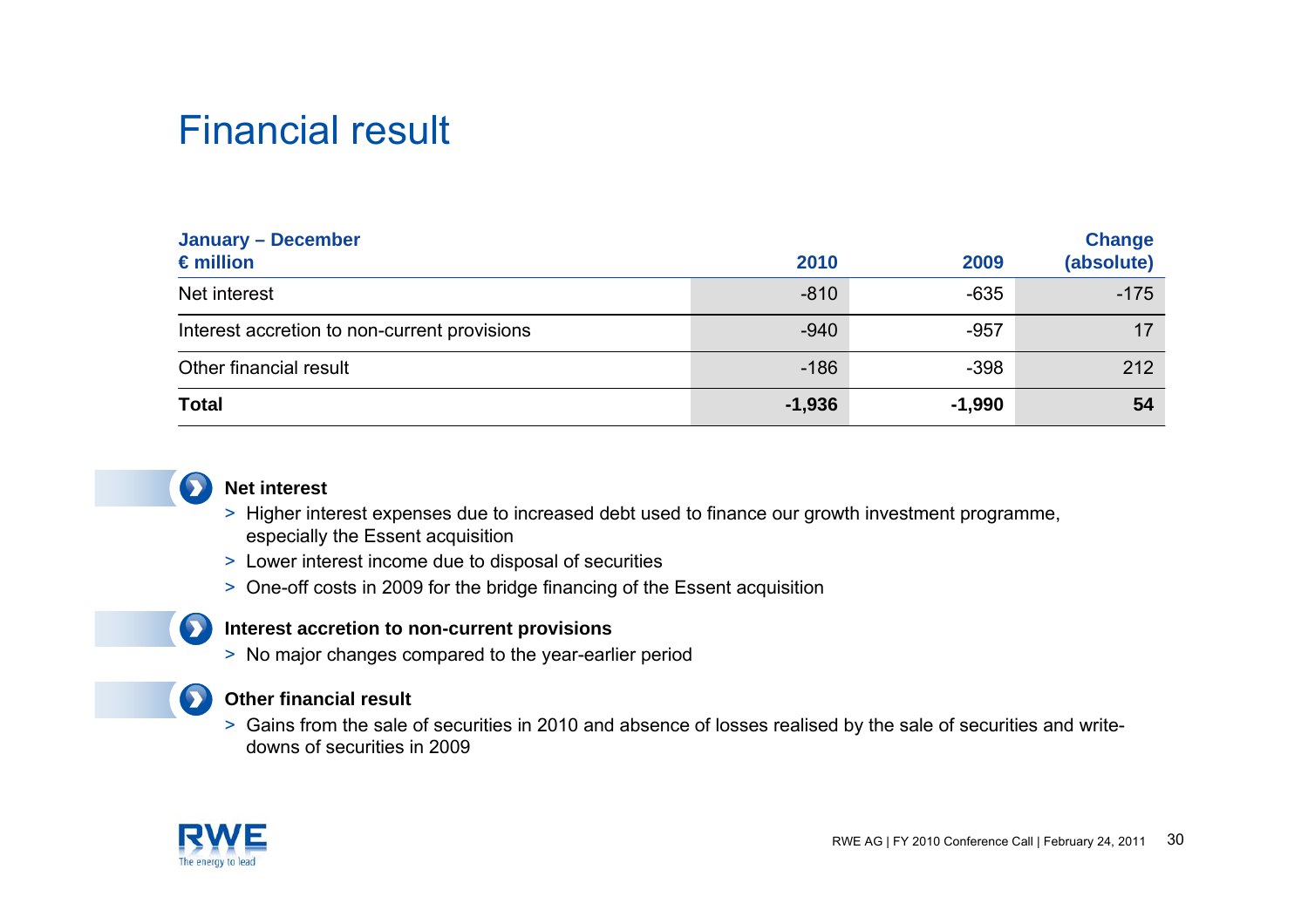## Cash flow statement

| <b>January - December</b><br>$\epsilon$ million         | 2010                 | 2009          | <b>Change</b><br>(absolute) |
|---------------------------------------------------------|----------------------|---------------|-----------------------------|
| Funds from operations (FFO)                             | 7,849                | 6,094         | $+1,755$                    |
| Change in working capital<br>of which variation margins | $-2,349$<br>$-1,158$ | $-795$<br>321 | $-1,554$<br>$-1,479$        |
| Cash flows from operating activities                    | 5,500                | 5,299         | $+201$                      |
| Capex on fixed assets                                   | $-6,379$             | $-5,913$      | $-466$                      |
| Free cash flow                                          | $-879$               | $-614$        | $-265$                      |



#### **FFO**

> Mainly positive operating earnings trend and Essent consolidation



#### **Change in working capital**

> Mainly driven by change in variation margins



#### **Capex on fixed assets**

> Increased mainly due to Essent consolidation

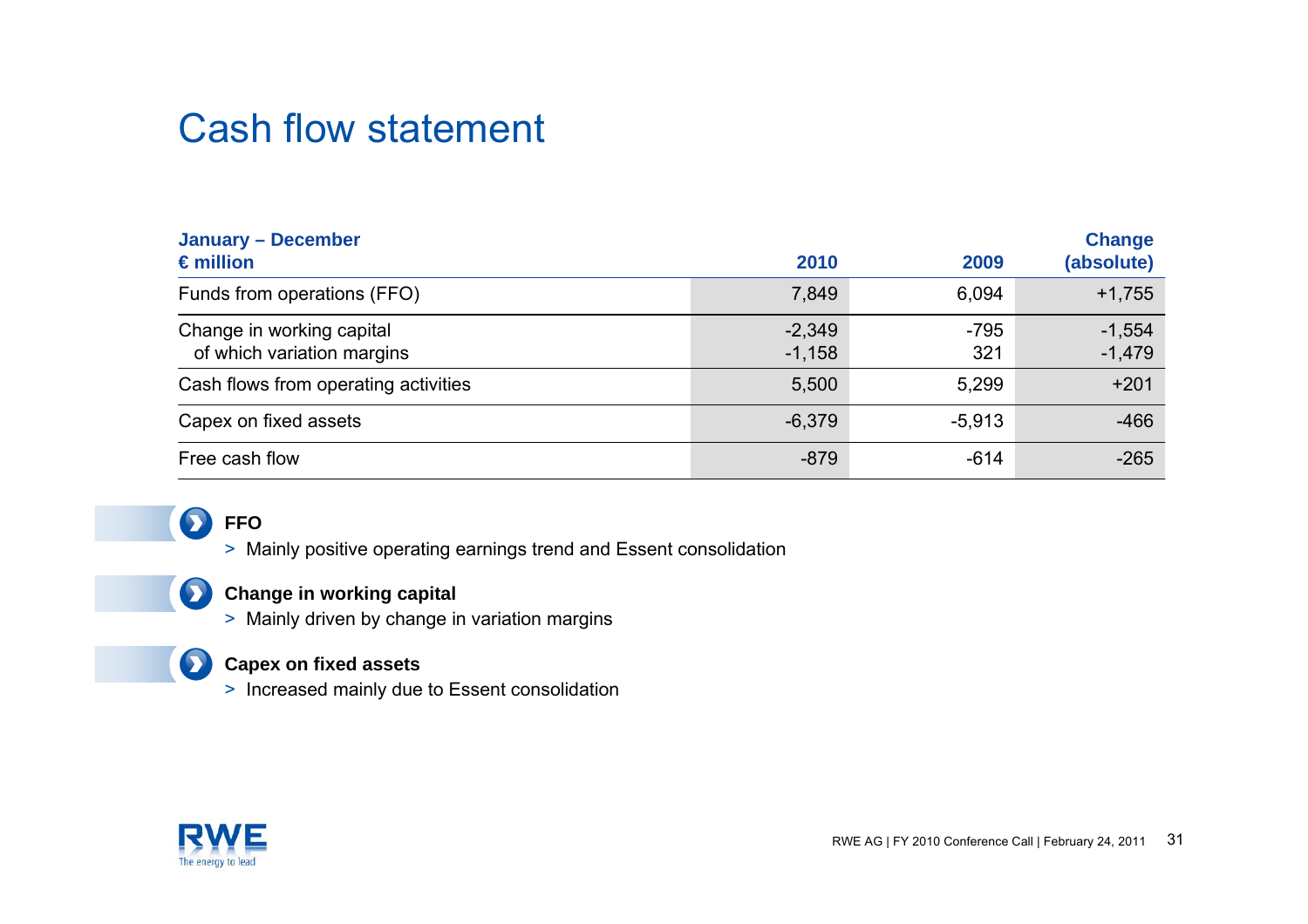## Financial flexibility is key to us



 $1$  Net debt = net financial debt + pension, mining and nuclear provisions + 50% of hybrid capital; (at year end)

![](_page_31_Picture_3.jpeg)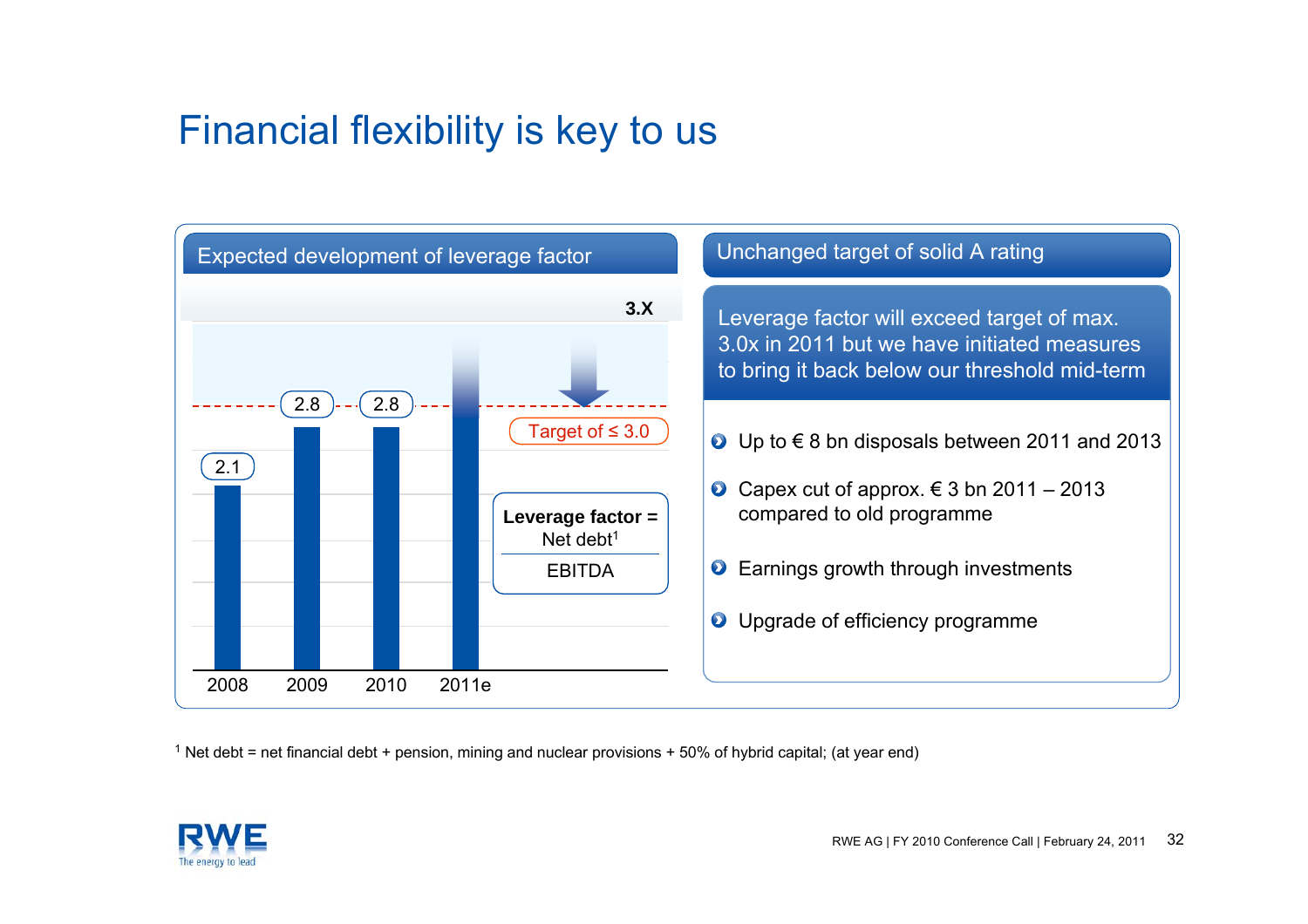## Today's Agenda

### Jürgen Großmann FY 2010 highlights & strategy update

**B**

**A**

Rolf Pohlig FY 2010 group results and divisional performance & outlook

**C**

### **Jürgen Großmann Outlook**

![](_page_32_Picture_6.jpeg)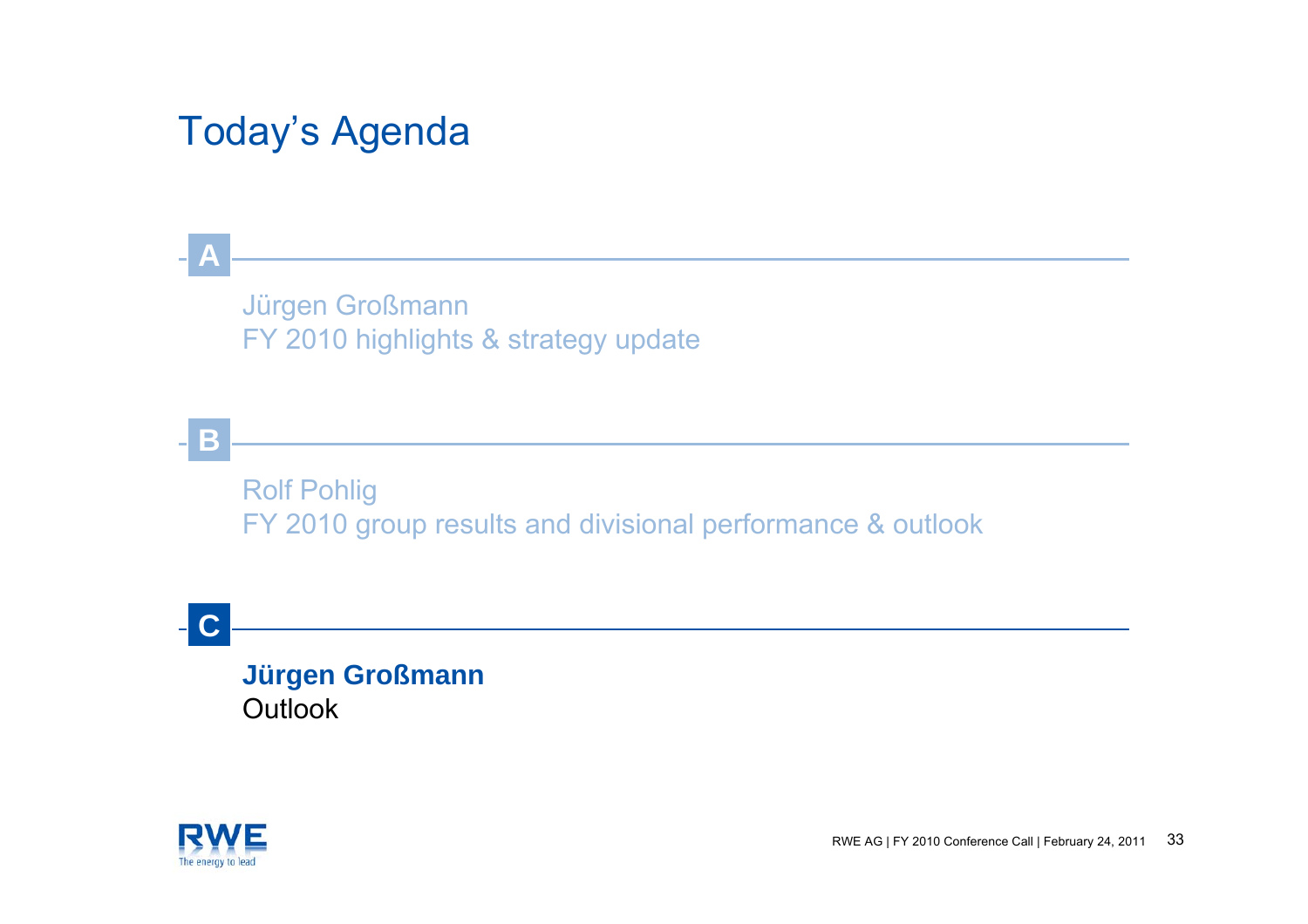## Outlook for 2011 – 20131

![](_page_33_Figure_1.jpeg)

<sup>1</sup> Portfolio divestments between 2011 and 2013 of up to € 8 bn.

The Outlook is based on commodity prices on a marked-to-market base as of January 2011

 $^2$  Dividend proposal for RWE AG's 2010 fiscal year, subject to approval by the April 20, 2011 Annual General Meeting

![](_page_33_Picture_5.jpeg)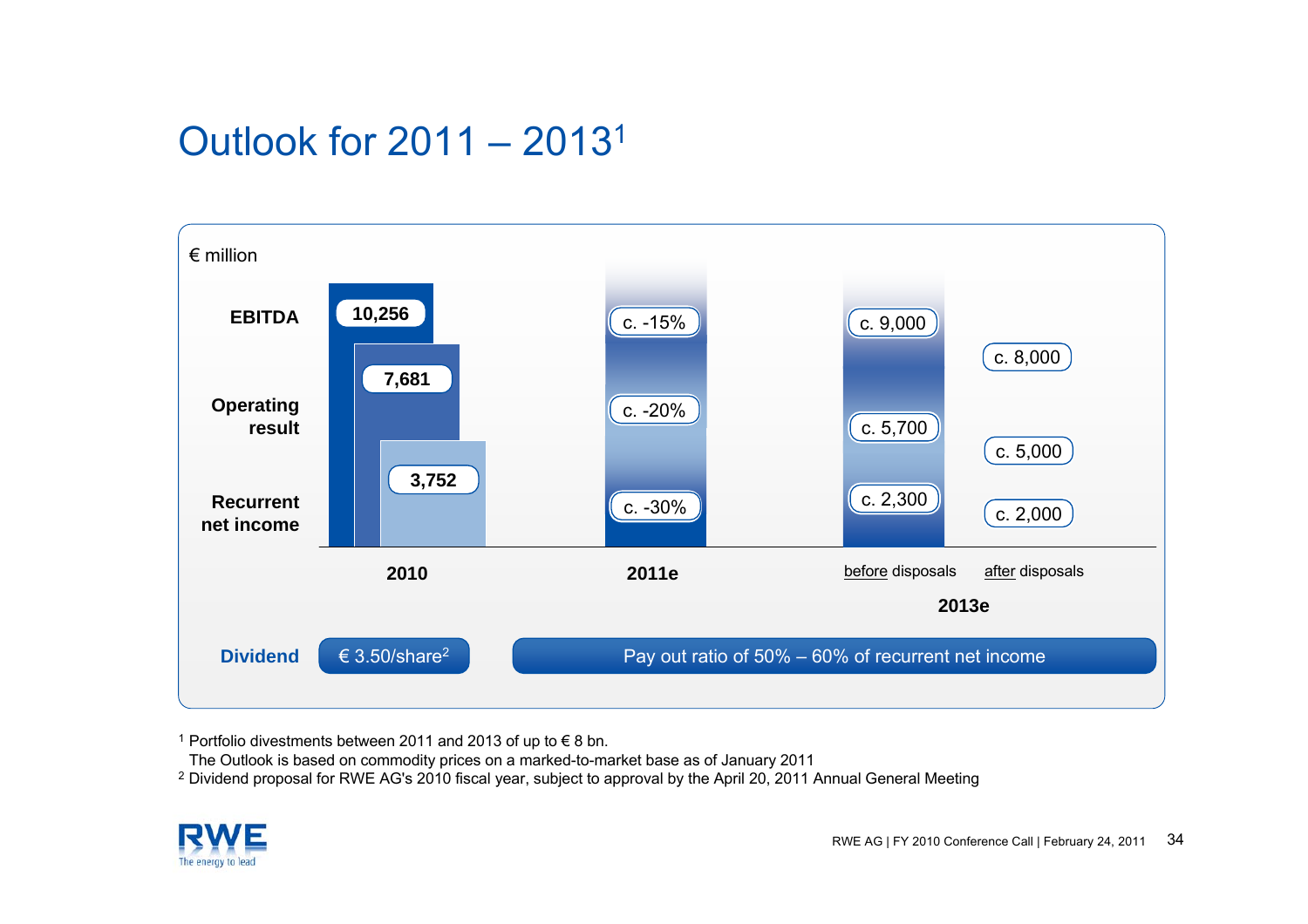### RWE's threefold financial targets

### Attractive dividends

Pay out ratio of 50% – 60% of recurrent net income

> **Balancing** the stakeholders'interests

#### Leverage

Keep leverage factor below < 3.0x mid-term to support solid "A" rating

Ca. 9 bn growth capex …

#### $\ldots$  2011 – 2013

Invest in mid-term growth, especially in renewables and upstream gas & oil

![](_page_34_Picture_9.jpeg)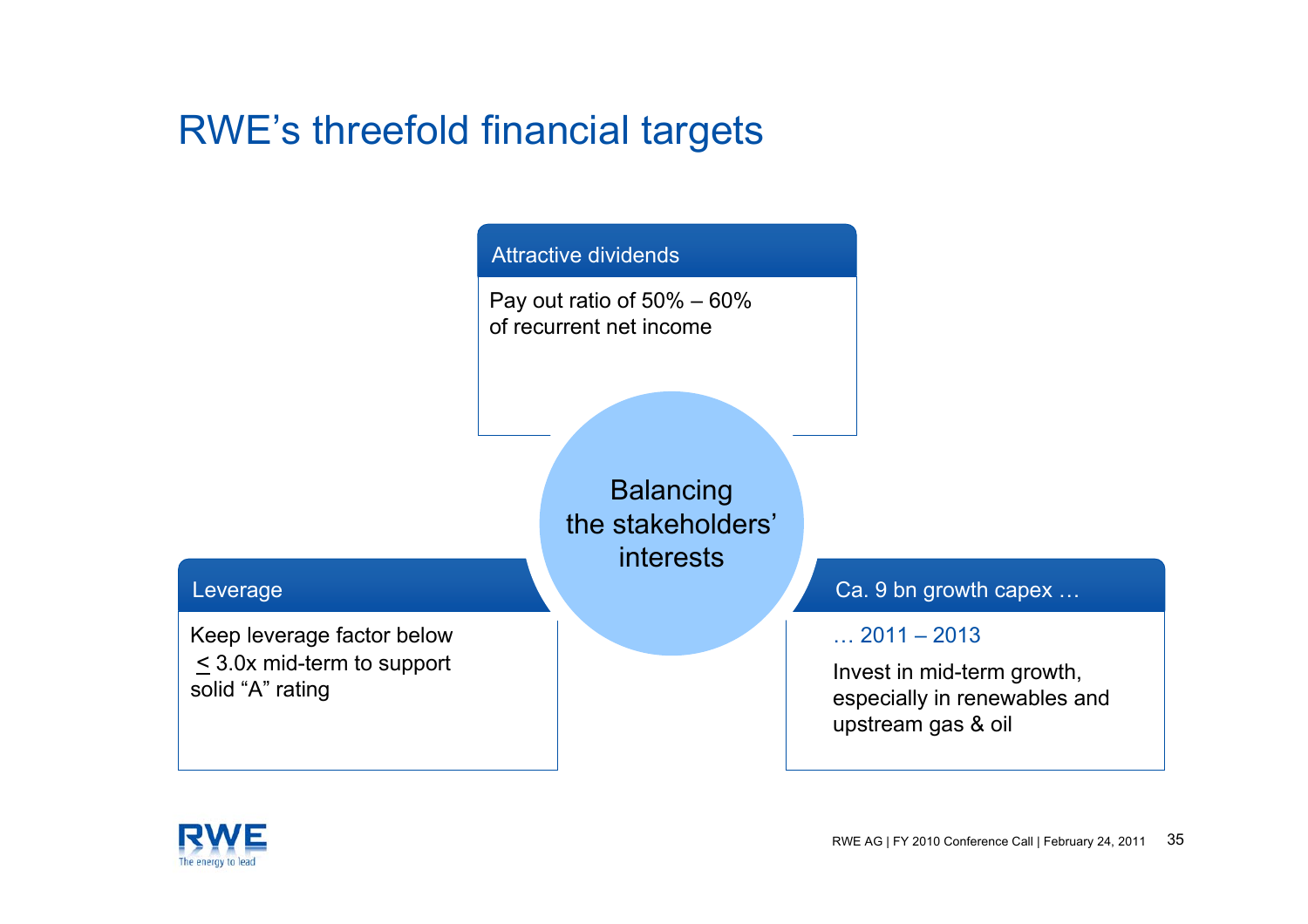![](_page_35_Picture_0.jpeg)

![](_page_35_Picture_1.jpeg)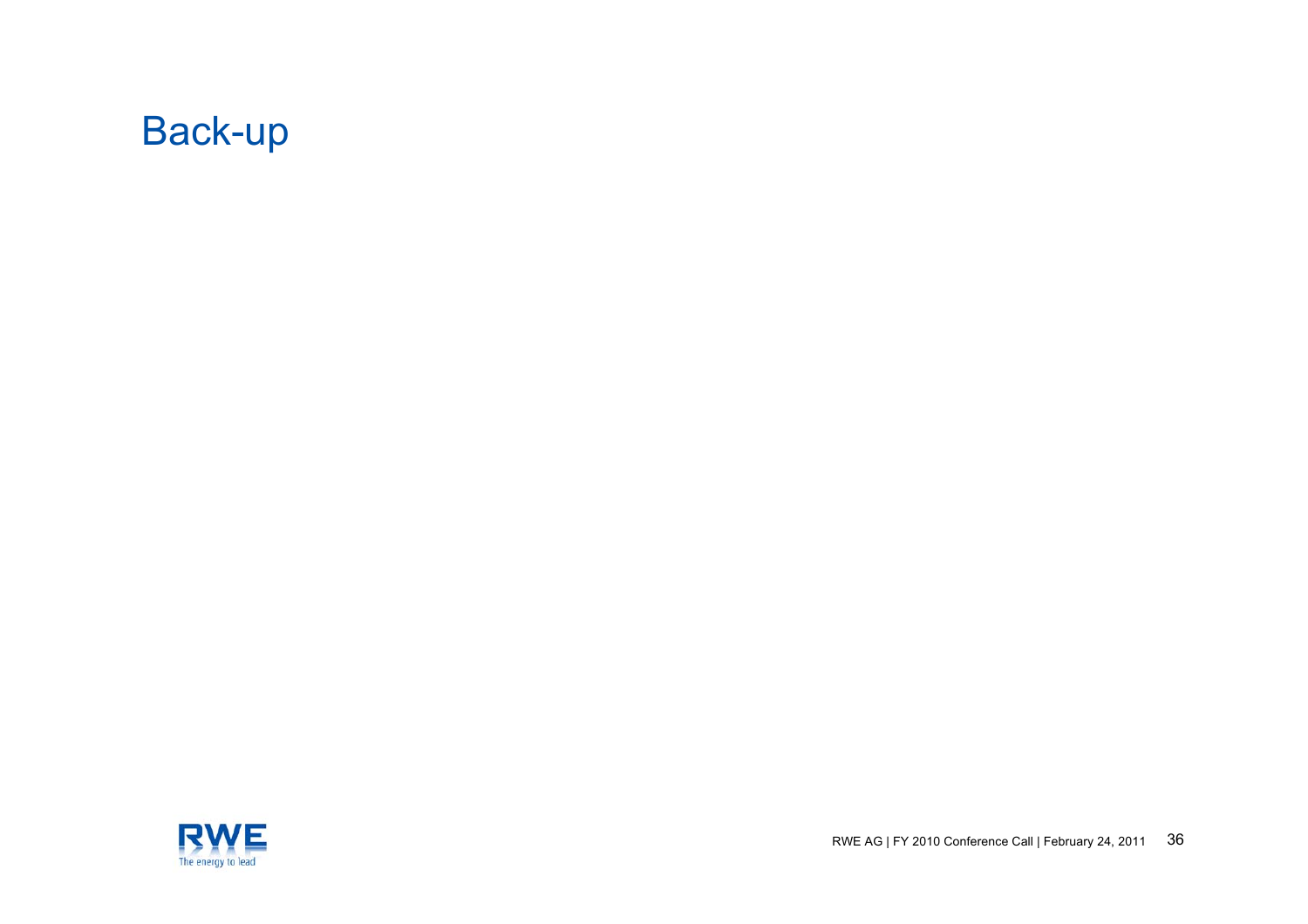### Reconciliation to recurrent net income

| <b>January - December</b><br>$\epsilon$ million | 2010<br>reported | 2010<br>non-rec. | 2010<br>recurrent | 2009<br>recurrent | <b>Change</b><br>(absolute) |
|-------------------------------------------------|------------------|------------------|-------------------|-------------------|-----------------------------|
| Operating result                                | 7,681            | $\mathbf 0$      | 7,681             | 7,090             | 591                         |
| Non-operating result                            | $-767$           | 767              | $\overline{0}$    | 0                 | $\overline{0}$              |
| <b>Financial result</b>                         | $-1,936$         | $\mathbf 0$      | $-1,936$          | $-1,799$          | $-137$                      |
| Taxes on income                                 | $-1,376$         | $-323$           | $-1,699$          | $-1,564$          | $-135$                      |
| Income from discontinued operations             | $\overline{0}$   | $\overline{0}$   | $\overline{0}$    | 39                | $-39$                       |
| Minority interest                               | $-279$           | $\mathbf 0$      | $-279$            | $-235$            | $-44$                       |
| Hybrid capital costs                            | $-15$            | $\overline{0}$   | $-15$             | $\mathbf 0$       | $-15$                       |
| <b>Net income</b>                               | 3,308            | 444              | 3,752             | 3,531             | 221                         |

![](_page_36_Picture_2.jpeg)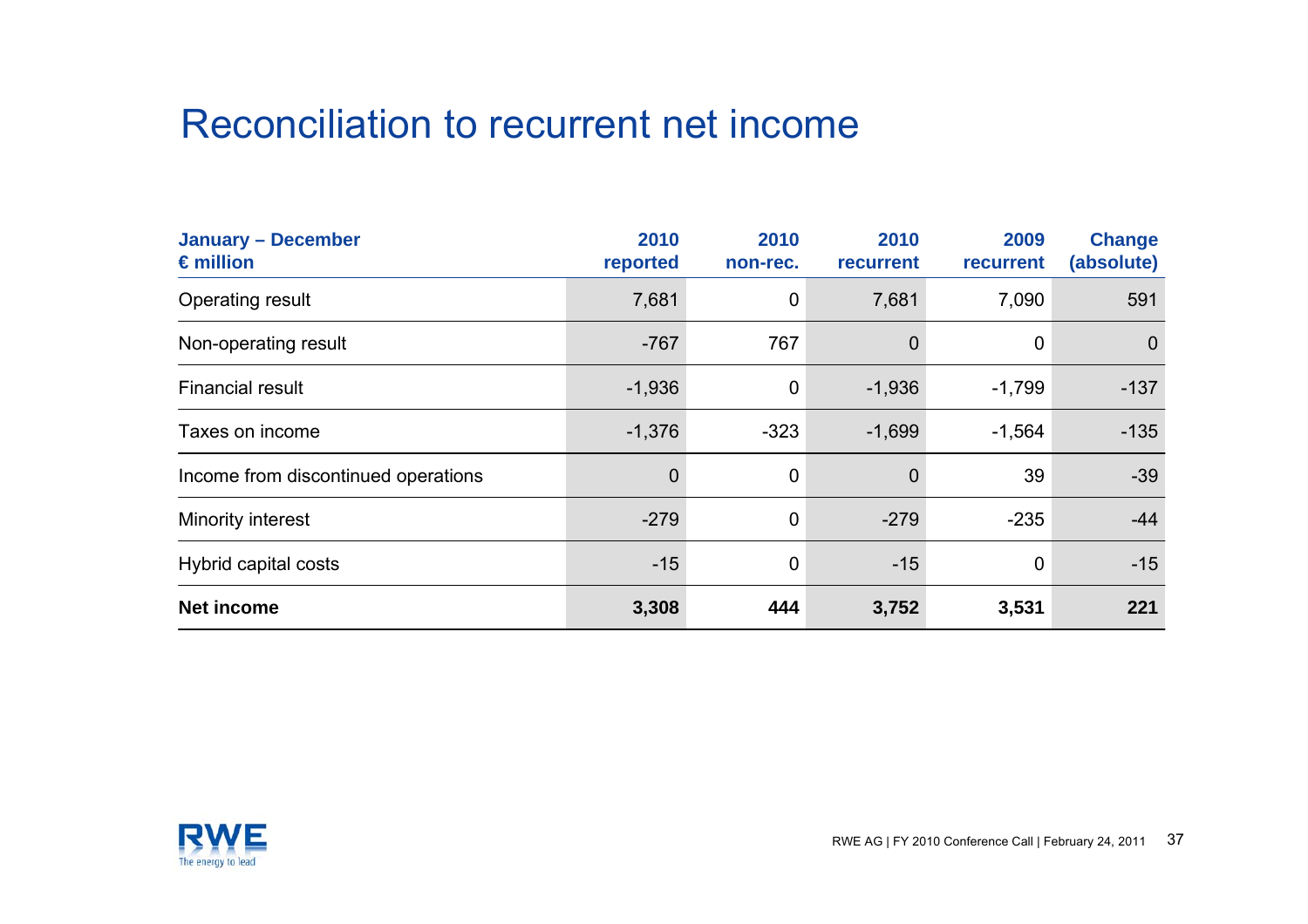## RWE's capex programme 2011 to 2013 How capex leads to earnings growth

![](_page_37_Figure_1.jpeg)

<sup>1</sup> Reduced capex as a result of portfolio divestments of up to € 8 bn

 $^2$  Average impact. Depending on depreciation period, operating result lower in early years and higher in later years

![](_page_37_Picture_4.jpeg)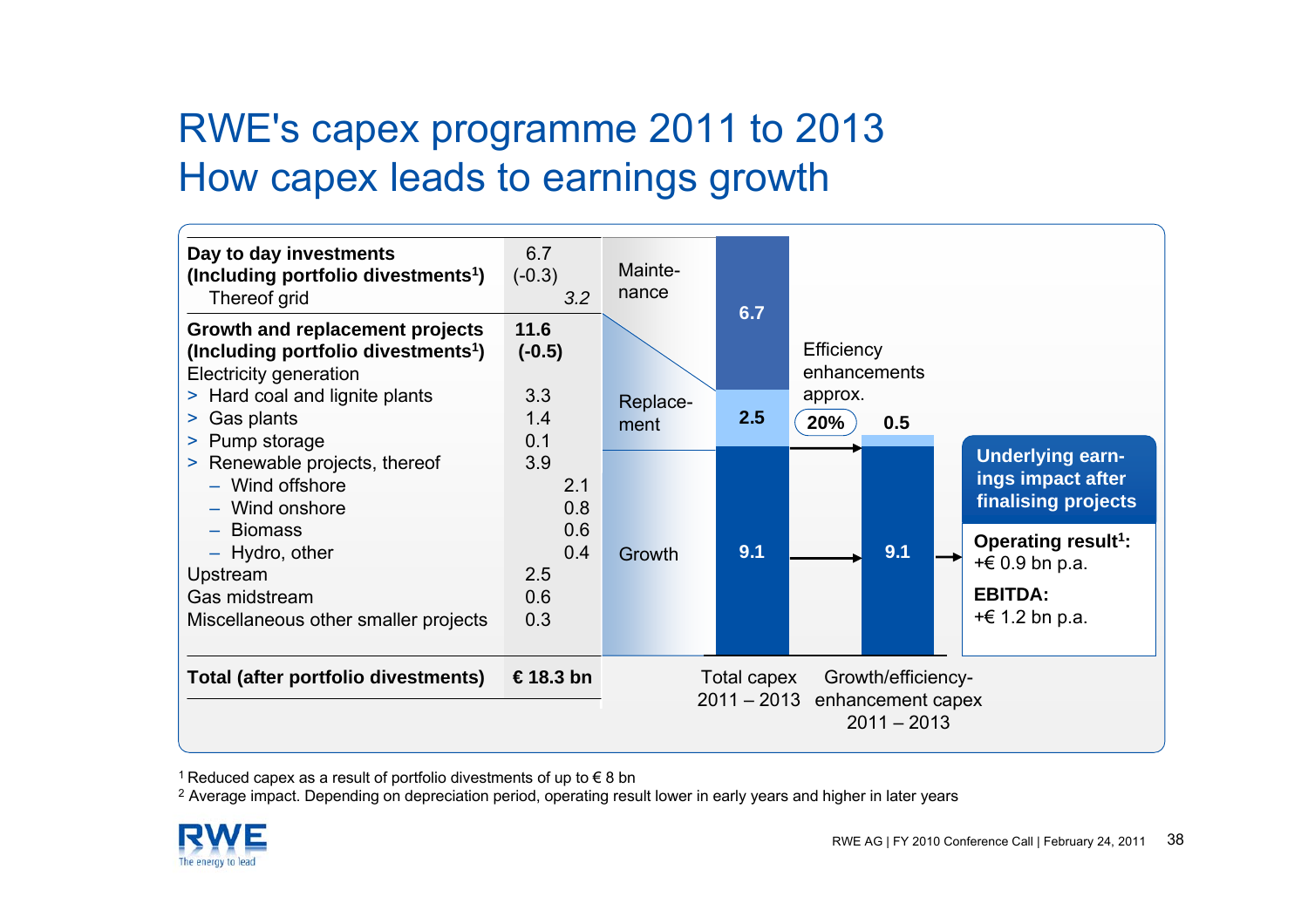# Compared to the marginal plant RWE's portfolio is already today financially slightly long  $CO<sub>2</sub>$

![](_page_38_Figure_1.jpeg)

![](_page_38_Picture_2.jpeg)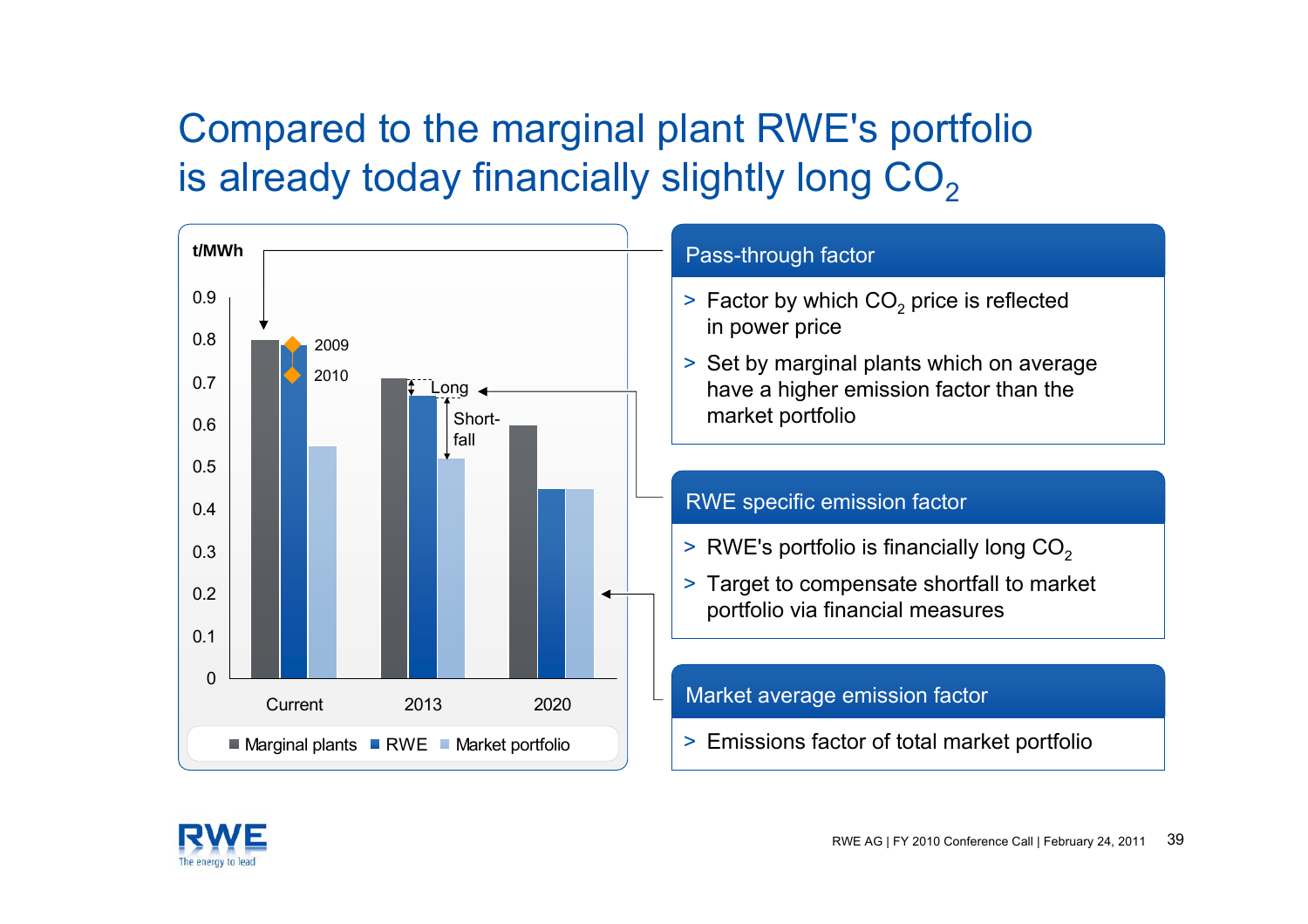## Managing CO<sub>2</sub>: We complement physical measures by comprehensive financial optimisation

![](_page_39_Figure_1.jpeg)

Our large low carbon new-build programme as well as our investments in renewables will lead to substantial improvement of our CO $_{\rm 2}$  intensity until 2013

For NAP 3 (2013 – 2020) we aim to reach a "market average" position in terms of our exposure to changes in CO $_{\rm 2}$  prices

1 Assumes standardised load factors for RWE portfolio including Essent based on commodity price levels and power demand in 2007 – 2009

 $^{\rm 2}$  Conventional new builds currently under construction and agreed plant shut down; assumes nuclear lifetime extension

![](_page_39_Picture_6.jpeg)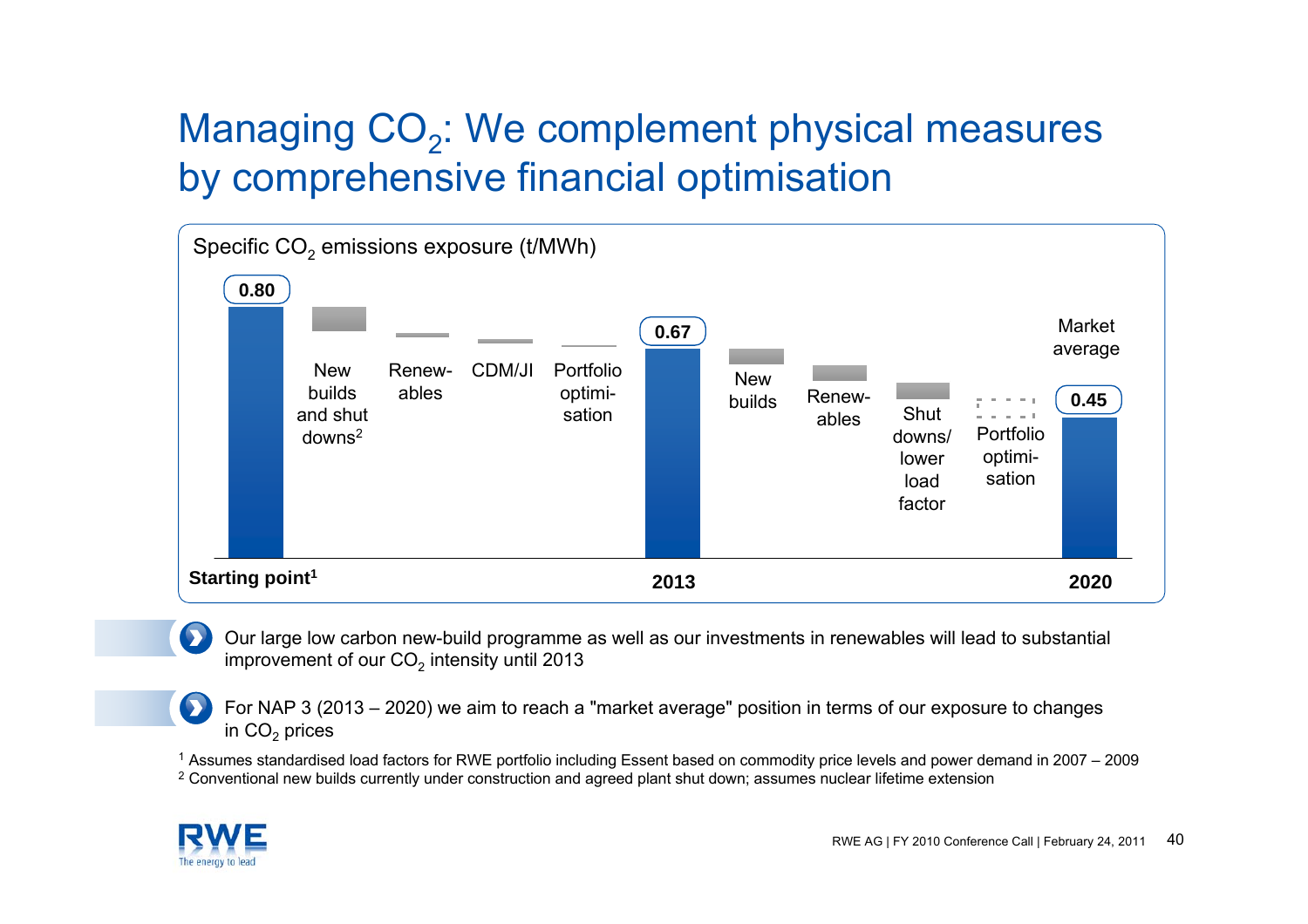## Wind energy requires increasing load-adjustments – challenge and opportunity for utilities

Course of residual electricity demand on February  $2^{nd} - 9^{th}$ , 2009 and projection for 2020

![](_page_40_Figure_2.jpeg)

![](_page_40_Picture_3.jpeg)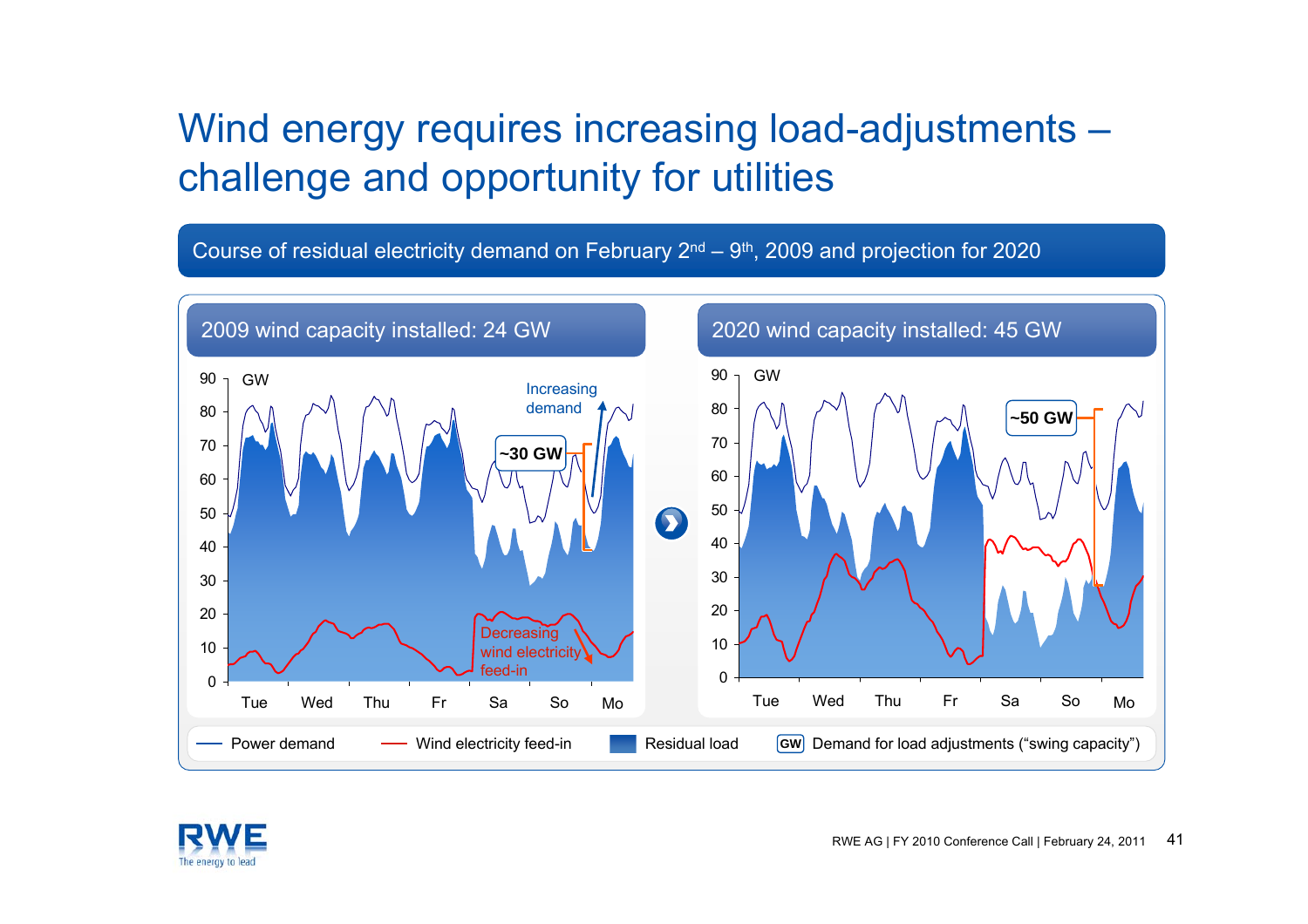# RWE Group electricity production (by geographic regions)

| <b>January - December</b><br>in TWh             | <b>Germany</b> | <b>UK</b>  | <b>NL/BE</b> | <b>Other</b><br>Internat. | <b>Total</b><br>2010 | <b>Total</b><br>2009 |
|-------------------------------------------------|----------------|------------|--------------|---------------------------|----------------------|----------------------|
| Lignite                                         | 65.4           |            |              | 5.6                       | 71.0                 | 70.9                 |
| <b>Nuclear</b>                                  | 45.2           |            |              |                           | 45.2                 | 33.9                 |
| Hard coal<br>thereof contracts                  | 38.6<br>23.4   | 10.4       | 5.7          | 0.5                       | 55.2<br>23.4         | 44.1<br>16.2         |
| Gas                                             | 12.1           | 23.8       | 6.8          | 0.1                       | 42.8                 | 29.7                 |
| Renewable energies<br>thereof contracts         | 4.3<br>0.7     | 1.1<br>0.5 | 2.1          | 1.4                       | 8.9<br>1.2           | 6.5<br>1.5           |
| Pumped storage, oil, other<br>thereof contracts | 2.1<br>1.7     | 0.1        |              |                           | 2.2<br>1.7           | 2.1<br>1.4           |
| <b>Subtotal</b>                                 | 167.7          | 35.4       | 14.6         | 7.6                       | 225.3                | 187.2                |
| Electricity purchases <sup>1</sup>              | 57.3           | 18.0       | 8.6          | 20.5                      | 104.4                | 112.8                |
| <b>Total</b>                                    | 225.0          | 53.4       | 23.2         | 28.1                      | 329.7                | 300.0                |

 $1$  Net, excluding trading. Purchases for physical deliveries to customers only

![](_page_41_Picture_3.jpeg)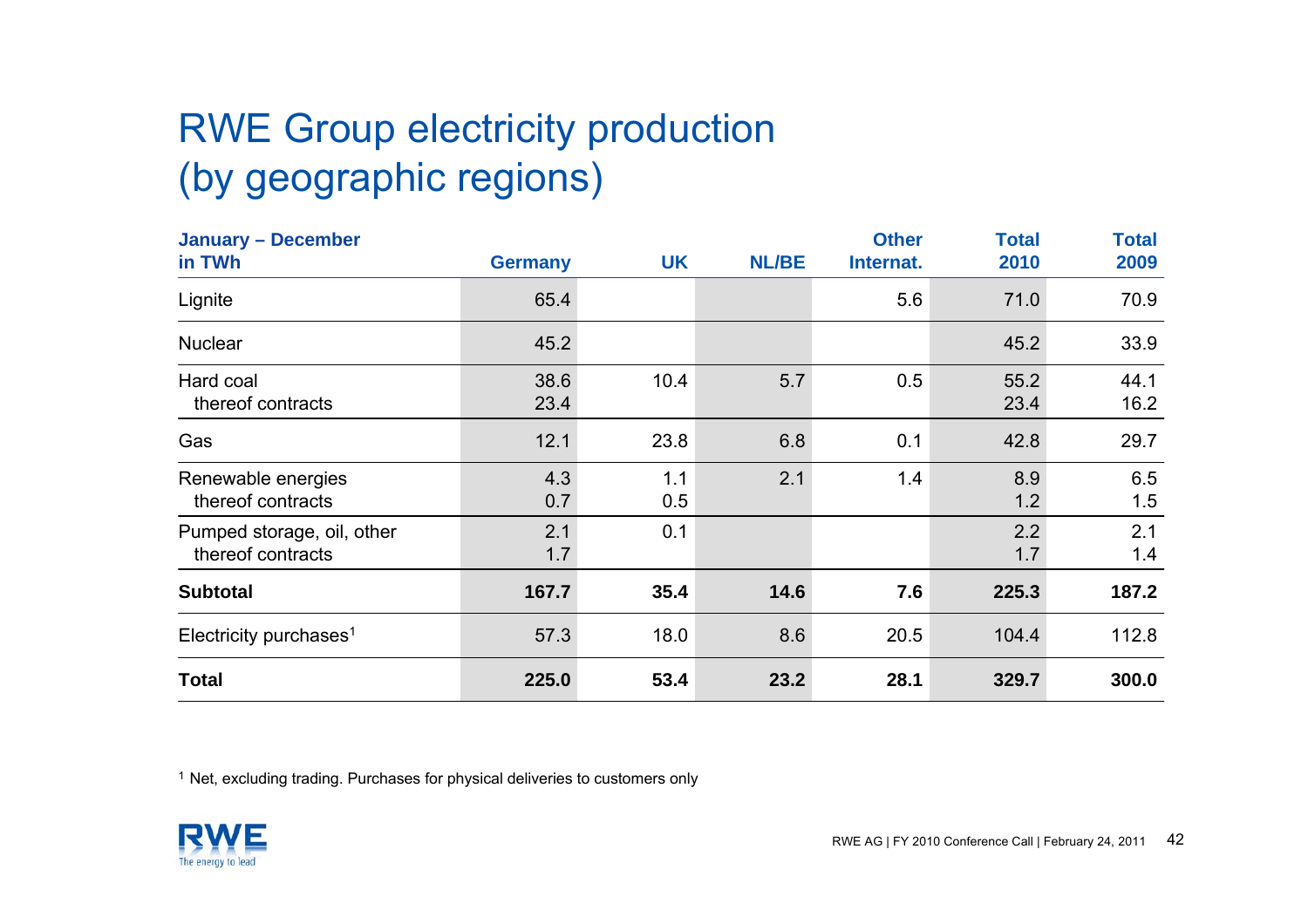# RWE Group electricity sales volume (by geographic regions)

| <b>January - December</b><br>in TWh   | <b>Germany</b> | <b>UK</b> | <b>NL/BE</b> |     | <b>Poland Hungary</b> | <b>Other</b> | <b>Total</b><br>2010 | <b>Total</b><br>2009 |
|---------------------------------------|----------------|-----------|--------------|-----|-----------------------|--------------|----------------------|----------------------|
| Private and commercial<br>customers   | 26.4           | 19.1      | 11.9         | 2.3 | 5.6                   |              | 65.3                 | 59.3                 |
| Industrial and corporate<br>customers | 59.7           | 30.8      | 10.1         | 4.4 | 5.8                   |              | 110.8                | 95.7                 |
| <b>Distributors</b>                   | 94.4           |           |              |     | 6.3                   | 1.6          | 102.3                | 93.9                 |
| Electricity trading <sup>1</sup>      | 32.8           |           |              |     |                       |              | 32.8                 | 33.9                 |
| <b>Total</b>                          | 213.3          | 49.9      | 22.0         | 6.7 | 17.7                  | 1.6          | $311.2^2$            | 282.82               |

<sup>1</sup> Net of electricity purchased from third parties

 $^2$  Difference between electricity production and electricity sales volume due to grid losses, own consumption by lignite production and pumped-storage power plants

![](_page_42_Picture_4.jpeg)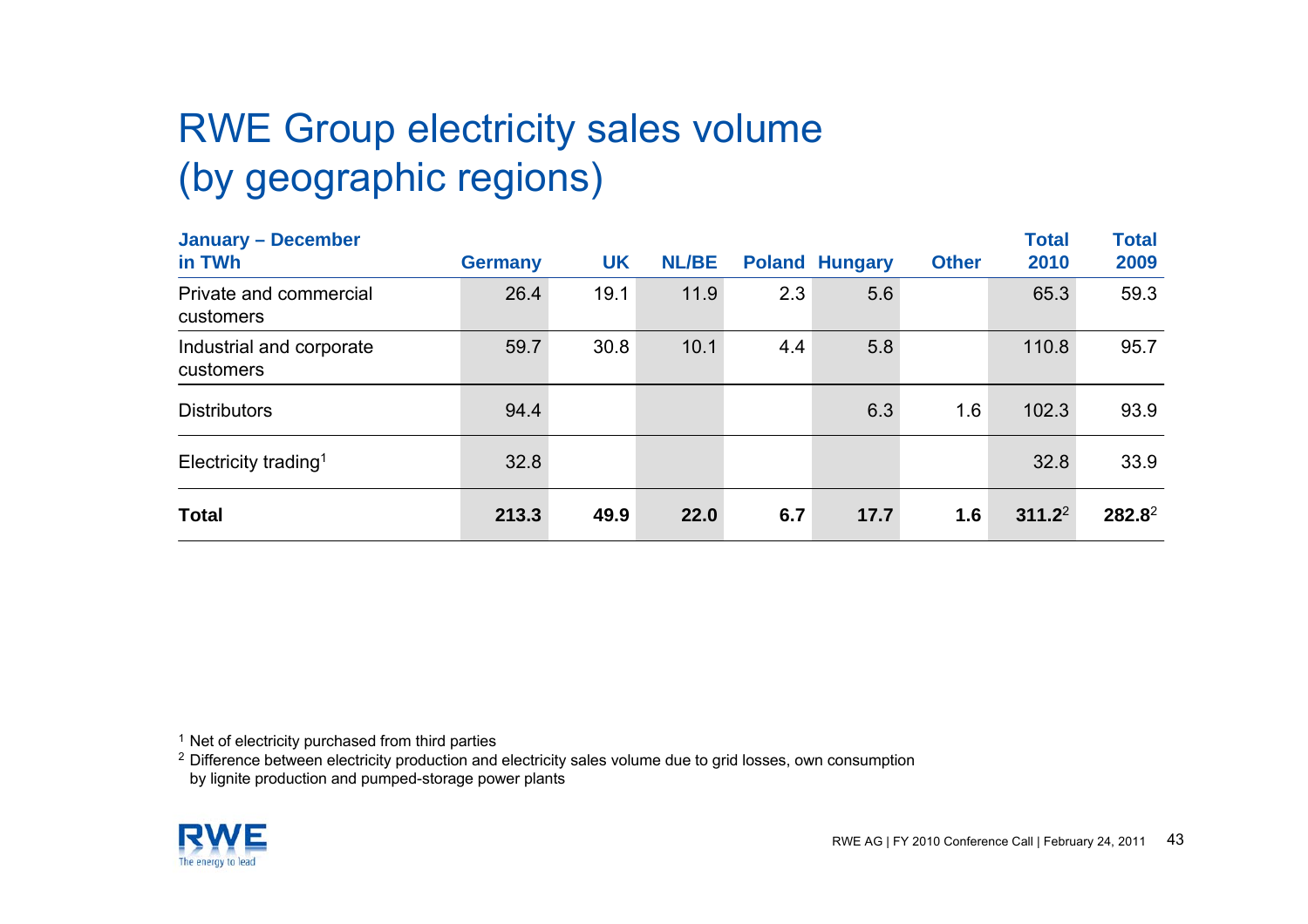# RWE Group gas sales volume (by geographic regions)

| <b>January - December</b><br>in TWh   | <b>Germany</b> | <b>Czech</b><br>Rep. | <b>NL</b> | <b>UK</b> | <b>Other</b> | <b>Total</b><br>2010 | <b>Total</b><br>2009 |
|---------------------------------------|----------------|----------------------|-----------|-----------|--------------|----------------------|----------------------|
| Private and commercial<br>customers   | 29.0           | 35.6                 | 60.6      | 48.8      | 3.2          | 177.2                | 130.5                |
| Industrial and corporate<br>customers | 43.3           | 21.6                 | 56.3      | 4.6       | 9.3          | 135.1                | 106.4                |
| <b>Distributors</b>                   | 74.5           | 8.6                  |           |           |              | 83.1                 | 95.1                 |
| <b>Total</b>                          | 146.8          | 65.8                 | 116.9     | 53.4      | 12.5         | 395.4                | 332.0                |

![](_page_43_Picture_2.jpeg)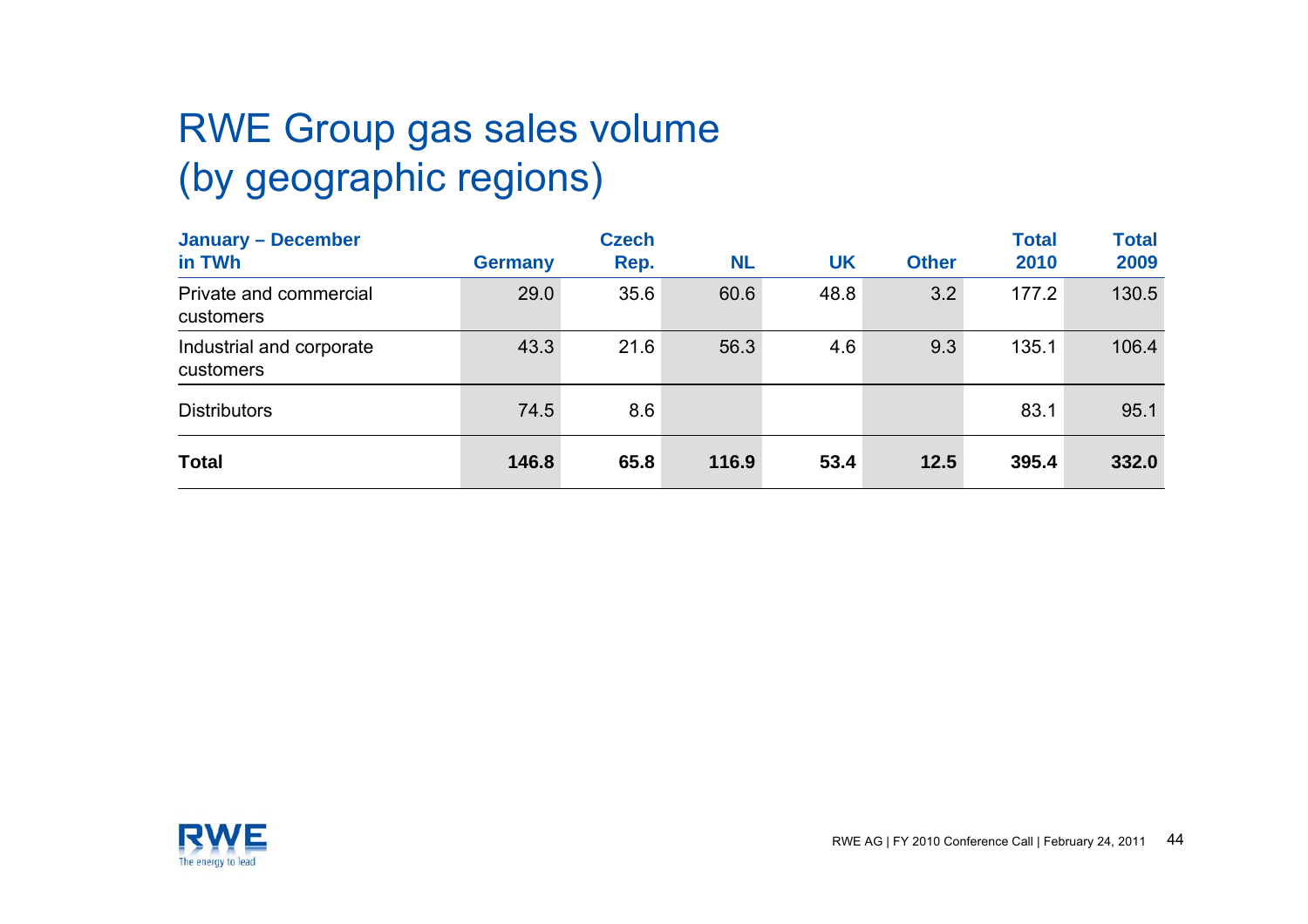# Germany: Clean Dark Spread (CDS) versus hard coal and  $\mathsf{CO}_2$  prices

![](_page_44_Figure_1.jpeg)

![](_page_44_Picture_3.jpeg)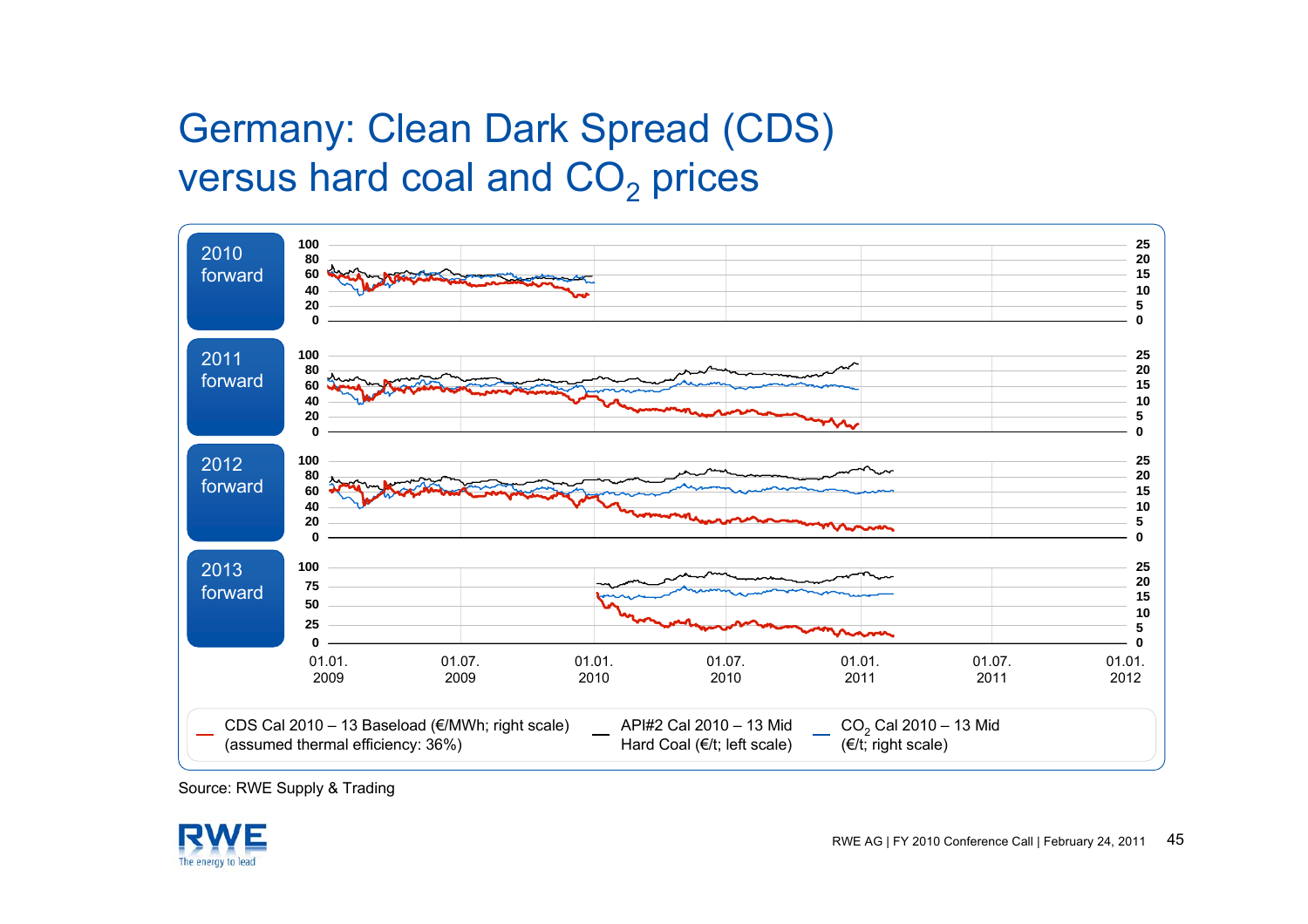# Germany: Clean Spark Spread (CSS) versus natural gas and  $\mathsf{CO}_2$  prices

![](_page_45_Figure_1.jpeg)

![](_page_45_Picture_3.jpeg)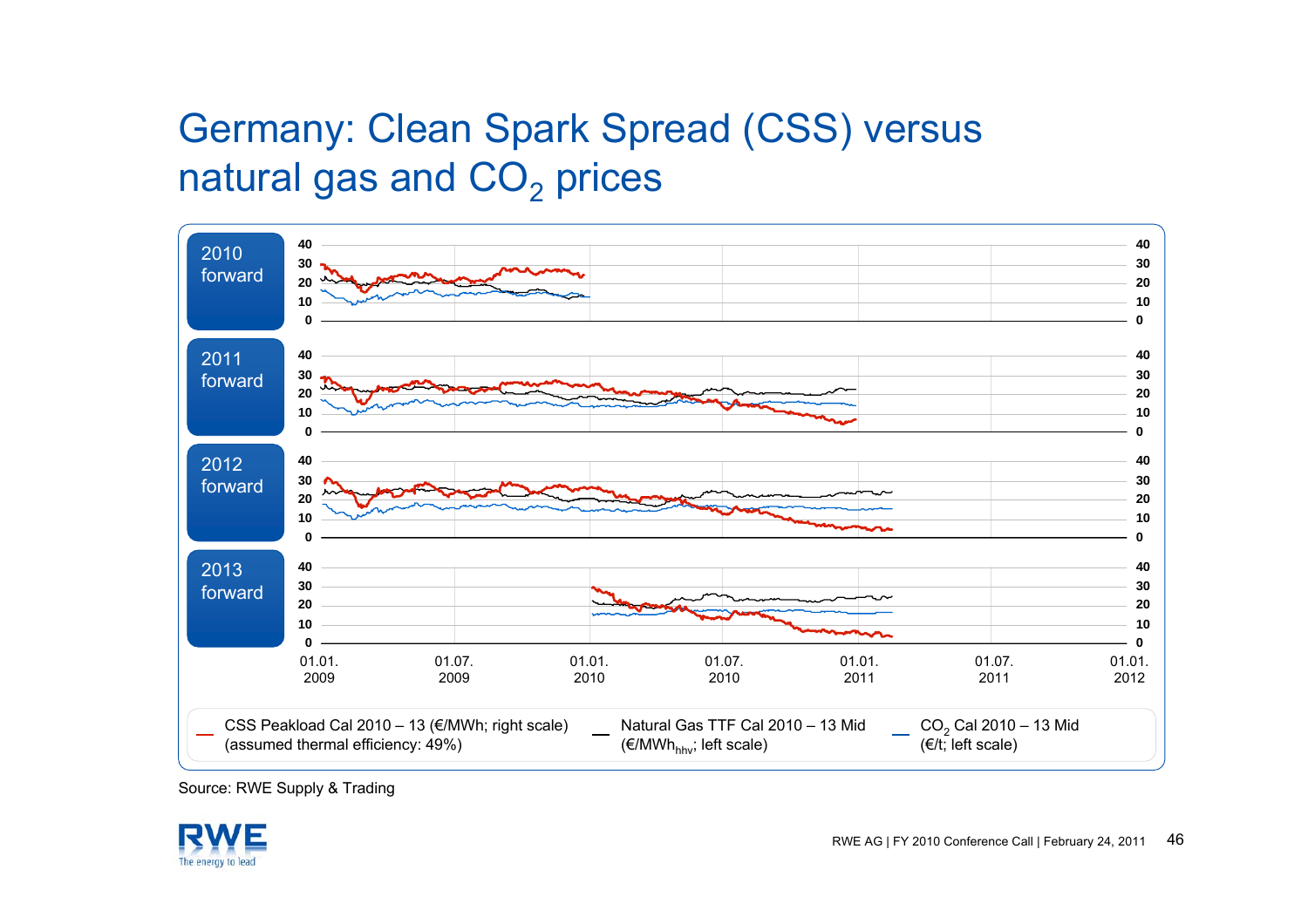# UK: Clean Dark Spread (CDS) versus hard coal and  $\mathsf{CO}_2$  prices

![](_page_46_Figure_1.jpeg)

![](_page_46_Picture_3.jpeg)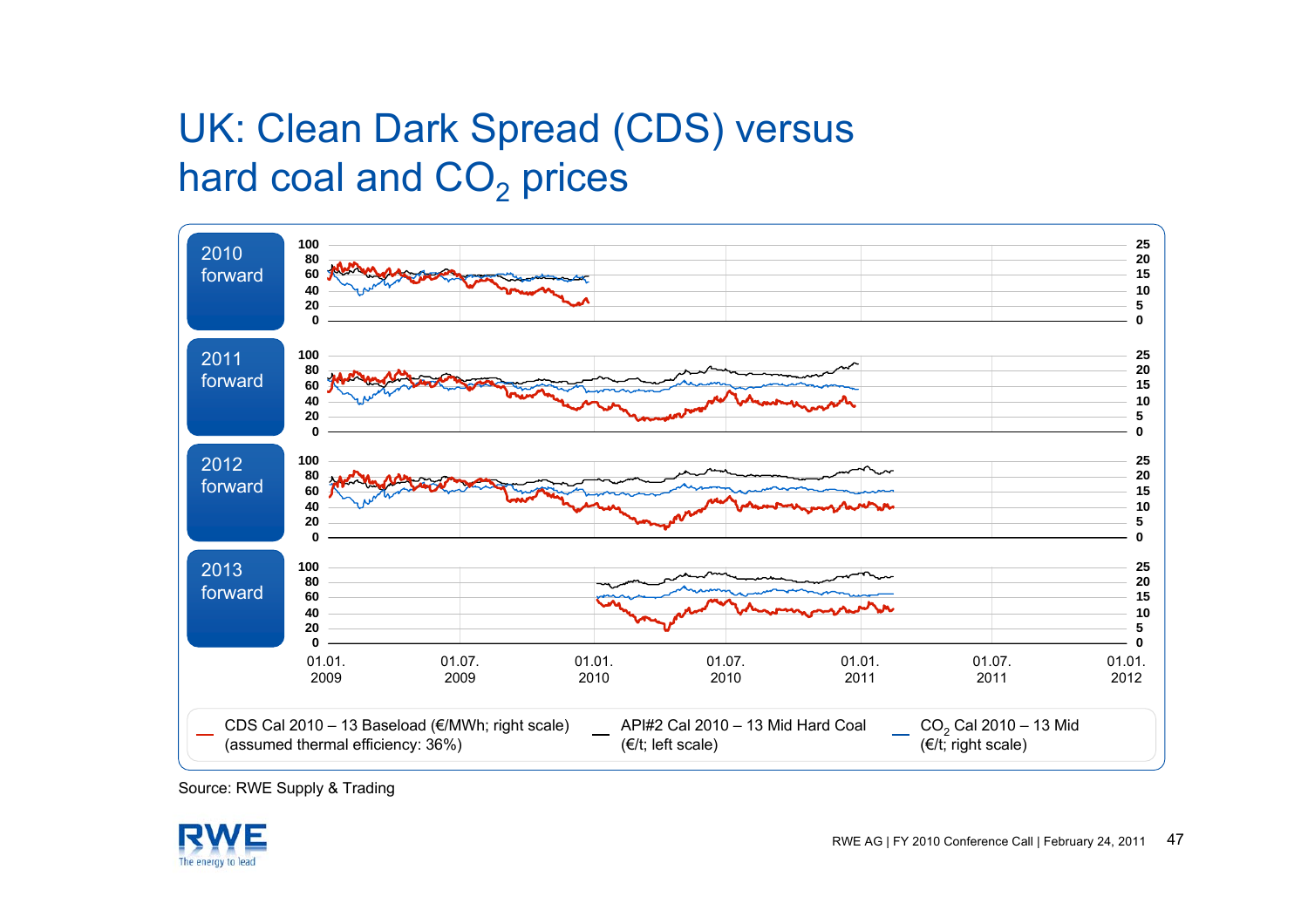# UK: Clean Spark Spread (CSS) versus natural gas and  $\mathsf{CO}_2$  prices

![](_page_47_Figure_1.jpeg)

![](_page_47_Picture_3.jpeg)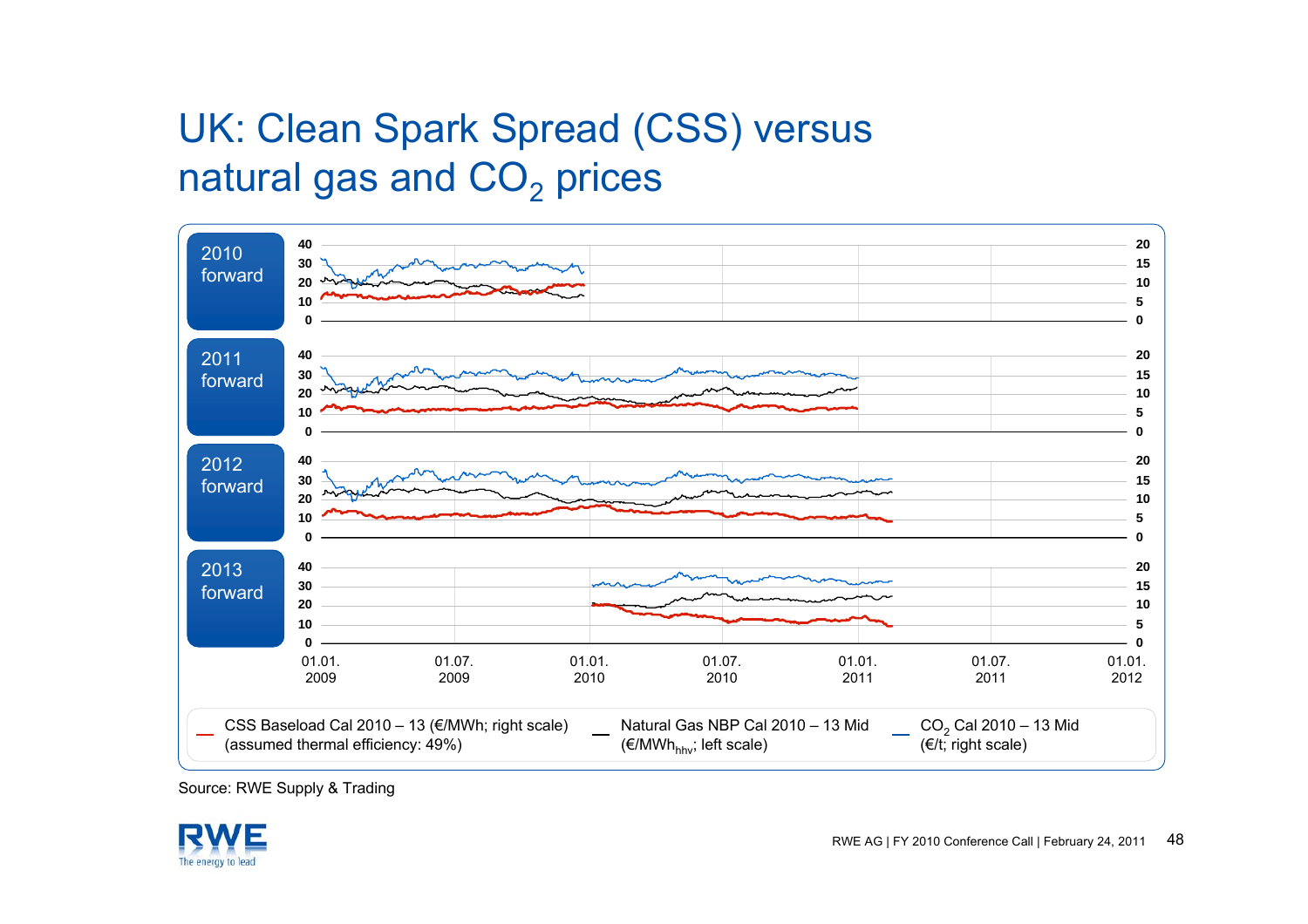## Development of TTF gas price and brent oil price since January 2009

![](_page_48_Figure_1.jpeg)

Relative development of the TTF and brent forwards for the years 2011 and 2012 since January 1, 2009. To compare both, the brent oil price is normalised to the TTF gas price as of January 1, 2009. The curves simply illustrate the development of the market prices which should give a rough indication about the gas-to-oil-spread situation. The real gas-to-oil-spread exposure depends on the individual contract details and will deviate from this slide.

![](_page_48_Picture_4.jpeg)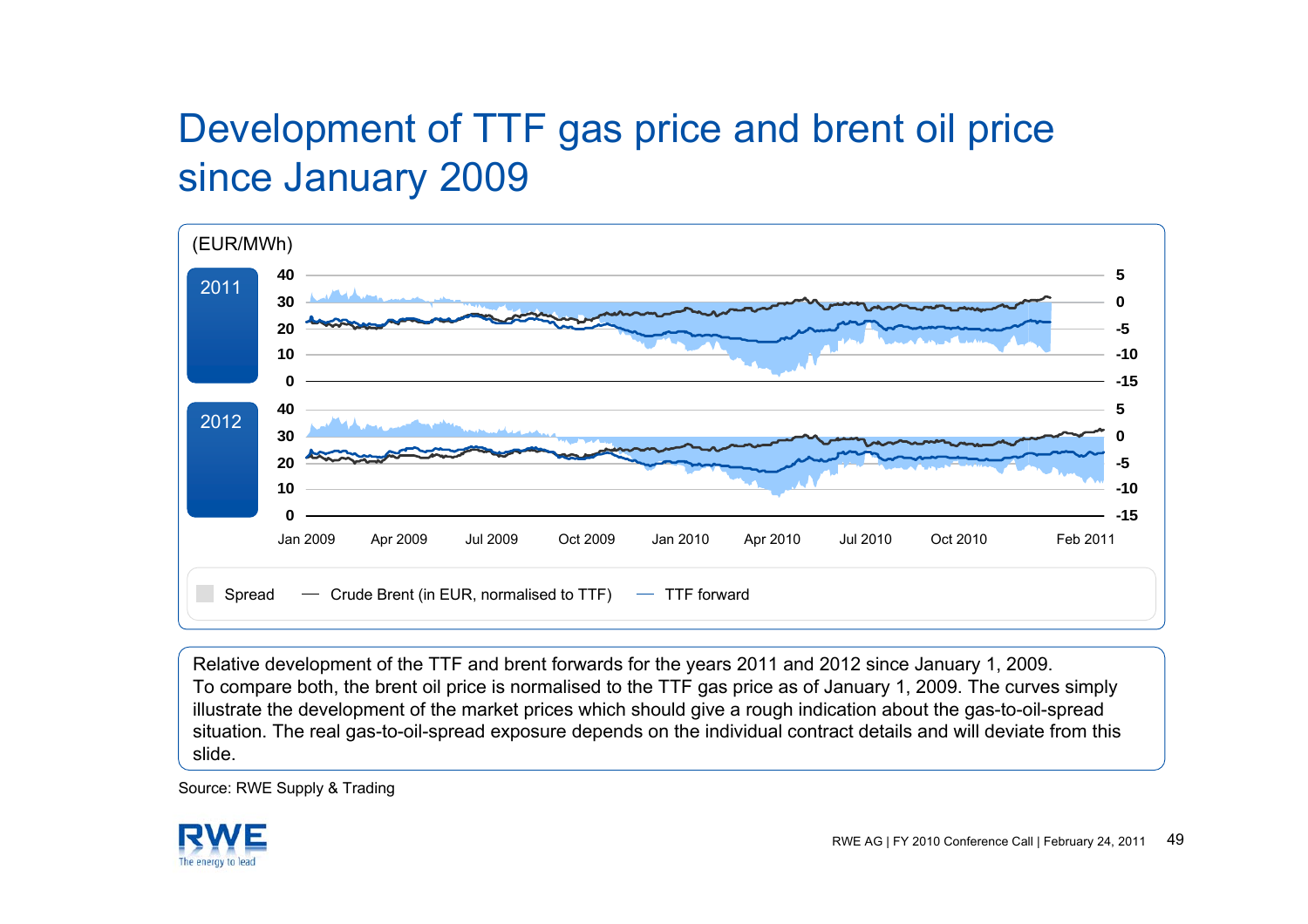### Development of net debt

![](_page_49_Figure_1.jpeg)

![](_page_49_Picture_2.jpeg)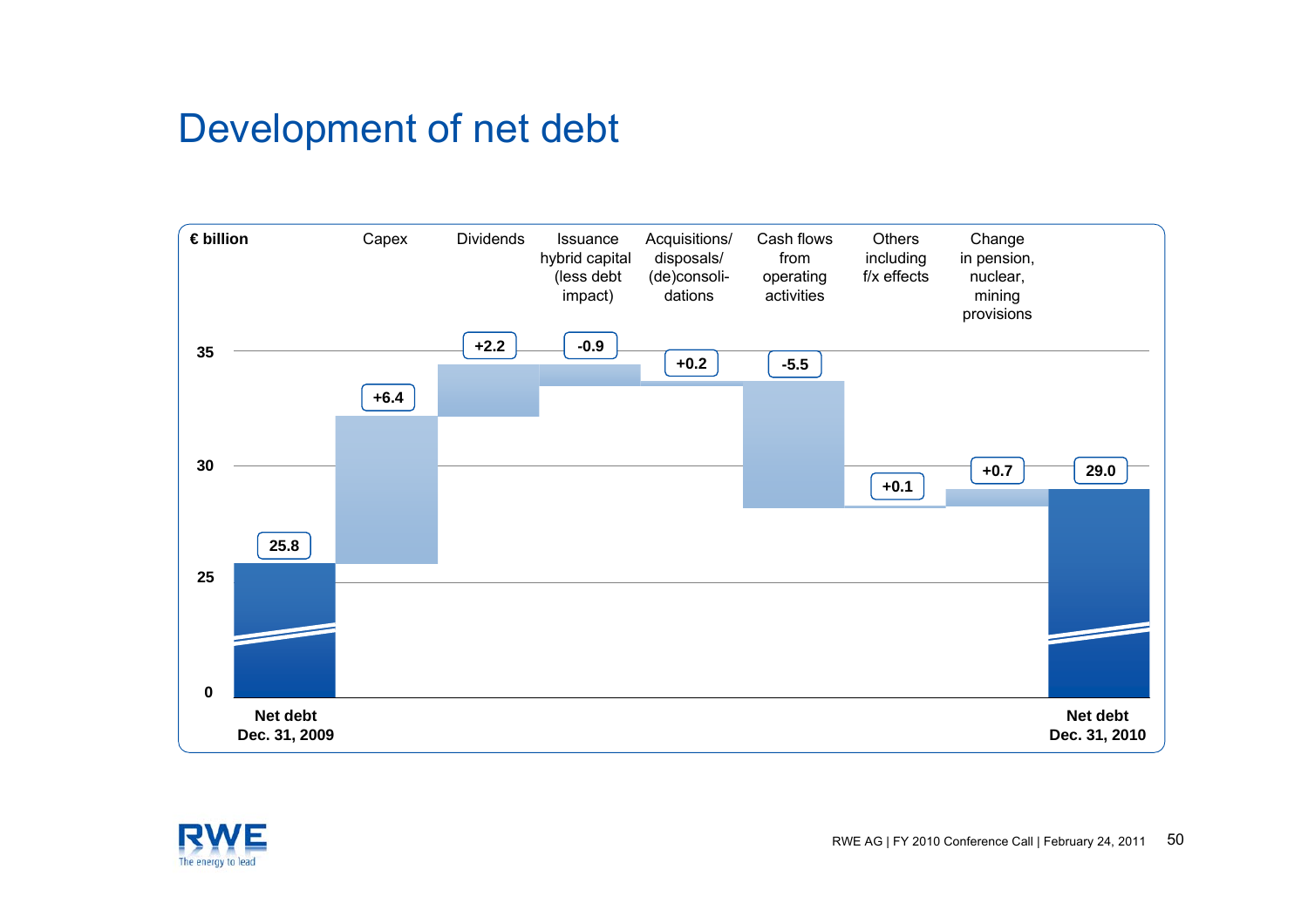## Financial liabilities and assets

(as of Dec. 31, 2010)

![](_page_50_Figure_2.jpeg)

1 Excluding variation margins under EEX based commodity contracts which are accounted for in the cash flow statement under 'change in working capital' and which are netted against the fair values of the respective derivatives at any point in time.

![](_page_50_Picture_4.jpeg)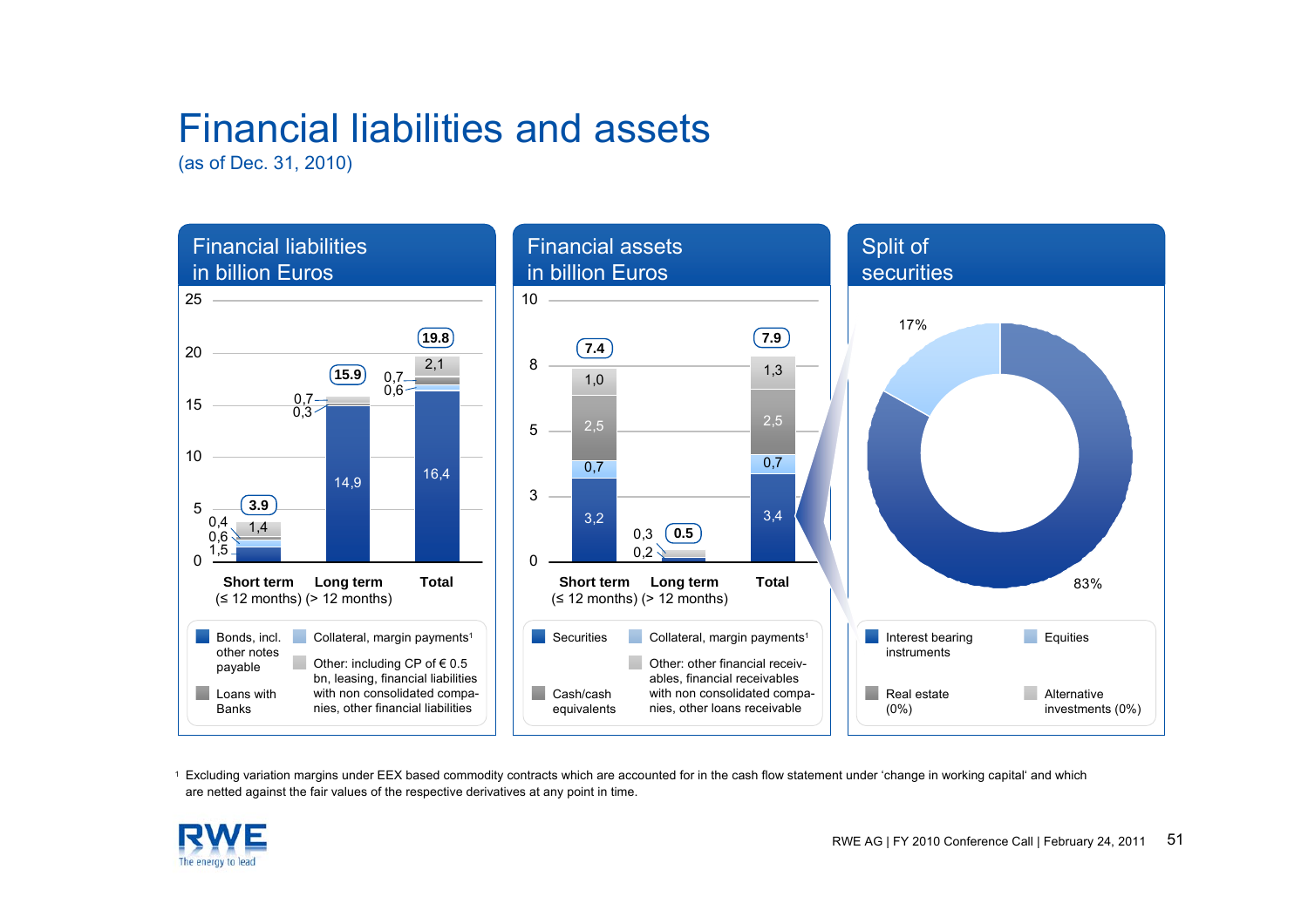# Capital market debt maturities and sources of financing

![](_page_51_Figure_1.jpeg)

![](_page_51_Picture_2.jpeg)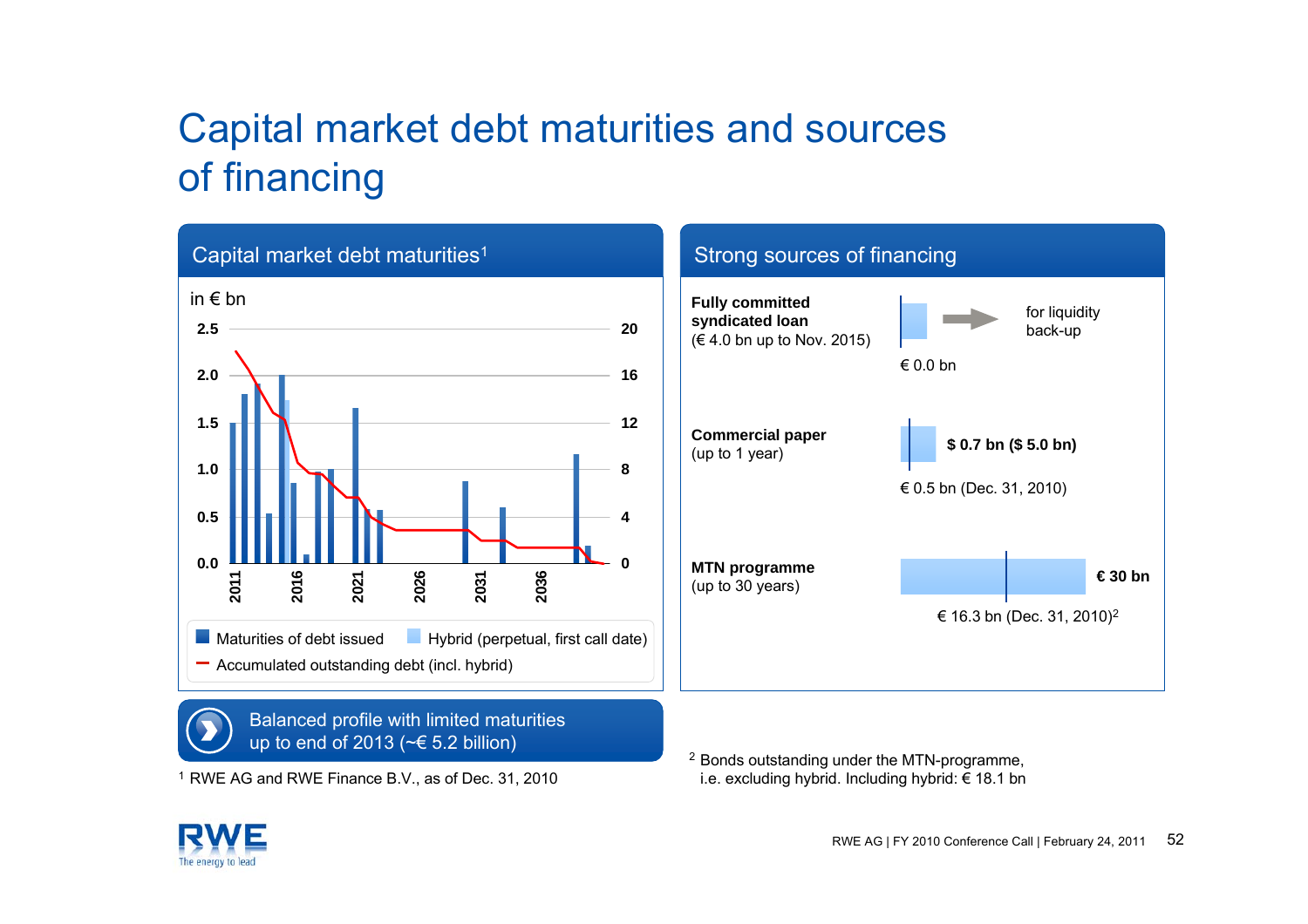### Capital market debt currency and interest exposure (as of 31.12.2010)

![](_page_52_Figure_1.jpeg)

<sup>2</sup> Capital market debt plus other interest rate-related positions such as commercial paper and cash; including interest and cross-currency swaps

![](_page_52_Picture_4.jpeg)

 $^1$  Capital market debt = bonds of € 16.3 bn and hybrid of € 1.8 bn; including cross-currency swaps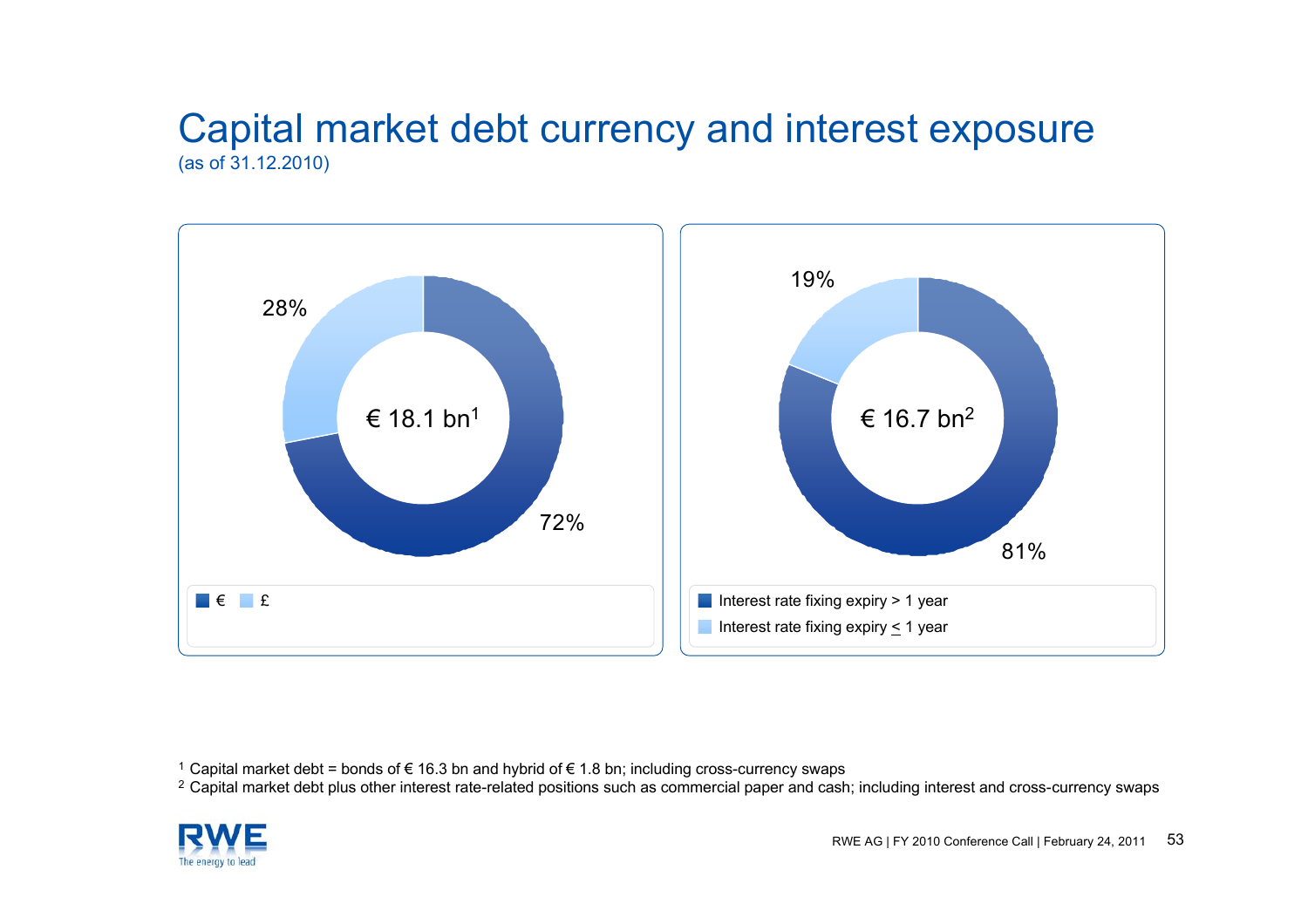### Conventional power plant new build programme

**€ bn<sup>1</sup> 2005 2006 2007 2008 2009 2010 2011 2012 2013 2014** Lingen Enigen 0.5<br>(Gas, 876 MW) 0.5 BoA 2&3, Neurath (Lignite, 2,100 MW) 2.6 Units G F Hamm (Hard coal, 1,528 MW) 2.3 Units D E **Staythorpe**  $\frac{N}{2R}$  $(Gas, 1,650 MW)$  0.8 Units 1**>** 4 Pembroke  $rac{\mathbf{N}}{\mathbf{N}}$ rembroke 1.2<br>(Gas, 2,188 MW) 1.2 Units 1 -5 Moerdijk 2  $(Gas, 426 MW)$  0.4 Claus C Claus C<br>(Gas, 1,304 MW) 1.1 Eemshaven(Hard coal/biomass, 1,560 MW) 2.7 Units A **B** Denizli  $C^*$ USING 0.5<br>(Gas, 775 MW) 0.5

1 Capex at 100% share

![](_page_53_Picture_3.jpeg)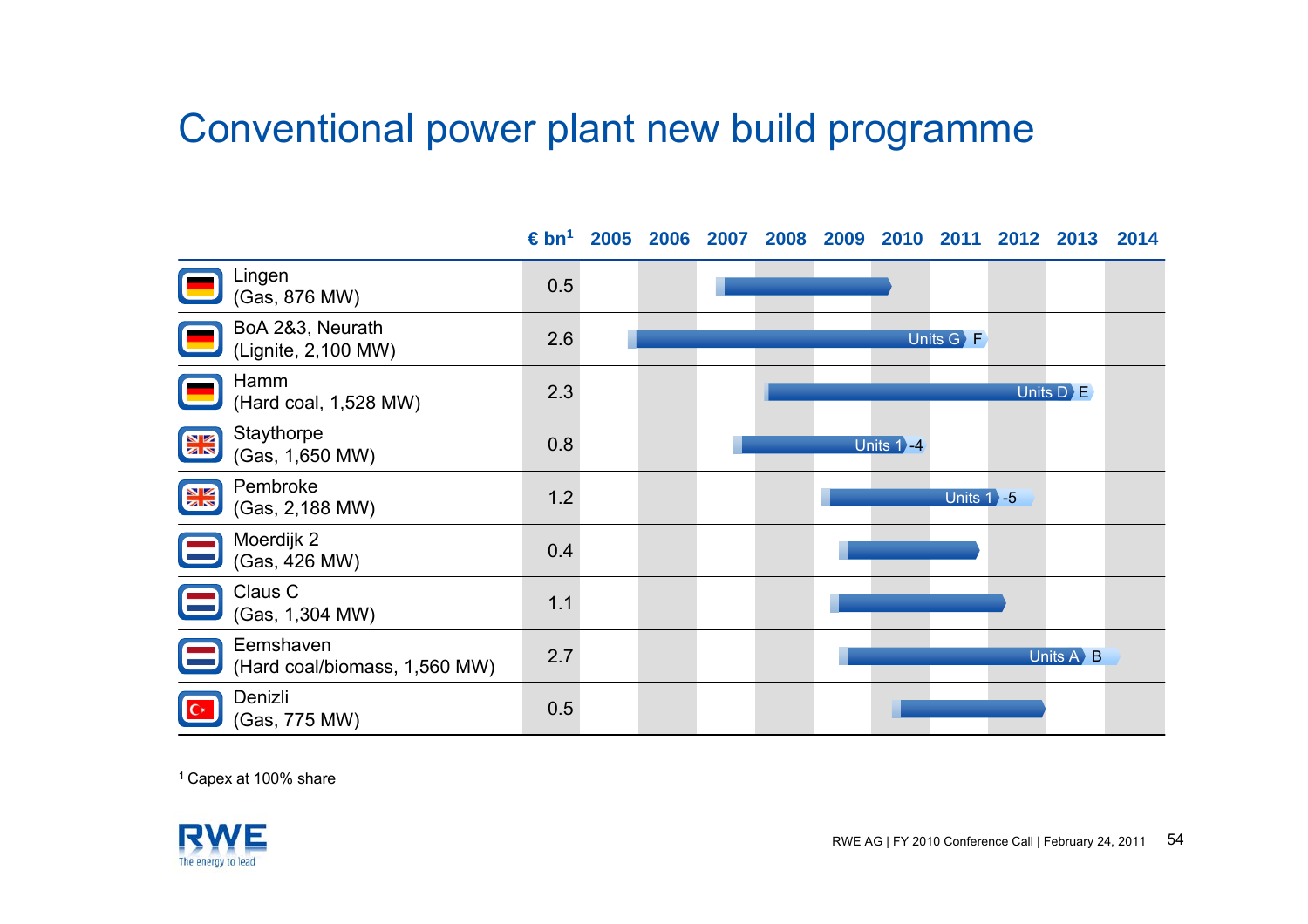## RWE Innogy major project portfolio

![](_page_54_Figure_1.jpeg)

Capacity and earnings target for RWE Innogy until 2014 is mainly driven by 4 major projects

- Large scale projects, especially in offshore wind, play a vital role to achieve European renewable targets as growth potentials in other areas are limited
- Utilities like RWE have a competitive advantage in these large-scale projects as we can build on expert knowledge gained in our other large projects

1 Capex at 100% share

![](_page_54_Picture_6.jpeg)

 $\bullet$